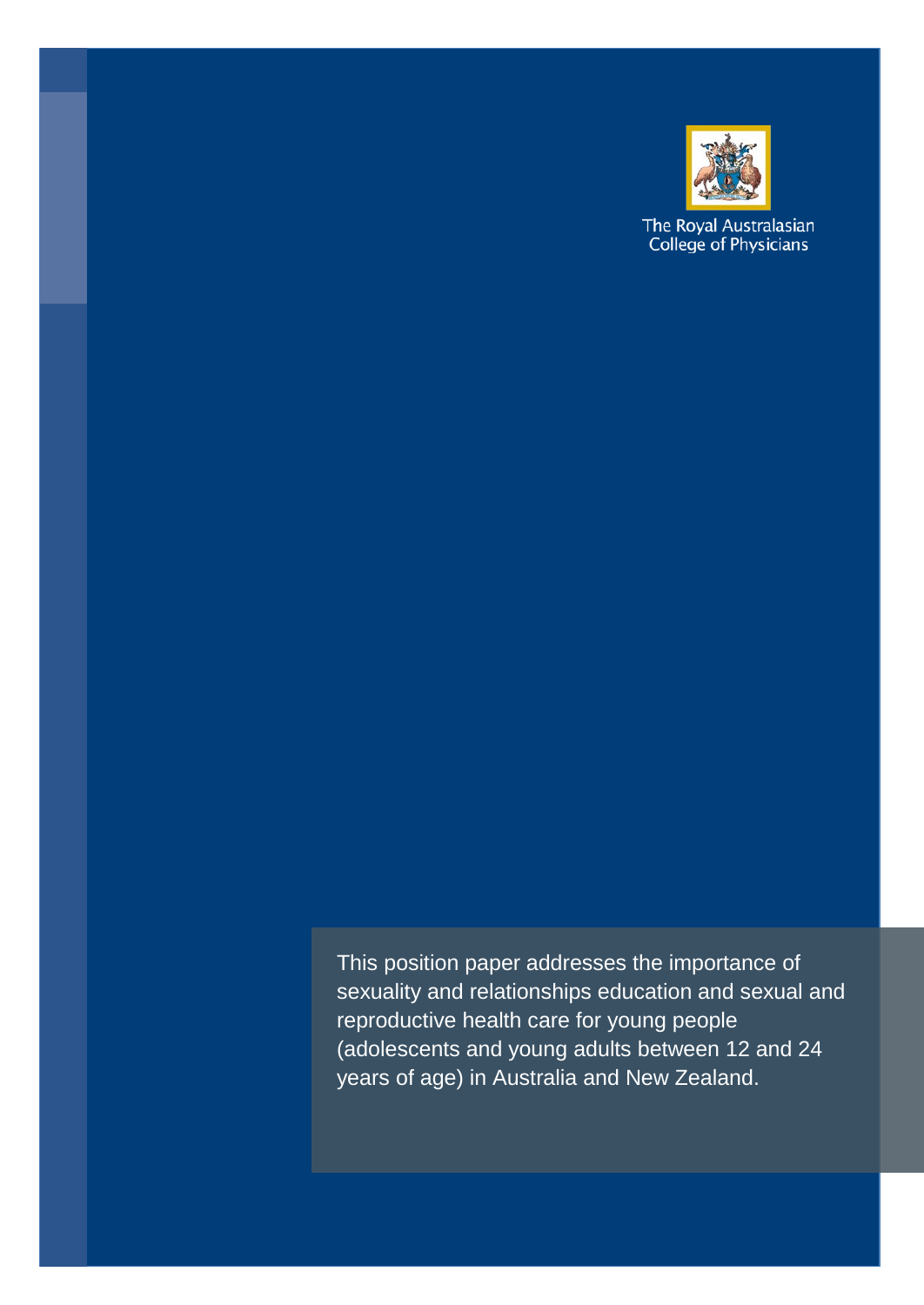

The Royal Australasian **College of Physicians** 

# Sexual and Reproductive Health Care for Young People

POSITION STATEMENT

NOVEMBER 2015

145 Macquarie Street, Sydney NSW 2000, Australia

1300 MY RACP (1300 69 7227 Australia) (0508 69 7227 New Zealand)

racp@racp.edu.au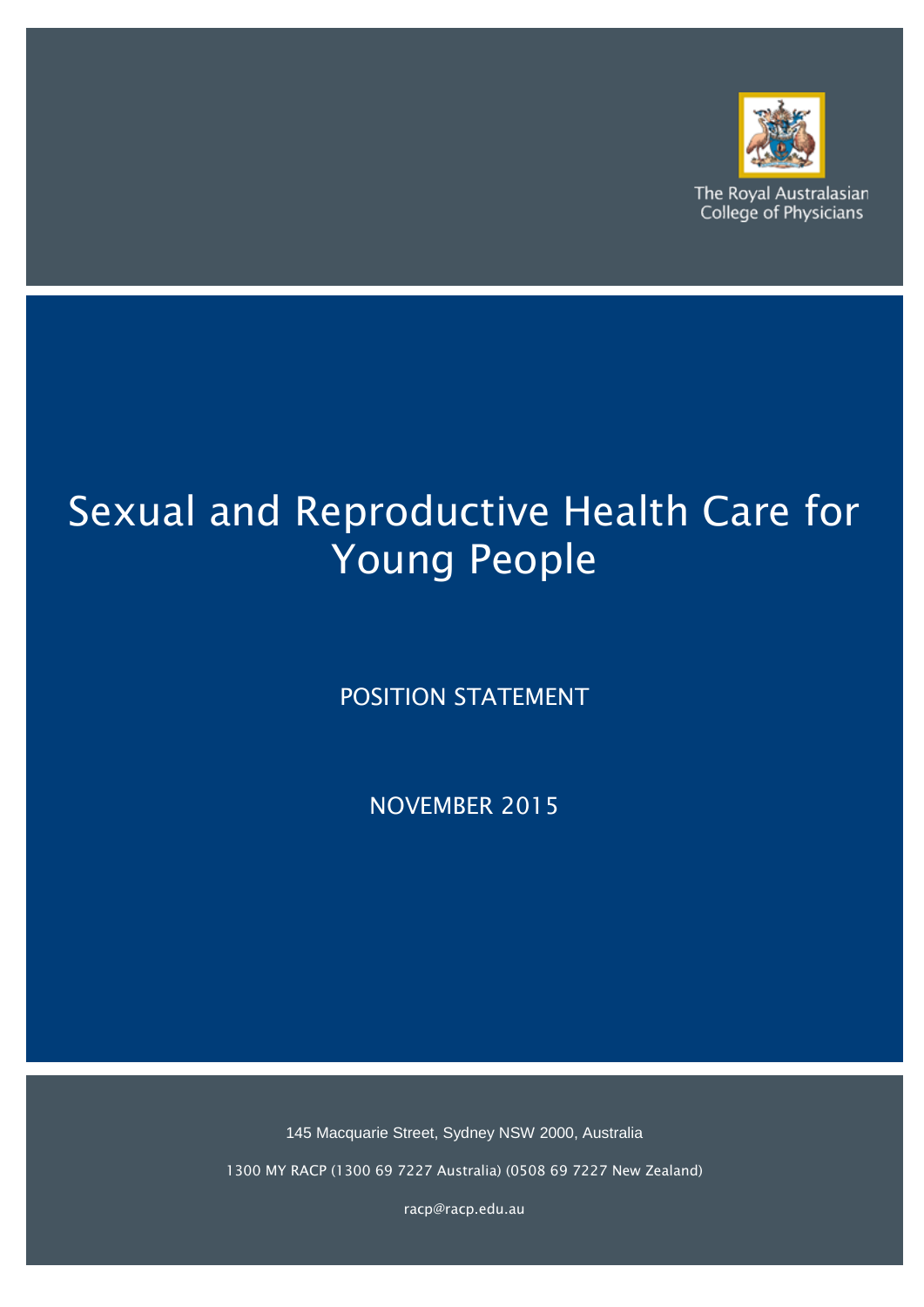"Children's right to health contains a set of freedoms and entitlements. The freedoms, which are of increasing importance in accordance with growing capacity and maturity, include the right to control one's health and body, including sexual and reproductive freedom to make responsible choices about their sexual and reproductive health. The entitlements include access to a range of facilities, goods, services and conditions that provide equality of opportunity for every child to enjoy the highest attainable standard of health."<sup>[1](#page-35-0)</sup>

#### **United Nations Convention on the Rights of the Child – Committee on the Rights of the Child**

"**Sexual health** is a state of physical, mental and social wellbeing in relation to sexuality across the lifespan that involves physical, emotional, mental, social and spiritual dimensions. Sexual health is an inextricable element of human health and is based on a positive, equitable and respectful approach to sexuality, relationships and reproduction that is free of coercion, fear, discrimination, stigma, shame and violence. It includes the ability to understand the benefits, risks and responsibilities of sexual behaviour; the prevention of disease and other adverse outcomes; and the possibility of fulfilling sexual relationships. Sexual health is impacted by socioeconomic and cultural contexts – including policies, practices and services – that support health outcomes for individuals and communities."<sup>[2](#page-35-1)</sup> **World Health Organisation**

"**Reproductive health** addresses the reproductive processes, functions and system at all stages of life. Reproductive health, therefore, implies that people are able to have a responsible, satisfying and safe sex life and that they have the capability to reproduce and the freedom to decide if, when and how often to do so. Implicit in this are the right of men and women to be informed of and to have access to safe, effective, affordable and acceptable methods of fertility regulation of their choice, and the right of access to appropriate health care services that will enable women to go safely through pregnancy and childbirth and provide couples with the best chance of having a healthy infant."<sup>[3](#page-35-2)</sup> **World Health Organisation – Global Policy Committee**

#### ACKNOWLEDGEMENTS

The RACP would like to acknowledge the members of the Position Statement Working Party:

Dr Sarah Martin (Chair) Associate Professor Rachel Skinner Dr Bridget Farrant Dr Andre Schultz Dr Phil Bergman Dr Adelaide Withers Mr Alex Lynch

Suggested citation:

The Royal Australasian College of Physicians 2015. Position Statement: Sexual and Reproductive Health Care for Young People.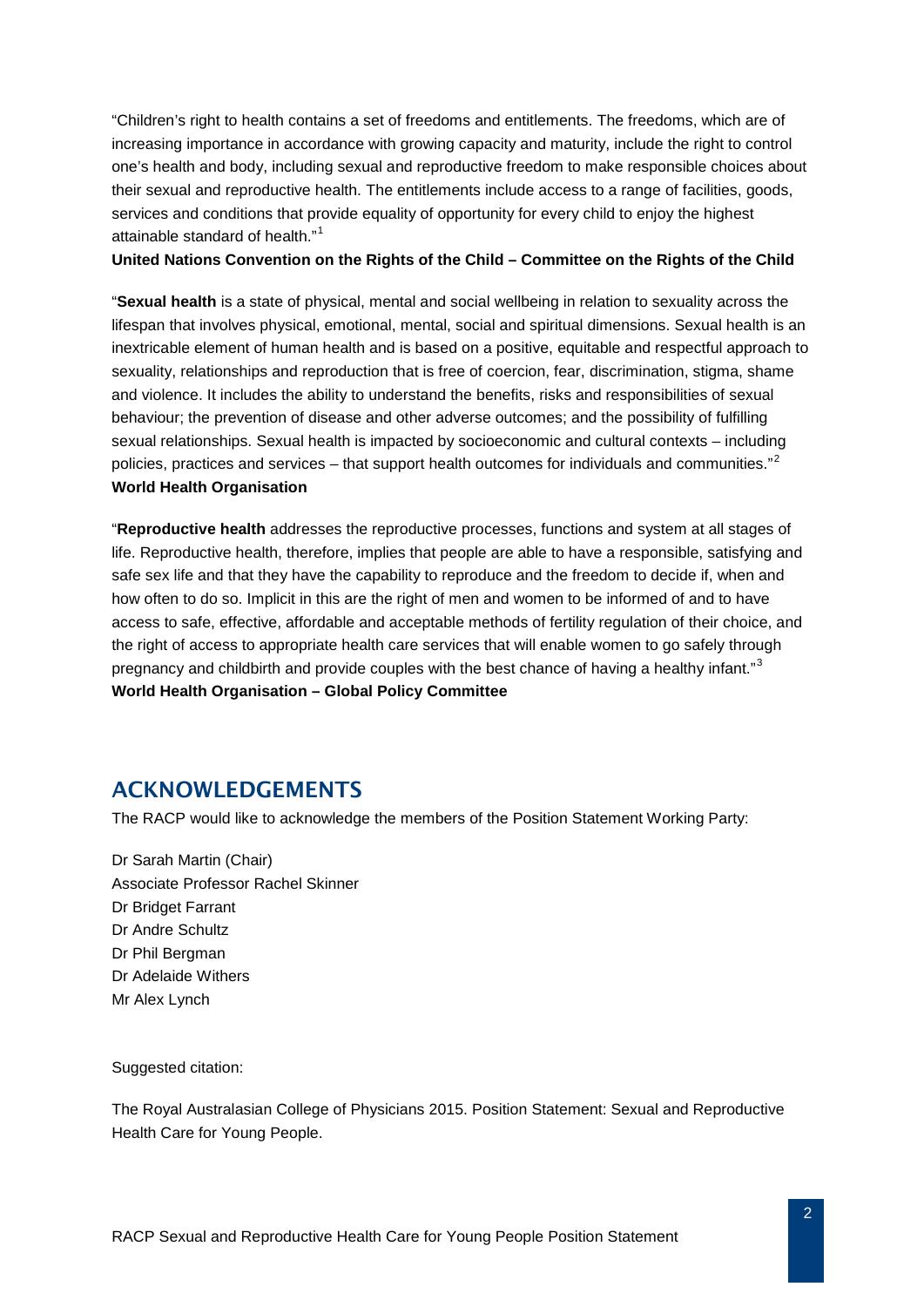# **CONTENTS**

| 1                                                                                |                                                                           |  |  |
|----------------------------------------------------------------------------------|---------------------------------------------------------------------------|--|--|
| 2                                                                                |                                                                           |  |  |
| 2.1                                                                              |                                                                           |  |  |
| 2.2                                                                              |                                                                           |  |  |
| 2.3                                                                              |                                                                           |  |  |
| 3                                                                                |                                                                           |  |  |
| 4                                                                                |                                                                           |  |  |
| 5                                                                                | YOUTH-FRIENDLY SEXUAL AND REPRODUCTIVE HEALTH CARE 12                     |  |  |
| 5.1                                                                              |                                                                           |  |  |
| 5.2                                                                              |                                                                           |  |  |
| 5.3                                                                              |                                                                           |  |  |
| 6                                                                                |                                                                           |  |  |
| 6.1                                                                              |                                                                           |  |  |
| 6.2                                                                              |                                                                           |  |  |
| 6.3                                                                              |                                                                           |  |  |
| 6.4                                                                              |                                                                           |  |  |
| 6.5                                                                              | A public health approach to prevention of STI, HIV and viral hepatitis 18 |  |  |
| <b>CONTRACEPTION, TERMINATION AND TEENAGE PREGNANCY CARE  19</b><br>$\mathbf{7}$ |                                                                           |  |  |
| 7.1                                                                              |                                                                           |  |  |
| 7.2                                                                              |                                                                           |  |  |
| 7.3                                                                              |                                                                           |  |  |
| 7.4                                                                              |                                                                           |  |  |
| 7.5                                                                              |                                                                           |  |  |
| 8                                                                                | SEXUAL ABUSE, SEXUAL ASSAULT AND INTIMATE PARTNER VIOLENCE  22            |  |  |
| 9                                                                                | SEXUAL AND REPRODUCTIVE HEALTH CARE FOR INDIGENOUS YOUNG PEOPLE  23       |  |  |
| 9.1                                                                              |                                                                           |  |  |
| 9.2                                                                              |                                                                           |  |  |
| 10                                                                               | YOUNG PEOPLE WHO ARE SAME-SEX ATTRACTED OR GENDER DIVERSE, AND            |  |  |
| 10.1                                                                             |                                                                           |  |  |
| 10.2                                                                             |                                                                           |  |  |
| 10.3                                                                             |                                                                           |  |  |
| 10.4                                                                             |                                                                           |  |  |
| 11                                                                               | YOUNG PEOPLE WITH DISABILITIES AND LONG-TERM HEALTH CONDITIONS30          |  |  |
| 11.1                                                                             |                                                                           |  |  |
| 11.2                                                                             |                                                                           |  |  |
| 11.3                                                                             |                                                                           |  |  |
| 12                                                                               |                                                                           |  |  |
| 13                                                                               |                                                                           |  |  |
| 14                                                                               |                                                                           |  |  |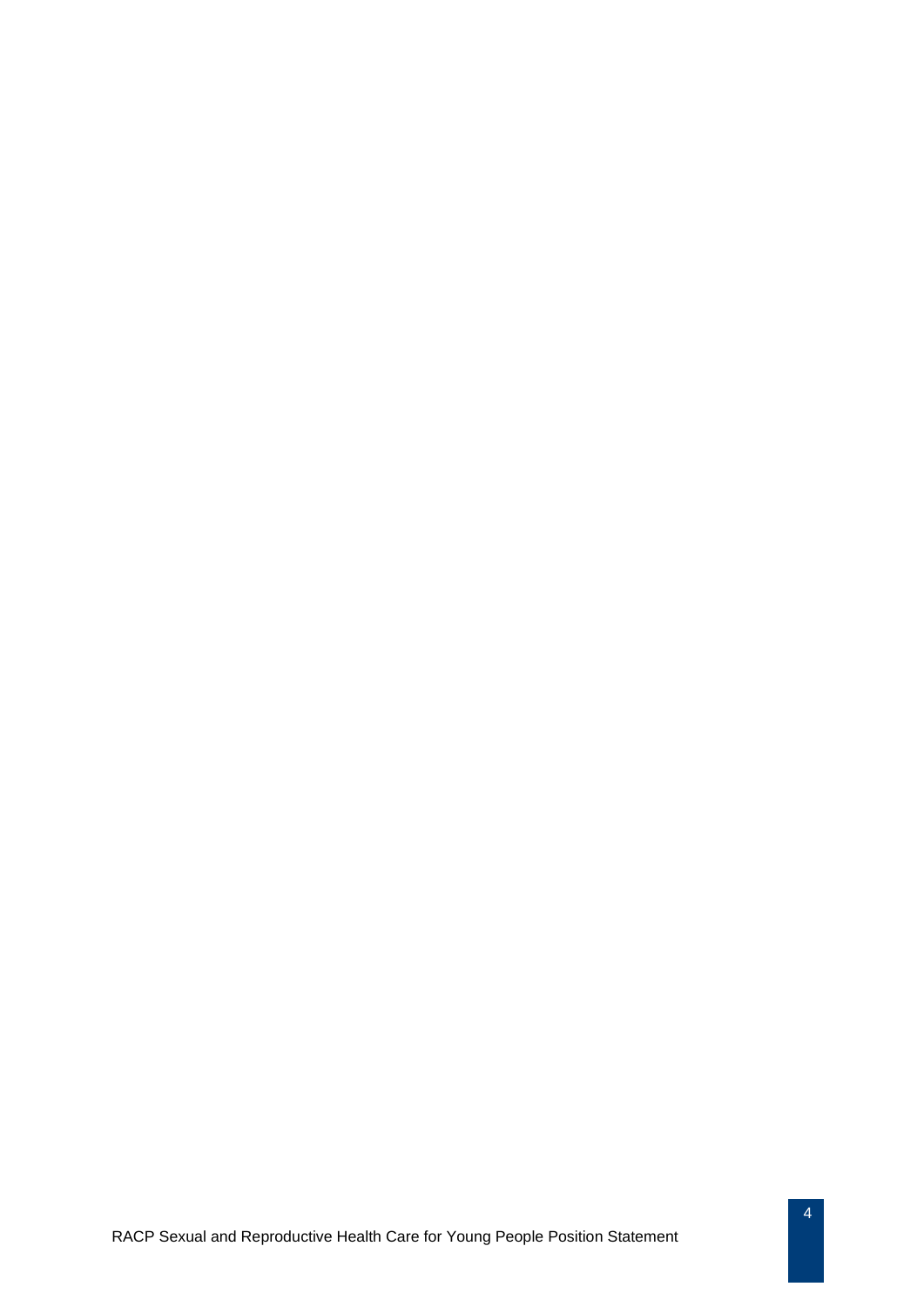### <span id="page-5-0"></span>1 INTRODUCTION

This position paper addresses the importance of sexuality and relationships education and sexual and reproductive health care for young people (adolescents and young adults between 12 and 24 years of age) in Australia and New Zealand.

Adolescence and young adulthood are periods of life during which a young person moves through puberty, explores meanings of intimacy and establishes a sense of sexual identity. Young people have the right to age and developmentally appropriate pleasurable and safe sexual experiences, which may include solitary and partnered sexual activities; they also have the right to control their own fertility.<sup>[4](#page-36-0)</sup>

Young people often require support to navigate the physical, emotional and social changes that underpin sexual and reproductive wellbeing. They have the right to information, education and clinical care that supports healthy sexual development and informed choices, and minimises the risk of coercion, unplanned pregnancy, sexually transmitted infection and other unwanted or unintended consequences, including emotional, psychological, social and cultural consequences.

Despite the generally good health enjoyed by young people in Australia and New Zealand, rates of sexually transmitted infection, teenage parenthood, homophobic and transphobic abuse and bullying, and domestic and sexual violence remain significant concerns. Indigenous youth in Australia and New Zealand experience particular inequities in health status, determinants of health and access to health care.<sup>[5](#page-36-1)</sup> Young people with long-term health conditions or physical or intellectual disability, or who are same-sex attracted or gender diverse, or marginalised due to socioeconomic or cultural factors may require tailored sexual and reproductive health care.

Sexual and reproductive health care for young people is delivered in a range of settings including primary care, community and hospital-based adolescent and young adult health services, community controlled Aboriginal Health Services, Māori health services, sexual health centres and family planning clinics, school-based services and justice health services. Optimal care is culturally, age and developmentally appropriate and delivered from a youth-friendly perspective.

Effective sexual and reproductive health care for young people requires a willingness to ask sensitive questions and provide accurate information. Health professionals are uniquely placed to develop trust with young people, establish meaningful relationships with them and have a positive influence on their health behaviours.<sup>[6](#page-36-2)</sup> This includes fostering resilience and acknowledging protective factors: individual characteristics, social engagement, healthy beliefs and clear standards for behaviour.<sup>[7](#page-36-3)</sup>

In developing our recommendations, we have reviewed relevant literature, examined key issues, and maintained a focus on young people's voices, their rights, the provision of health education and their interactions with health professionals.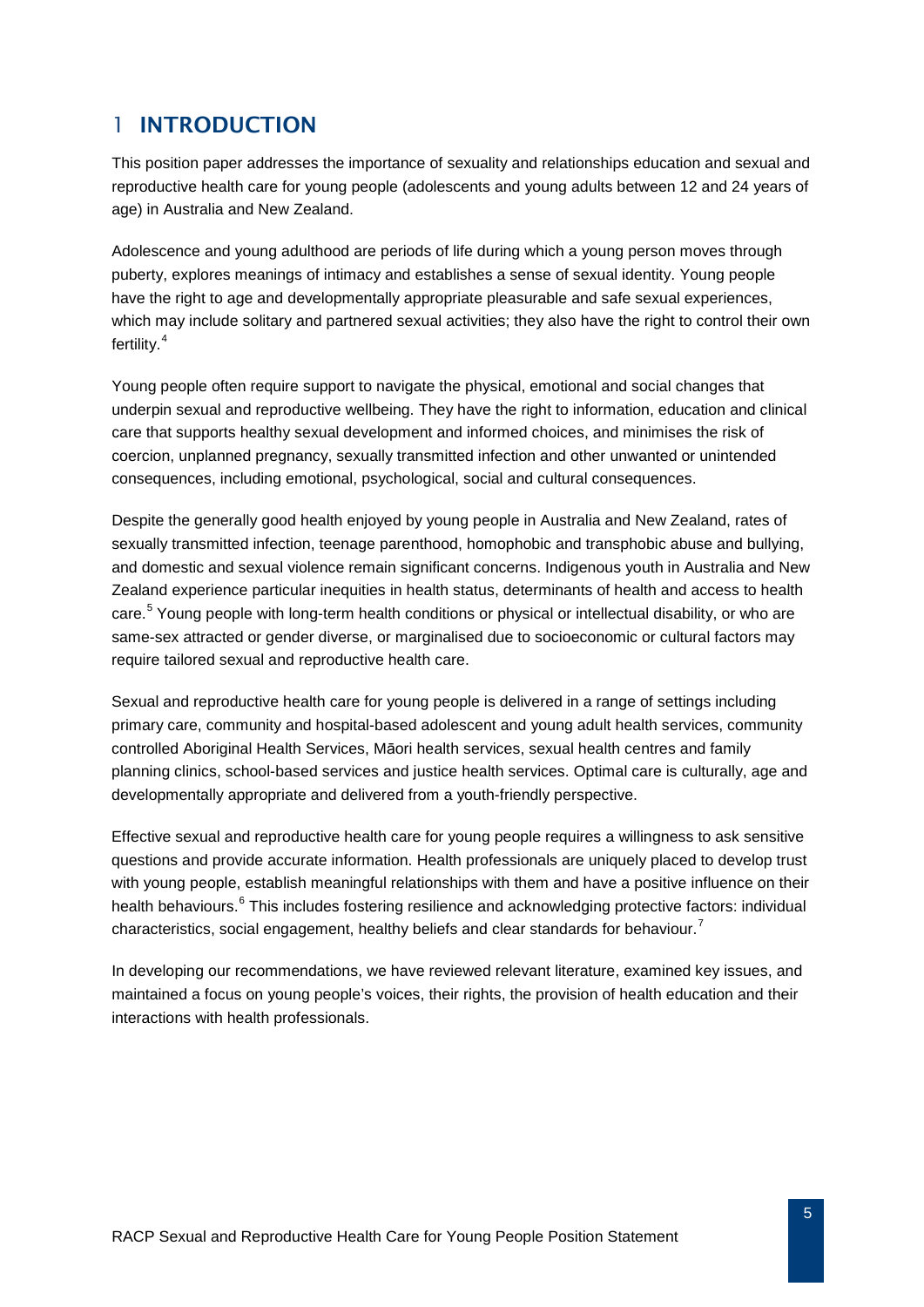### <span id="page-6-0"></span>2 RECOMMENDATIONS

The Royal Australasian College of Physicians (RACP) makes the following recommendations.

#### <span id="page-6-1"></span>*2.1 Governments*

The New Zealand, Australian, State and Territory Governments should ensure:

- Young people have access to the services and knowledge needed to optimise their sexual and reproductive health, and to prevent sexually transmissible infections (STI) and bloodborne viruses (BBV), unplanned/unsupported pregnancy and experiences of sexual violence.
- Access to sexual and reproductive health care for young people is physically and financially feasible, with options for free health care.
- All health professionals providing sexual and reproductive health care to young people have access to appropriate training.
- The needs and perspectives of young people relating to sexuality and relationships education, and sexual and reproductive health care are included in planning, service delivery and guideline development.

Governments should address sexuality and relationships education curricula and health promotion to ensure:

- Sexuality and relationships education is received by all young people, is age and developmentally appropriate and focuses on both sexuality and relationships.
- Curricula are accurate and evidence-based, and delivered by trained and supported personnel, including teachers, school nurses and other health professionals.
- Curricula address respectful relationships (including negotiating positive and respectful relationships and respecting and valuing diversity), sexual and reproductive health, intimate relationships (including gendered power relationships), access to health services, and harm minimisation.

Governments need to continue and expand research into the sexual health needs of young people in relation to:

- The context in which young people negotiate and manage their sexual and reproductive health needs, including the roles of families, schools, peers, social media and health professionals,
- Young people's understanding of the concept of consent.
- Integration of sexual and reproductive health care with other health and supportive care for young people coping with concurrent issues.
- A specific focus on sub-populations including young people of varying sexual orientation, gender identity or intersex variation, and young people with long-term conditions.
- A specific focus on Aboriginal and Torres Strait Islander and Māori young people.
- Enhanced surveillance of STI, including those that are vaccine preventable; unplanned/unsupported pregnancy and its outcomes, patterns of alcohol and other drug use; interpersonal violence; and the management of chronic viral hepatitis and human immunodeficiency virus (HIV).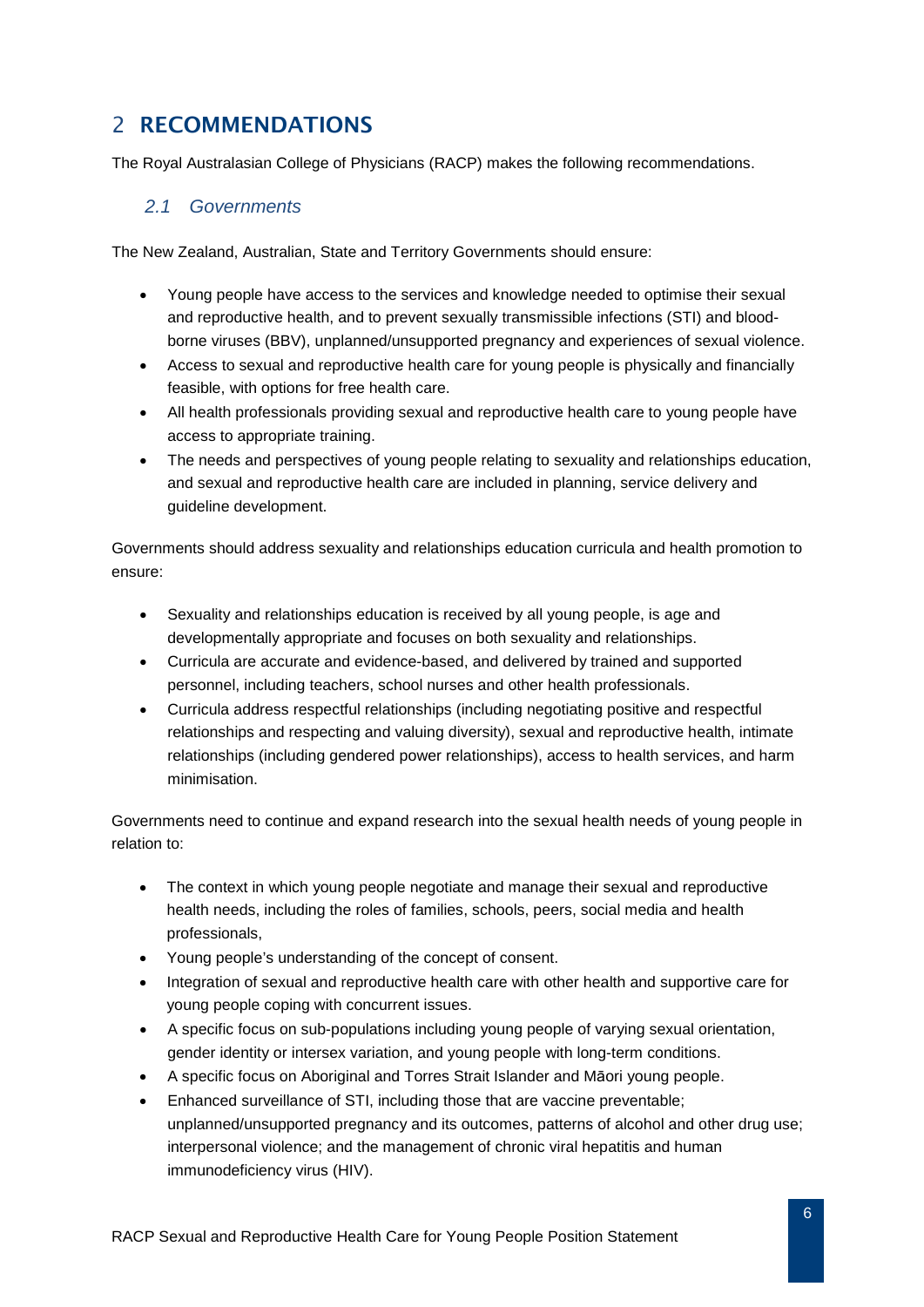• The identification of gaps in service delivery across urban, regional and rural Australia and New Zealand.

#### <span id="page-7-0"></span>*2.2 Health professionals and health services*

Health professionals and health services should:

- Recognise that young people have rights to confidential, non-judgemental sexual and reproductive health care, and should:
	- o understand their obligations relating to confidentiality, informed consent to health care, child protection and mandatory reporting in their jurisdiction
	- o provide clear information to young people on confidentiality and exceptions in accordance with professional practice standards.
- Ensure specific services are available for young people who may face increased discrimination or vulnerability. These include but are not limited to:
	- o young people who experience sexual abuse, sexual assault and/or intimate partner violence
	- o young people who are same-sex attracted or gender diverse, or live with intersex variation
	- o young people with long-term health conditions and physical and/or intellectual disability.
- Provide written policies on confidentiality that are visible to and readily available for young people and their parents or carers.
- Encourage young people to include their parents or carers in their health care decisions, where appropriate.
- Provide coordinated, integrated care that is culturally, age and developmentally appropriate.
- Provide care that follows current Australian or New Zealand clinical guidelines regarding psychosocial screening, immunisation, sexual history taking, prevention, screening and management of STI and BBV, contraceptive advice, cervical screening, pregnancy and unplanned/unsupported pregnancy.
- Recognise the right to a balanced discussion about the options for continuing a pregnancy, adoption, and medical or surgical termination within the legal frameworks of each jurisdiction.

#### <span id="page-7-1"></span>*2.3 Policy and legislative change*

Governments and health professionals are asked to collaborate to:

- Advance multidisciplinary approaches to young people's sexual and reproductive health care.
- Address the significant disparities in sexual health between Indigenous and non-Indigenous populations.
- Review and address barriers to treatment access for young people with gender dysphoria, including gaps in clinician training and clinical service provision, costs of treatment and legislative frameworks.
- Ensure uniform access to safe, legal, accessible and affordable options for medical and surgical terminations of pregnancy.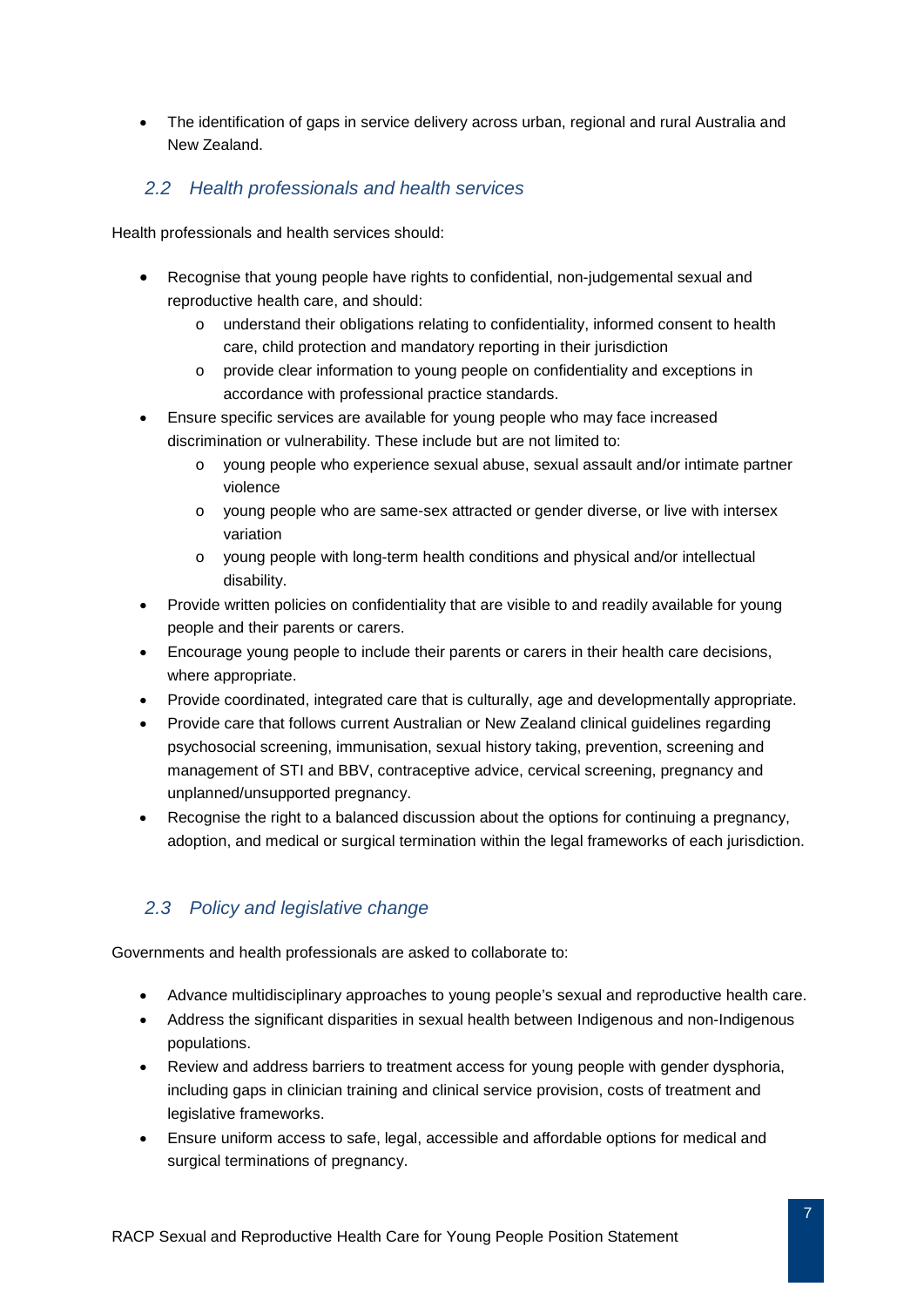- Increase efforts to reduce sexual abuse, sexual assault and intimate partner violence experienced by young people.
- Continue investment in comprehensive multidisciplinary support for teenage parents before, during and after pregnancy.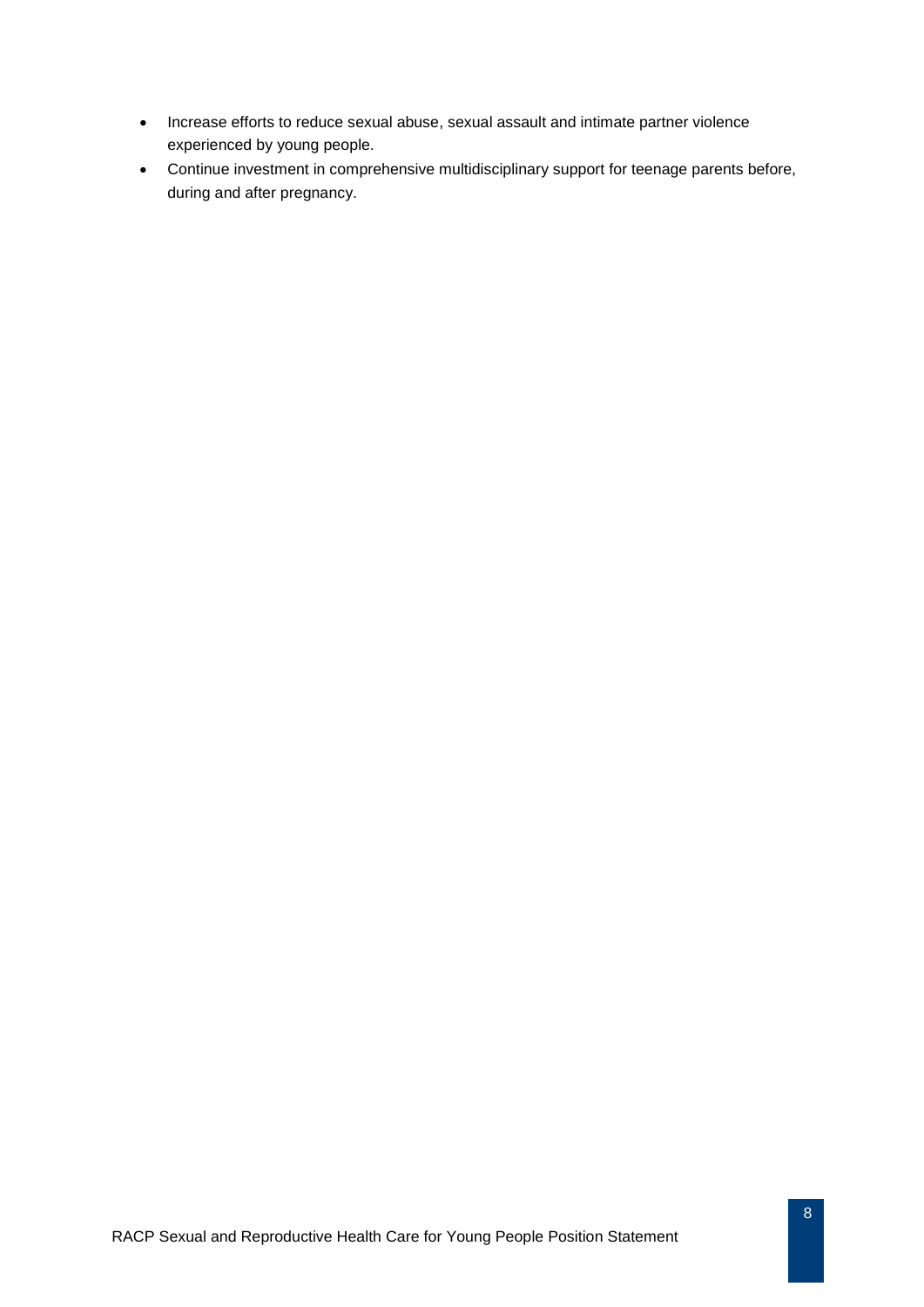# <span id="page-9-0"></span>3 YOUNG PEOPLE, SEXUALITY, SEX AND RELATIONSHIPS

We are fortunate to have good data to guide insights into the needs of young people in Australia and New Zealand as they move through puberty, begin to explore meanings of intimacy and consider sexual and gender identity.<sup>[8](#page-37-0) [9](#page-37-1) [10](#page-37-2) [11](#page-37-3)</sup>

In 2013, the *Fifth National Survey of Secondary Students and Sexual Health* surveyed 2,136 senior students from government, Catholic and independent schools across every jurisdiction in Australia. Forty-two per cent of participating young people were in Year 10, 30 per cent in Year 11 and 27 per cent in Year [12](#page-37-4).<sup>12</sup> In Australia, almost one-quarter of Year 10, one-third of Year 11 and half of Year 12 students had had sexual intercourse, and most sexually active students reported positive feelings after having sex. Many of those who had not had sex reported feeling not ready, proud to say no and mean it, and that it was important to be in love the first time they had sex. Almost one in four young people reported an experience of unwanted sex.<sup>[13](#page-37-5)</sup> Use of social media, including sexually explicit text messages, was common and not limited to those who were already sexually active.<sup>[14](#page-37-6)</sup>

Knowledge about STI and HIV varied, as did use of both condoms and contraception, with less than two-thirds (59 per cent) of students who had had either vaginal or anal sex reporting using a condom the last time they had sex. Higher levels of condom use (86 per cent) were reported by students who said a condom was available last time they had sex, suggesting the need to continue to improve condom access amongst young people.

Whilst the majority of students in Australian schools were attracted only to the opposite sex, 8 per cent of young men and 4 per cent of young women reported sole same-sex attraction and slightly fewer young men (4 per cent) and more young women (15 per cent) were attracted to people of both sexes. One in eight sexually active young men reported their most recent sexual encounter was with a same-sex partner, underscoring the need to address safe sex in same-sex relationships within school curricula.

In New Zealand, the *Youth'12* survey invited the views of 8,500 young people aged 12–18 years.<sup>[15](#page-37-7)</sup> From this survey, older students were more likely to have had sex and be currently sexually active. Fifty-eight per cent of sexually active students reported using contraception and 46 per cent reported using condoms all of the time. Most students reported they were exclusively heterosexual, four per cent reported they were same or both sex attracted, and four per cent indicated they were not sure. One per cent reported that they were transgender.

Many of these issues are explored further in later sections of this position statement which starts from the premise that sex, sexuality and gender identity matter to young people, whether they are sexually active or not, and that schools, parents, peers, and community and health professionals all have a contribution to make to the wellbeing of young people as they start to explore sex and intimate relationships.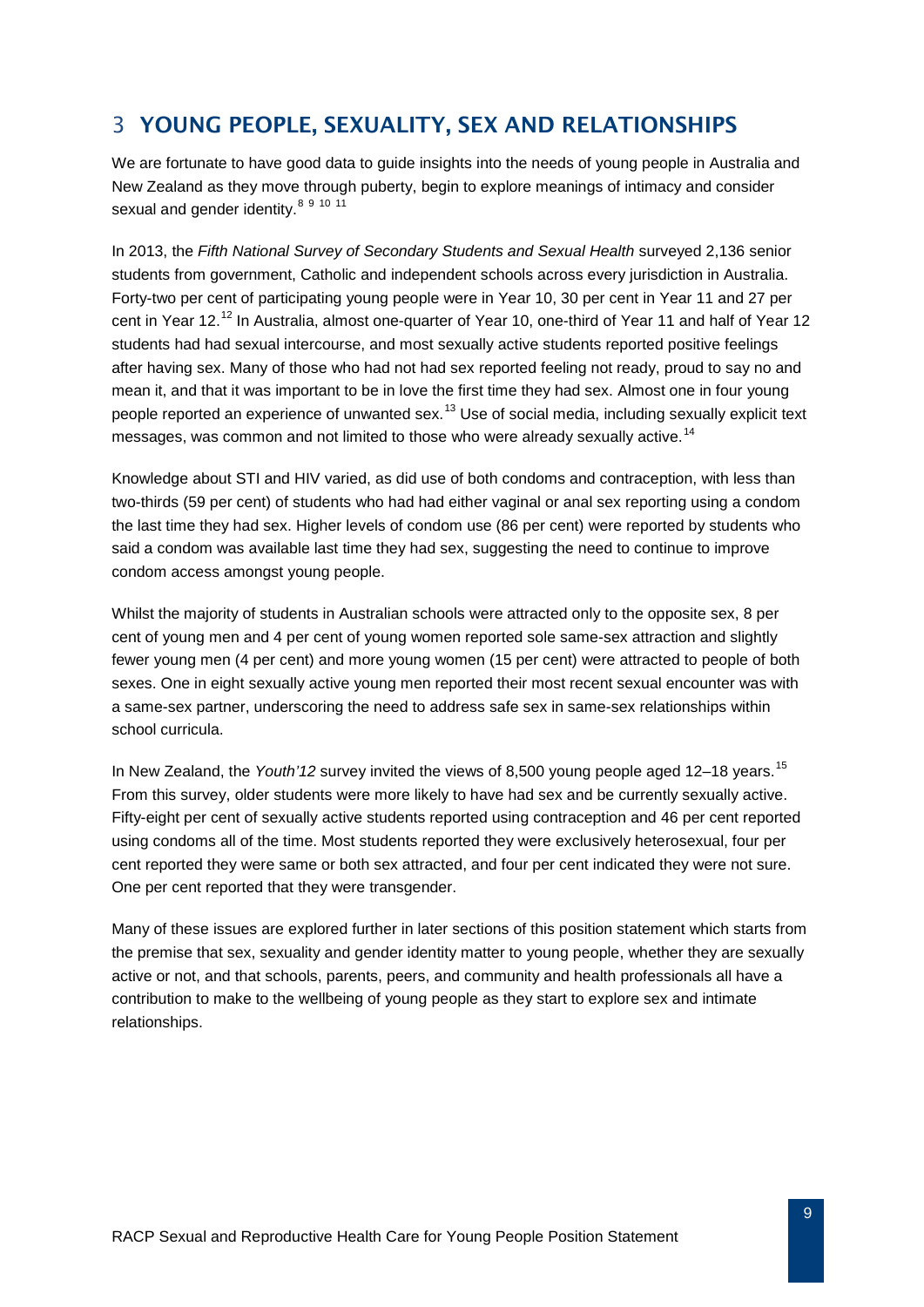### <span id="page-10-0"></span>4 SEXUALITY AND RELATIONSHIPS EDUCATION

Knowledge about sexuality and relationships is essential to support young people to make appropriate and healthy relationship choices and access sexual and reproductive health care.

The RACP believes that all young people should receive age and developmentally appropriate sexual health education that focuses on both sexuality and relationships and is of high quality, scientifically accurate and delivered by properly trained and supported personnel, including teachers, school nurses and other health professionals.[16](#page-38-0)

Sexuality and relationships education helps young people understand and manage the physical, social and emotional adjustments of adolescence. It helps manage changes to sexual and gender identity, fosters understanding of sexual and reproductive health and health care, and encourages skills that equip young people to manage intimate relationships through promotion of mental health issues, safety, assertive behaviour, managing risk taking in relation to drug use, and respectful relationships.[17](#page-38-1)

Non-directive sexuality and relationships education encourages adolescents to consider delaying sexual activity and provides accurate, helpful information about physical and emotional safety, contraceptive choices and prevention of STI. In this way, it both supports teenagers to delay sexual activity and allows those who are sexually active to actively consider how to have sex as safely as possible.[18](#page-38-2) [19](#page-38-3)

Effective school-based sexuality and relationships education programs empower young people by providing them with practical skills that focus on communication and negotiation,<sup>[20](#page-38-4)</sup> assertiveness and effective rejection of unwanted sexual advances. $^{21}$  $^{21}$  $^{21}$  Successful programs often educate through role playing or interactive discussion and promote emotional competence, self-determination and social bonding.<sup>[22](#page-38-6)</sup> <sup>[23](#page-38-7)</sup> <sup>[24](#page-38-8)</sup> <sup>[25](#page-38-9)</sup>

Sexuality and relationships education is part of the Health and Physical Education curriculum in Australian schools, and revisits key areas as students mature and their ability to understand more complex concepts increases. The 2014 *Review of the Australian Curriculum* was generally supportive of the Health and Physical Education curriculum, but noted the need for greater resource support for teachers.<sup>[26](#page-38-10)</sup> At the same time, 50 per cent of young people surveyed in 2013 expressed significant dissatisfaction with sex education in schools, citing irrelevance to their real experiences, lack of relationship advice and lack of discussion of same-sex issues as problems with the education they received. [27](#page-38-11)

There are similar provisions for sexuality and relationships education in New Zealand.<sup>[28](#page-38-12)</sup> However, a recent government review noted high rates of STI, unplanned teenage pregnancy and termination of pregnancy, and recommended the development of a coordinated cross-sectoral action plan for providing best-practice, evidence-based sexuality and reproductive health education in all schools.<sup>[29](#page-38-13)</sup>

Schools, parents and health care professionals can contribute to sexuality education in different, but synergistic, ways.<sup>[30](#page-38-14)</sup> Collaboration between teaching staff and health professionals needs to be encouraged so that they share updated information on issues such as hepatitis-related risks associated with body art, new choices in contraception and the latest research on adolescent sex and relationships. Collaboration would also support networking and enhance local-level referral pathways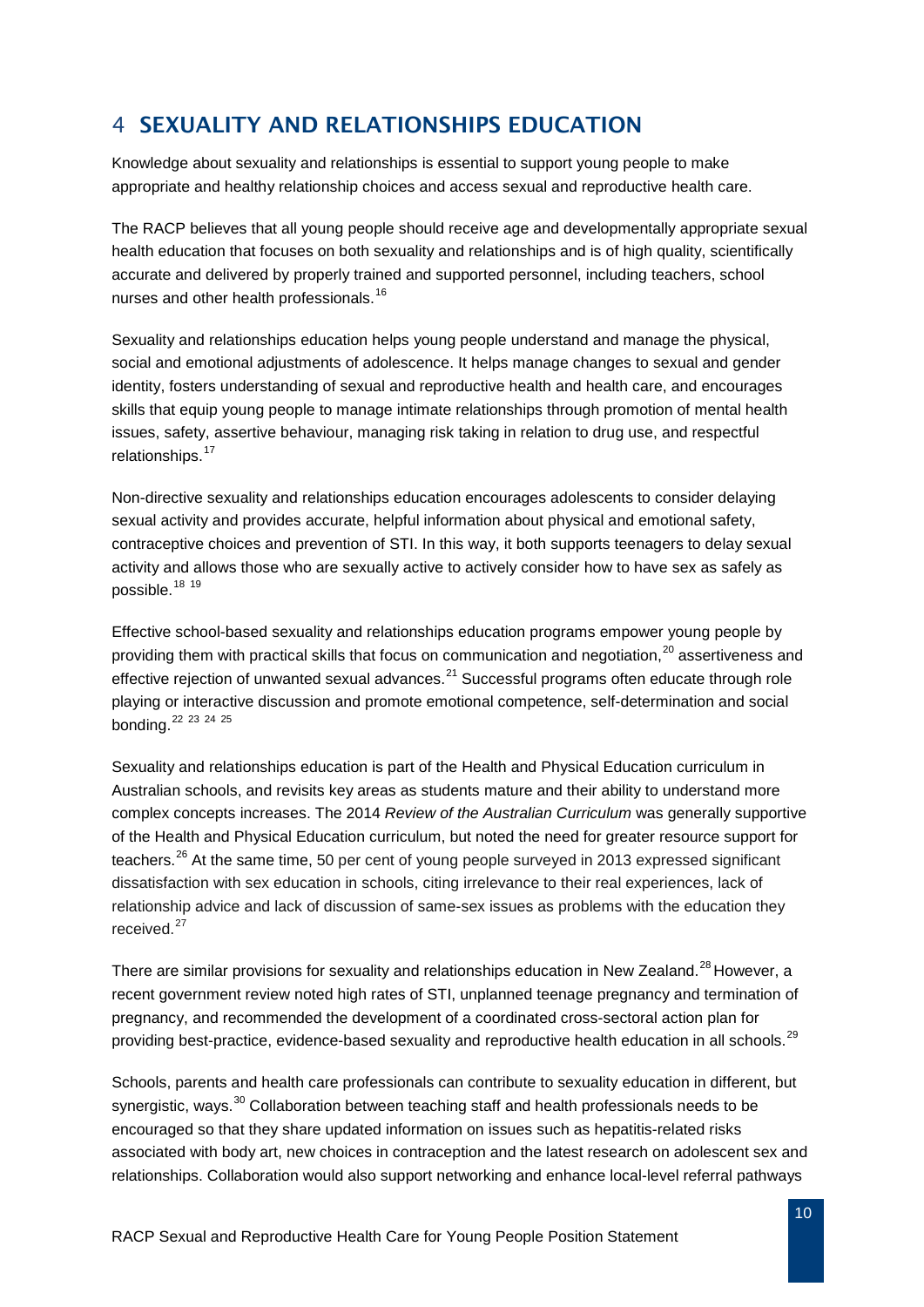so that young people know where to access informed, non-judgmental and youth-friendly sexual health services.<sup>[31](#page-39-0)</sup>

Young people benefit from support, guidance, caring and monitoring from responsible adults.<sup>[32](#page-39-1)</sup> [33](#page-39-2) Connectedness to trusted family or adults in a position of influence is an important factor in reducing adolescent sexual risk-taking as well as supporting early recognition if sexual risk taking becomes a mode of self-harm.<sup>[34](#page-39-3)</sup> Health professionals can offer encouragement for parents to discuss sexuality, contraception and ways in which alcohol and substance use can impact upon decision making, at an appropriate level for the young person's developmental stage, to support reciprocal and honest dialogue between parents and young people.<sup>[35](#page-39-4)</sup>

Health professionals are well placed to recognise young people at higher risk of early age sexual activity to support timeliness of education.<sup>[36](#page-39-5)</sup>

Sexuality and relationships education offered by health-care professionals as an integral part of a young person's health care complements education that young people obtain at school and at home. Health professionals who take a sexual history, for example as part of a HEEADSSS (Home and environment, Education and employment, Eating, peer-related Activities, Drugs, Sexuality, Suicide/depression and safety from injury and violence) psychosocial risk assessment, can identify a young person's level of knowledge and health care needs, provide tailored education, and facilitate access to sexual and reproductive health care.<sup>[37](#page-39-6)</sup> [38](#page-39-7) [39](#page-39-8) [40](#page-39-9)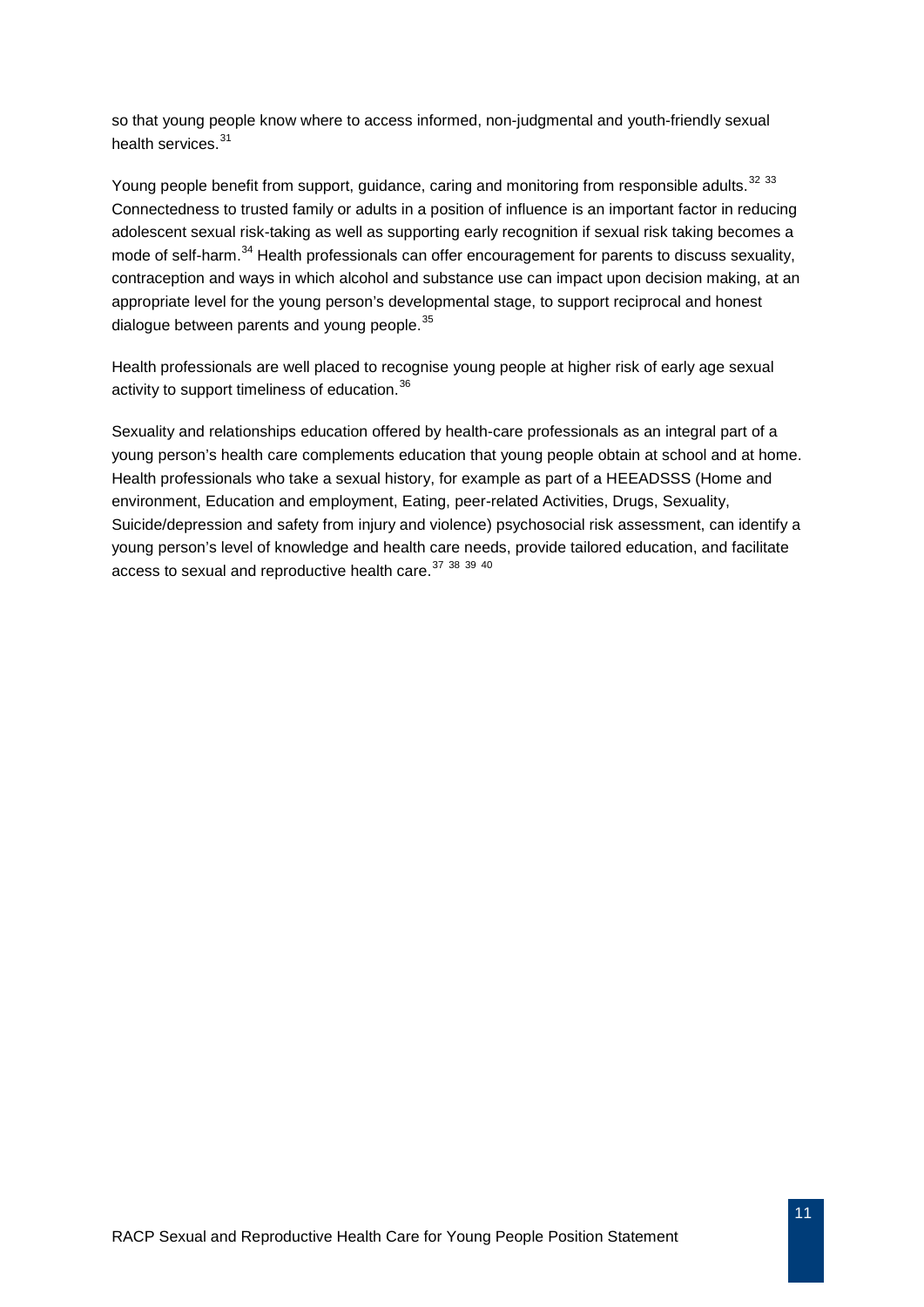# <span id="page-12-0"></span>5 YOUTH-FRIENDLY SEXUAL AND REPRODUCTIVE HEALTH CARE

Youth-friendly sexual and reproductive health care acknowledges a young person's right to pleasurable and safe sexual experiences, free of coercion, discrimination and violence. The transition to becoming a sexually active adult can be emotionally complex. Clinicians need skills training to assist young people to overcome barriers to discussing sexual and reproductive health care needs, whether in specialist medical services, community health settings or primary care.

Services need to be both physically and financially accessible and maintain a focus on providing appropriate care for all young people including higher risk populations. In Australia, adolescents are able to apply for an individual Medicare card from the age of 15 years, and in New Zealand, young people can enrol themselves in a GP practice at 16. This presents a potential barrier to access to medical advice for young people under the age of 15 or 16 years.

*"Caring for children and young people brings additional responsibilities for doctors. Good medical practice involves:* 

- *Placing the interests and wellbeing of the child or young person first*
- *Ensuring that you consider young people's capacity for decision-making and consent*
- *Ensuring that, when communicating with a child or young person, you:* 
	- o *treat them with respect and listen to their views*
	- o *encourage questions and answer their questions to the best of your ability*
	- o *provide information in a way that they can understand*
	- o *recognise the role of parents or guardians and when appropriate encourage the young person to involve their parents or guardians in decisions about their care*
- *Being alert to children and young people who may be at risk, and notifying appropriate authorities, as required by law."*

Medical Board of Australia. *Good medical practice: a code of conduct for doctors in Australia*. March 2014.

Young people value health professionals who listen, are easy to talk to, are friendly and provide non-judgemental care in a culturally, age and developmentally appropriate manner.<sup>[41](#page-39-10)</sup> Sometimes longer follow-up consultations will be necessary to fully consider a young person's needs. It is important to explore both risk and protective factors for healthy sexual relationships including the impact of alcohol and other drug use on decision-making in relation to sex and relationships. The HEEADSSS assessment continues to be an effective tool to guide risk assessment.<sup>[42](#page-39-11) [43](#page-39-12)</sup> A tailored sexual history, including reproductive health, same-sex attraction, and inquiry about intimate partner violence and past sexual abuse, should be the basis for screening, diagnosis and preventive care.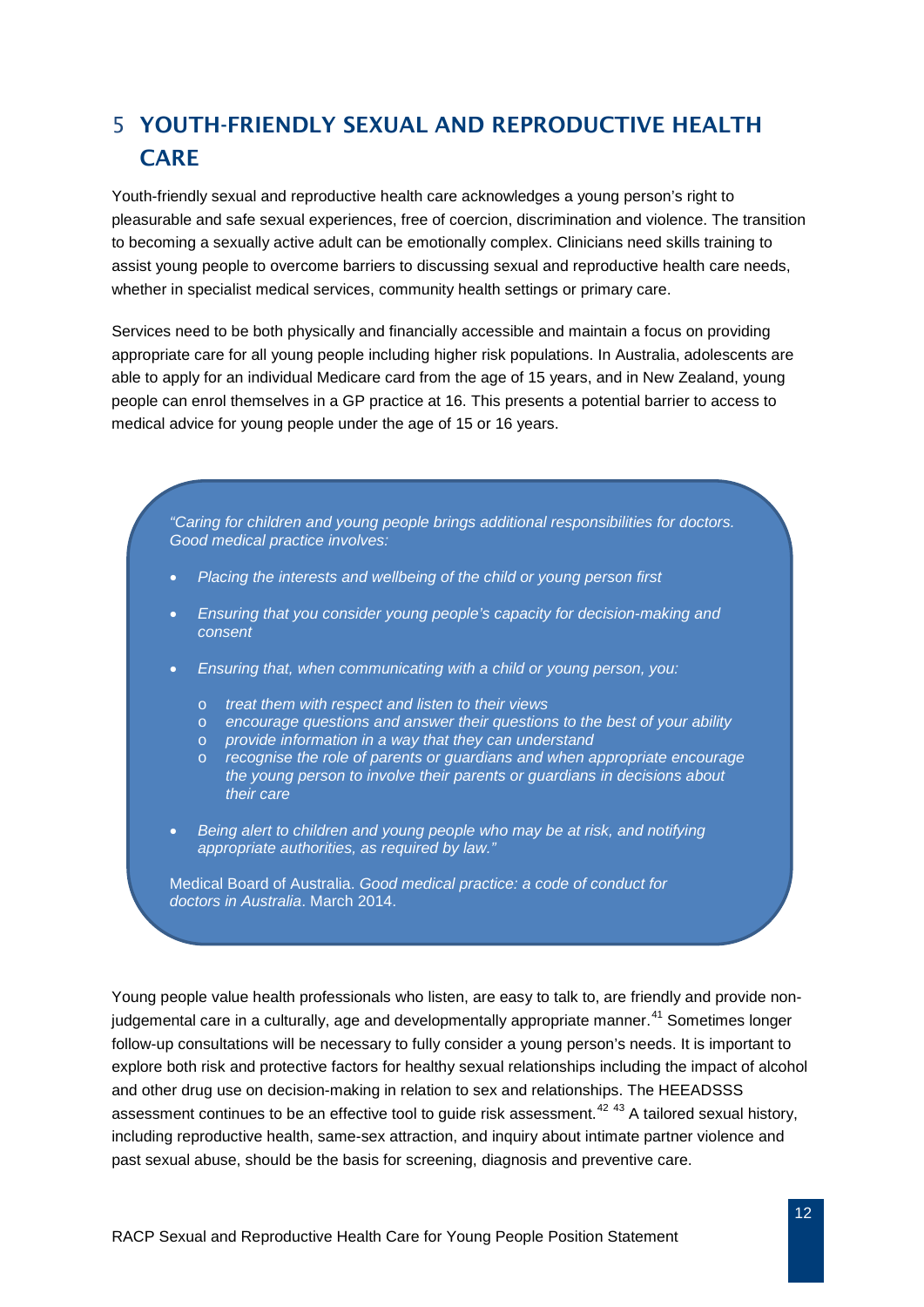Youth-friendly sexual and reproductive health care services ideally include young people in service planning, delivery and evaluation.

#### <span id="page-13-0"></span>*5.1 Confidentiality*

Concerns about confidentiality when a young person seeks health care impact both young people and their clinicians. Adolescent concerns about confidentiality can act as a key barrier to health-care access, especially sexual health care.  $44$   $45$   $46$   $47$  Fear that a parent may be informed may prevent, delay or interrupt access to information and discussion about protective and preventive health behaviours, contraception, testing and treatment.

It is important to provide clear information on confidentiality. Young people may not be aware that confidentiality is an ethical and legal right for adolescents who are competent to understand their condition and make decisions about their treatment. Adolescents are generally more likely to talk with clinicians about their sexual health needs if they are confident it will not be relayed to their parents without their permission.<sup>[48](#page-40-4)</sup>

*"When working with patients under 16 years, you should determine their competence to understand their condition and make decisions about their treatment. If they are competent, they are entitled to confidentiality. In the absence of a concern that the young person is at risk of harm, you should only share information with parents and caregivers with the patient's consent."* 

Medical Council of New Zealand. *Good Medical Practice*, April 2013.

The right to confidentiality is not absolute – exceptions in relation to likelihood of harm to self or others apply to all patients whether adolescent or adult. In caring for young people, health professionals also need to be aware of mandatory reporting responsibilities and legislation in relation to age of consent to sexual activity in their jurisdiction.<sup>[49](#page-40-5) [50](#page-40-6)</sup> When mandatory reporting applies, or when advice on the need to report is sought, the overriding concern must be safeguarding the young person, and disclosures to authorities should not be more extensive than is necessary.<sup>[51](#page-40-7)</sup> It is important to identify and affirm protective behaviours that the young person demonstrates, such as actively and appropriately seeking health care and to explore other forms of support such as caring adults whom they know in their community and can access if they are at risk. Wherever possible, a young person should be informed of the reasons for reporting and offered reassurance and encouragement to continue to engage in medical care.

When a young person presents with a parent or carer, it is still important to provide the opportunity for the young person to consult privately for at least part of the consultation.<sup>[52](#page-40-8)</sup> This can be challenging: in the New Zealand *Youth'12* survey, only 37 per cent of high school students who had accessed health care over the previous 12 months reported having the chance to talk in private. Failure to facilitate privacy may mean a young person is not able to disclose information that is key to accurate diagnosis and/or management.<sup>[53](#page-40-9)</sup> Clinicians can still encourage appropriate sharing of information with parents and carers, and there are often benefits in doing so, provided the young person agrees to their involvement.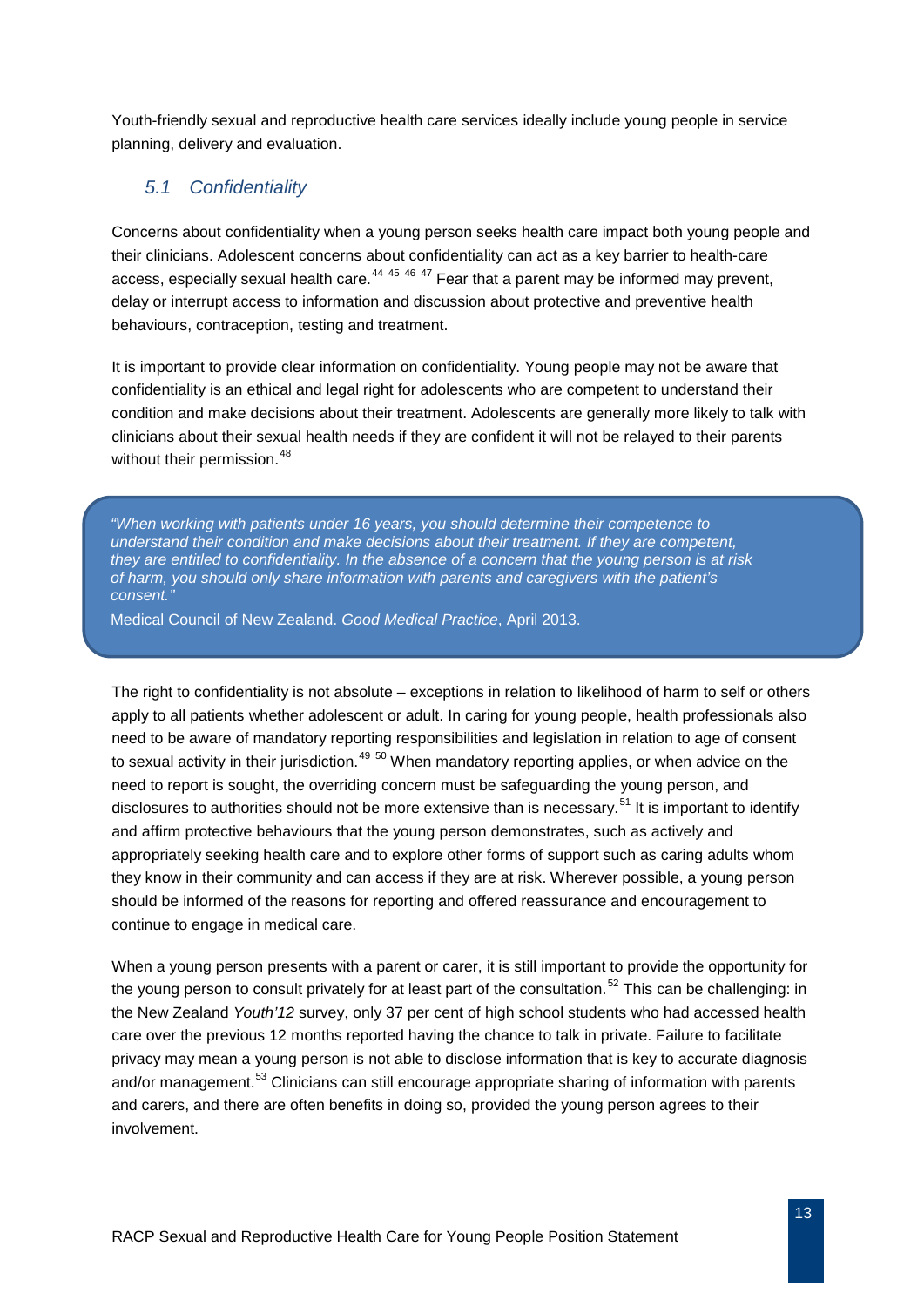If a young person decides to disclose issues relating to sexual and reproductive care to their parents, health professionals can play an important role in assisting parents to recognise and respect those needs so that a young person can benefit from their ongoing support.

#### <span id="page-14-0"></span>*5.2 Competence and consent to health care*

In Australia, anyone over the age of 18 years is deemed competent to make decisions about their medical treatment. Under Common Law, young people under the age of 18 are able to give informed consent to medical care if the health care professional deems them competent, bearing in mind the nature of the treatment and the ability of the young person to understand the treatment. Competence to make medical decisions is primarily a clinical decision, which is based on the adolescent's stage of development and their ability to understand what is being proposed (the mature minor principle).<sup>[54](#page-41-0)</sup> The level of maturity required to provide consent will vary with the nature and complexity of the medical treatment.

When a young person is 14 years or under, in most instances consent from a parent or guardian is also sought unless the young person objects. In New South Wales and South Australia, additional statutory laws apply; health professionals need to be mindful of legal requirements for consent in their jurisdictions.<sup>[55](#page-41-1)</sup>

In New Zealand, under the Care of Children Act 2004, young people over the age of 16 are regarded as adults for the purposes of determining competence to give informed consent to health care. Young people under the age of 16 are not automatically prohibited from consenting to medical procedures, and judgment is needed to determine competence in each instance. Generally, a competent adolescent is one who is able to understand the nature, purpose and possible consequences of the proposed investigation or treatment, as well as the consequences of non-treatment.<sup>[56](#page-41-2)</sup> The Contraception, Sterilisation and Abortion Act 1977 allows people aged under 16 years to consent to and be given contraceptive information, services and prescriptions.<sup>[57](#page-41-3)</sup>

Health professionals should have a willingness to assess a young person's competence to consent to treatment and to recognise that this may evolve rapidly during adolescence. A young person's capacity to consent to treatment does not preclude encouraging adolescents to include their parents in their health care decisions.

#### <span id="page-14-1"></span>*5.3 Young people in rural and remote areas*

Young people's access to health services is linked to a number of variables including geography, socioeconomic status, gender and health education.<sup>[58](#page-41-4)</sup> Distance, expense, service scarcity and a smaller workforce all impact access. In rural and remote areas of Australia and New Zealand, accessing sexual and reproductive health services may be especially difficult.<sup>[59](#page-41-5)</sup>

Difficulties accessing a range of contraceptive options may contribute to relatively high numbers of teenage births in rural communities.<sup>[60](#page-41-6) [61](#page-41-7)</sup> Confidentiality concerns (real or perceived) brought about by smaller communities and fewer health professionals also impact access to care.<sup>[62](#page-41-8)</sup> [63](#page-41-9)

Referral by health professionals to specific sexual health services is amongst the more successful options available for young people living in rural and remote areas.<sup>[64](#page-41-10)</sup> Access can also be improved through the use of school-based services, particularly for reducing unplanned pregnancies, and the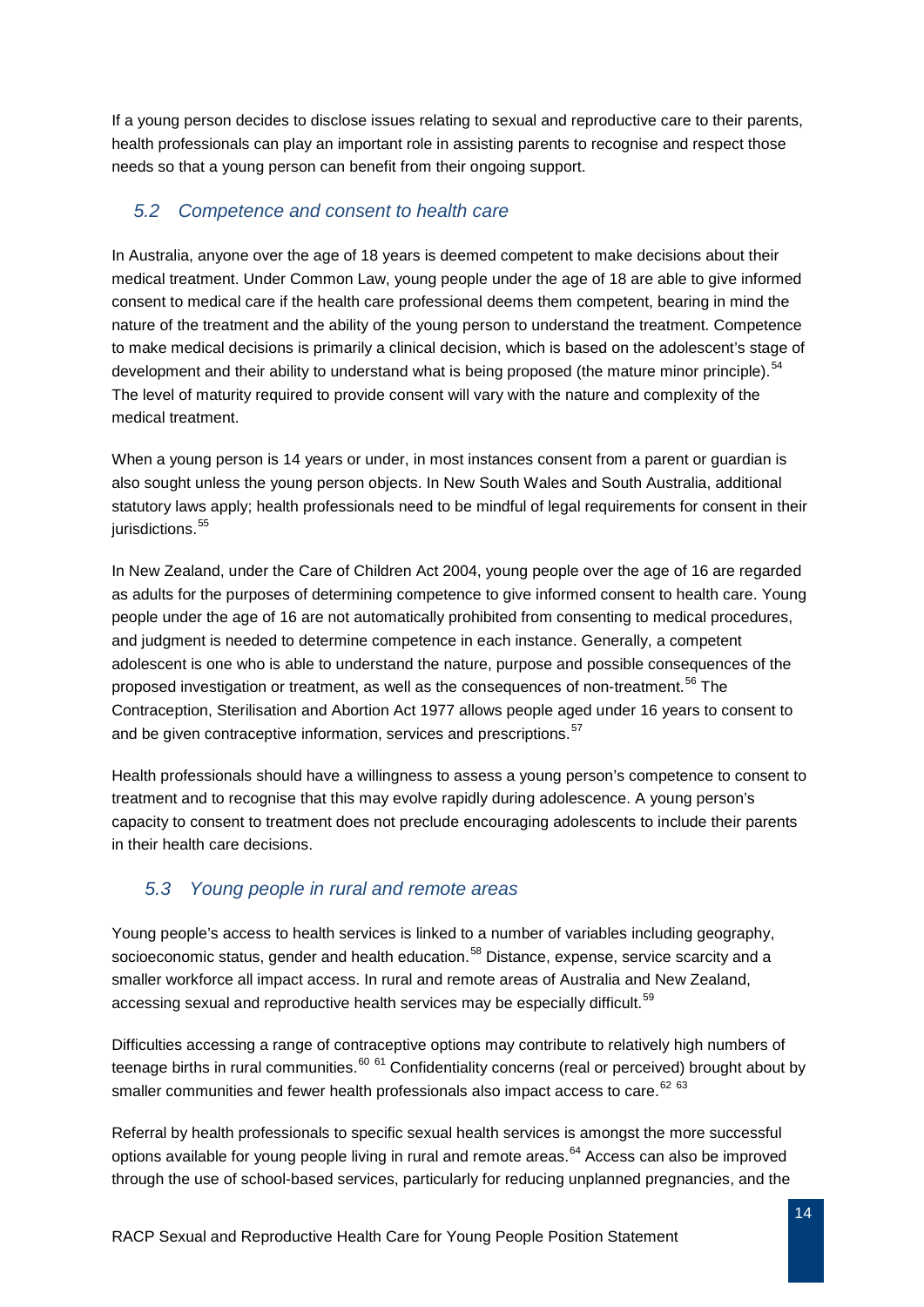willingness of clinicians to provide confidential care in a sensitive way that recognises constraints within small communities.<sup>[65](#page-42-0) [66](#page-42-1)</sup>

It is important to promote research into sexual health services in rural and regional areas to establish which programs are most effective, including the role of school nurses, local GPs and practice nurses.<sup>[67](#page-42-2)</sup>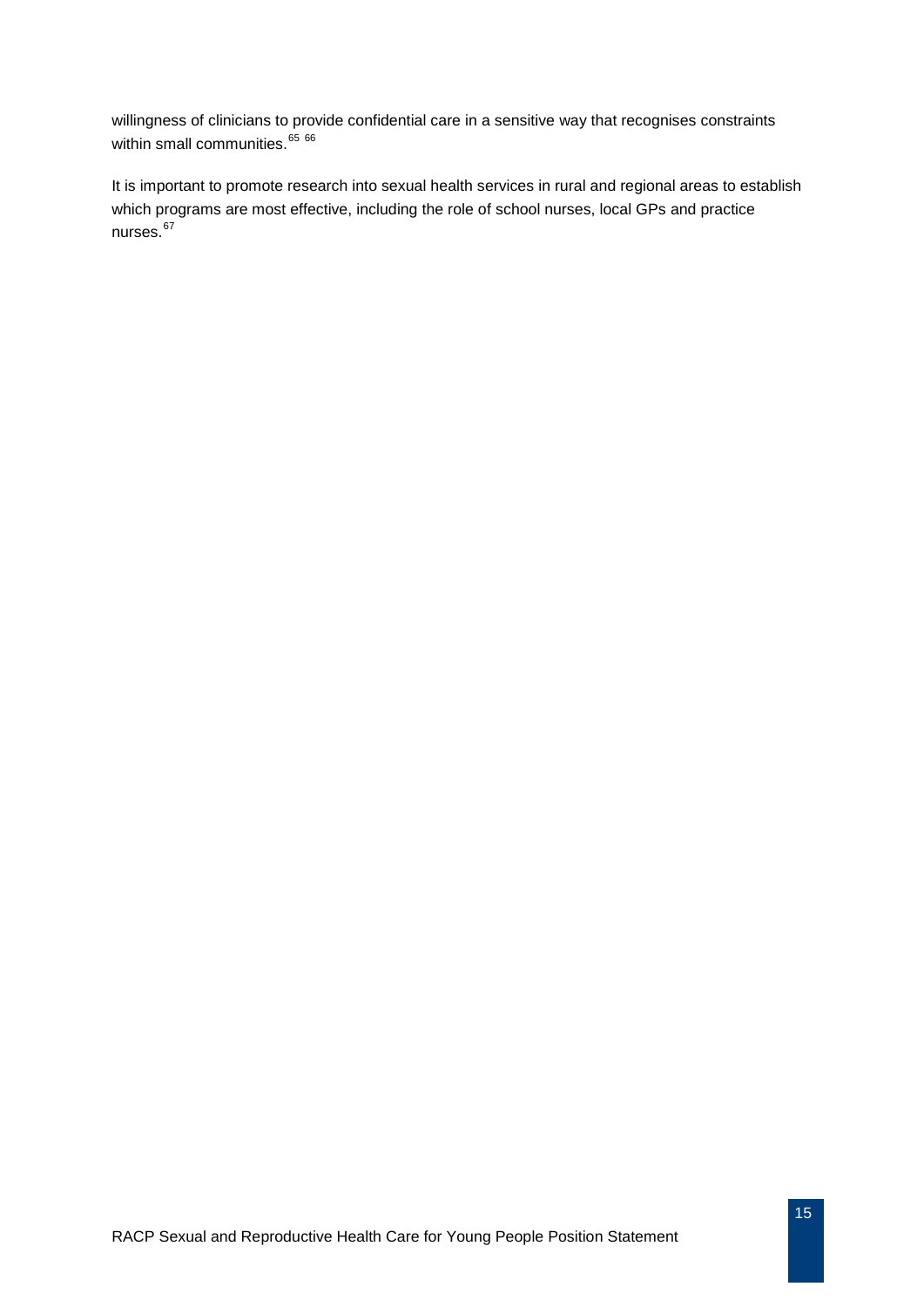### <span id="page-16-0"></span>6 STI, HIV AND VIRAL HEPATITIS

Young people are recognised as a priority population in Australia's *Third National Sexually Transmissible Infections Strategy 2014–2017*. [68](#page-43-0) A young person may be at increased risk of STI due to a variety of sociocultural factors including length of time between first becoming sexually active and establishing a long-term partnership, low rates of sustained condom use and variable access or uptake of health services.<sup>[69](#page-43-1)</sup> For Australian men and women, first sex before the age of 16 years is significantly associated with a greater number of lifetime and recent sexual partners, and a greater likelihood of having had an STI.<sup>[70](#page-43-2)</sup> Although some form of sexual activity is common in over two-thirds of Australian school students in Years 10, 11 and 12, STI knowledge in these groups remains poor.<sup>[71](#page-43-3)</sup>

#### <span id="page-16-1"></span>*6.1 STI*

After a decade of steady increases in both testing and diagnoses of chlamydia, there has been a levelling off in the number of diagnoses, and even a small decline in the youngest age group. However, chlamydia continues to be the most frequently reported notifiable condition in Australia with 86,136 diagnoses in 2014. Young people continue to be disproportionately affected: 21 per cent of diagnoses were in young people aged 15-19 years, and 57 per cent in those aged 20–29 years. Diagnoses in young women exceed those in young men in every age group. As chlamydia is often asymptomatic, it is essential to routinely offer testing to adolescents and young adults.<sup>[72](#page-43-4)</sup>

Gonorrhoea and syphilis notifications continue to increase. Gonorrhoea and syphilis are infections primarily of gay men of all ages in urban settings and young heterosexual Aboriginal men and women in remote communities. Young people at risk continue to need tailored prevention interventions and access to testing and treatment.<sup>[73](#page-43-5)</sup>

The most notable success in STI prevention has been the reduction in human papilloma virus (HPV) infections and associated diseases through school-based immunisation programs. In Australia, this program started in 2007 with vaccination for girls, with a two-year catch up program for young women, and was extended to boys in 2013. Vaccine coverage rates are high at nearly 75 per cent for both girls and boys in 2014. HPV vaccination has resulted in the proportion of young women in Australia aged 21 years or younger diagnosed with genital warts at their first visit to a sexual health centre decreasing from 11.4 per cent in 2007 to 1.1 per cent in 2014.<sup>[74](#page-43-6) [75](#page-43-7)</sup> In addition, there have been significant reductions in high-grade cervical intra-epithelial lesions among young women presenting for cervical screening.<sup>[76](#page-43-8)</sup>

In New Zealand, HPV immunisation is available free of charge to all girls and women up to their 20th birthday.<sup>[77](#page-43-9)</sup> Despite convincing evidence of effectiveness, misperceptions of utility persist, and uptake continues to be low and uneven, with higher uptake in higher socioeconomic groups.<sup>[78](#page-43-10)</sup><sup>[79](#page-43-11)</sup>

#### <span id="page-16-2"></span>*6.2 HIV infection*

An estimated 27,150 people in Australia are living with HIV including 1,081 men and women who were newly-diagnosed in 2014.<sup>[80](#page-43-12)</sup> Sexual contact between men continues to account for over twothirds of all new HIV diagnoses and the majority of recently acquired infections. In recent years, young men who have sex with men (MSM) have been particularly at risk, with increases in notifications in those aged  $20-24$  years.  $81$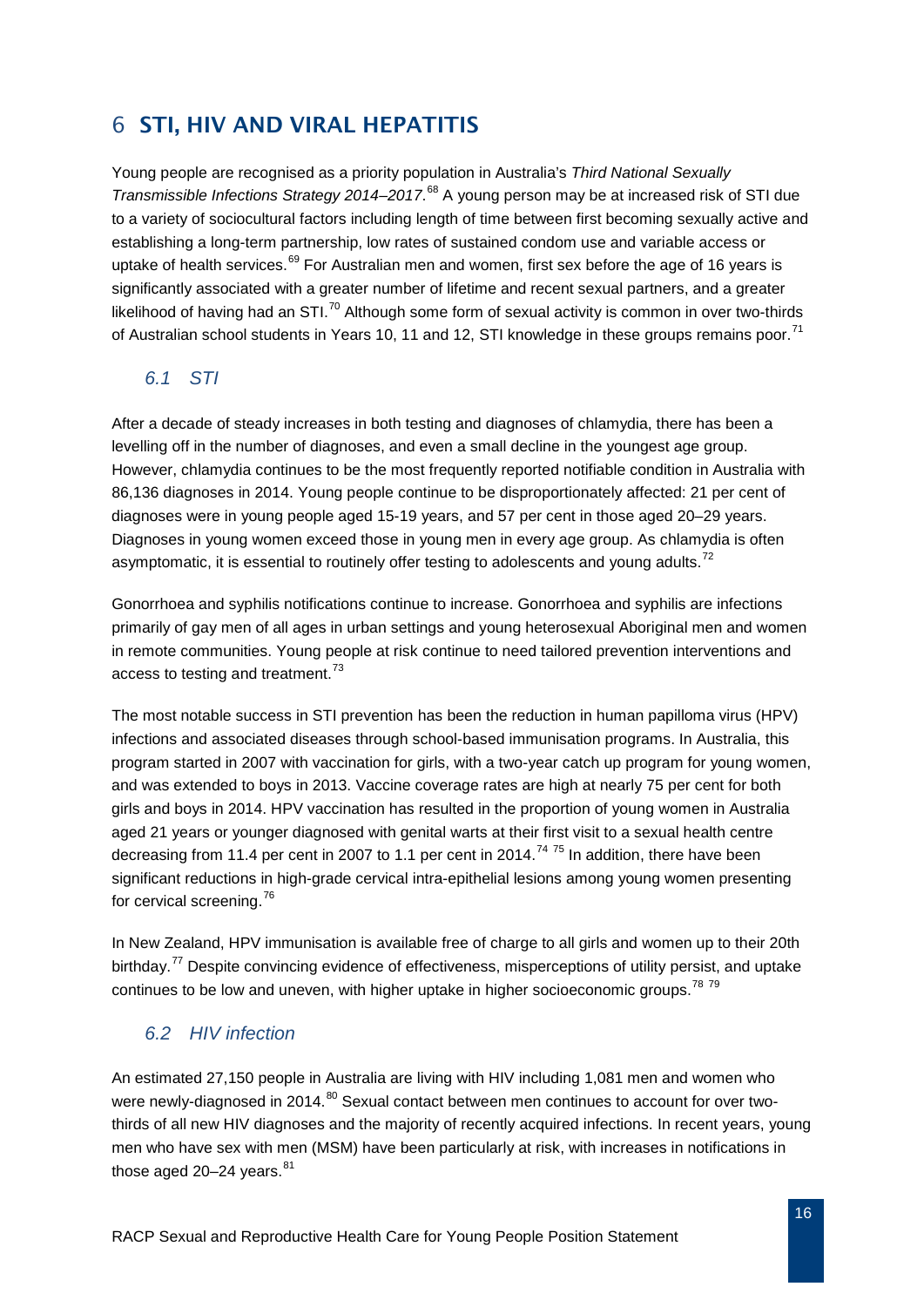The per capita rate of HIV diagnosis in the Aboriginal and Torres Strait Islander population has been similar to that in the Australian-born non-Indigenous population until recently when the Aboriginal and Torres Strait Islander population has had a higher infection rate than the non-Indigenous population (5.9 vs 3.7 per 100,000 in 2014), emphasising the need for a strengthened focus on prevention. There are also important differences in demographics. A substantially greater proportion of HIV infections in Indigenous Australians are attributed to injecting drug use (16 per cent compared with 3 per cent) and heterosexual contact (20 per cent compared with 13 per cent) with women also disproportionately affected (20 per cent compared to 5 per cent). <sup>[82](#page-44-0)</sup>

In 2014, the first ever Aboriginal and Torres Strait Islander HIV Awareness Week was held, following the launch of the *Eora Action Plan* for HIV.<sup>[83](#page-44-1)</sup> The *Eora Action Plan* voices the concerns of Aboriginal and Torres Strait Islander peoples about HIV and its potential impact on communities, and seeks to bring greater attention and efforts to the prevention of HIV, including best clinical care and management of Aboriginal and Torres Strait Islander peoples living with HIV.

HIV prevention in Australia has been and must remain multifaceted. It is important to maintain a focus on testing, treatment and risk reduction that is tailored to risk groups and includes consideration of the specific strengths and vulnerabilities of young people most at risk of HIV acquisition.

#### <span id="page-17-0"></span>*6.3 Viral hepatitis*

An estimated 213,300 people in Australia are living with hepatitis B virus (HBV). In 2014 there were 6,635 people newly-diagnosed with HBV, of which 26 per cent were under the age of 29 years, including 168 diagnoses in adolescents aged 15-19 years.<sup>[84](#page-44-2)</sup> Evidence is emerging that hepatitis B immunisations programs are beginning to have an impact, with declining rates of new infection, most particularly in younger age groups with the highest rates of vaccine coverage.

An estimated 230,000 people in Australia are living with chronic hepatitis C (HCV) infection. In 2014 there were 10,621 people newly-diagnosed with HCV, of which 20 per cent were under the age of 29 years, with 226 diagnoses in adolescents aged 15-19 years. <sup>[85](#page-44-3)</sup>

As with HIV, data on hepatitis infections underscores the need for clinicians working with young people to be able to identify those at risk and provide prevention, access to harm minimisation strategies and appropriate screening.<sup>[86](#page-44-4)</sup> Similarly, youth-friendly health care that supports young people to optimise monitoring, treatment uptake and long-term continuation of treatment, or in the case of hepatitis C treatment completion, is crucial.

#### <span id="page-17-1"></span>*6.4 STI, HIV and viral hepatitis screening for young people*

At an individual level, empowering young people to make healthy choices about sex and relationships, with encouragement of both consistent condom use and regular sexual health check-ups are the most effective interventions to reduce STI.<sup>[87](#page-44-5)</sup>

Australian STI Management Guidelines 2014 provide detailed guidance on STI screening and management, including specific guidance for the care of young people.<sup>[88](#page-44-6)</sup> Young men who have sex with men need additional guideline-based screening and support with HIV prevention. Offering STI screening during non-sexual health-related consultations is acceptable to young people and may increase diagnosis of asymptomatic  $STI^{89}$  $STI^{89}$  $STI^{89}$ <sup>[90](#page-44-8)</sup> Access to contraception and cervical screening are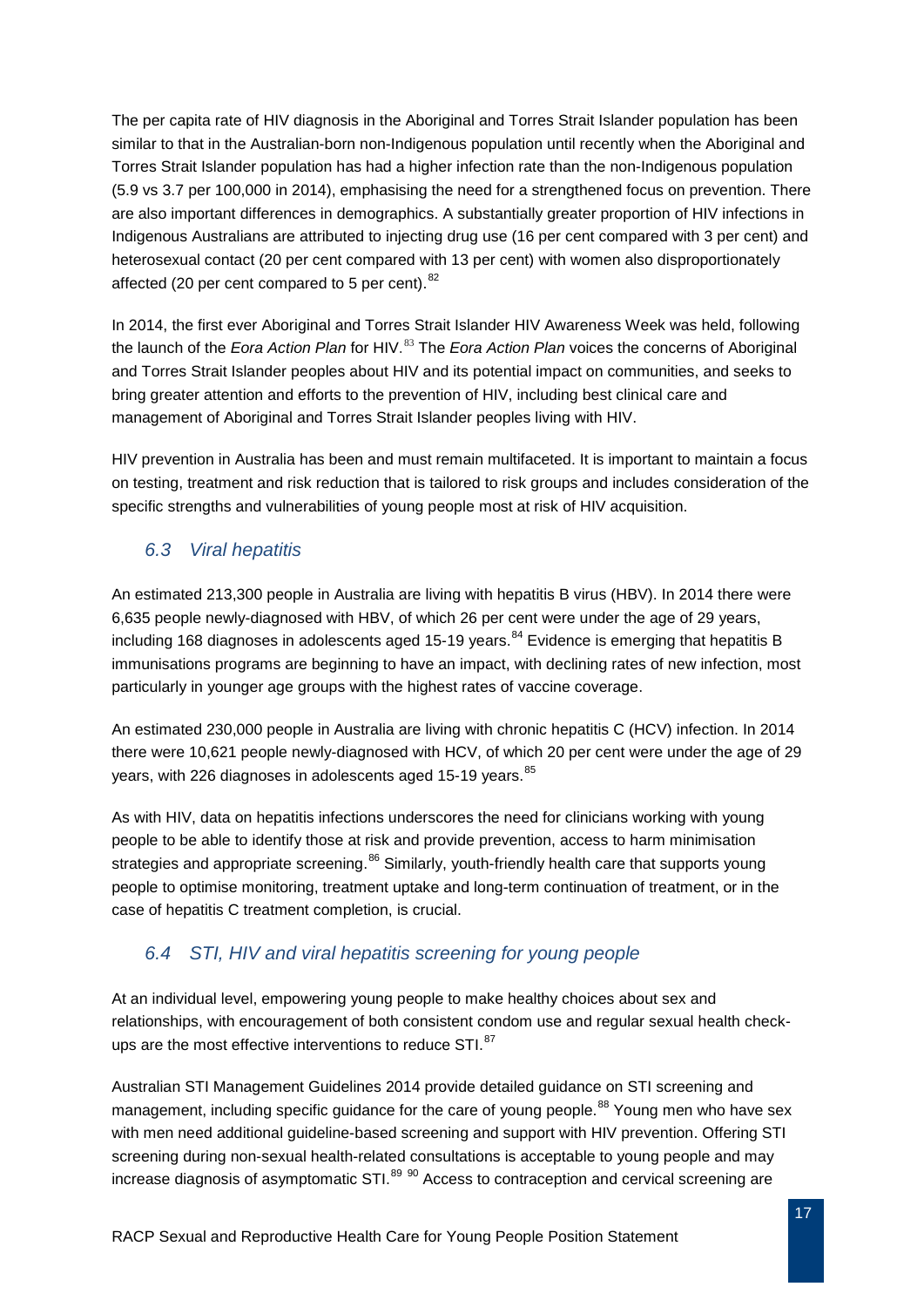integral to comprehensive health care and are ideally discussed at the time of screening for STI. Addressing barriers to condom access and provision of free condoms will help to support consistent condom use.

All young people who inject drugs need specific tailored interventions, access to harm minimisation strategies including needle and syringe exchange, and regular screening for hepatitis and HIV.

### <span id="page-18-0"></span>*6.5 A public health approach to prevention of STI, HIV and viral hepatitis*

Ongoing investment in effective public health interventions to reduce STI, HIV and viral hepatitis infections in young people is needed. Across all settings, programs that foster skills development (such as asking a partner to use a condom) are more effective than knowledge-based programs. Skills-based programs can build self-efficacy and motivation by addressing interpersonal, social and structural issues that a young person faces.<sup>[91](#page-45-0)</sup>

Multi-level interventions are necessary. Comprehensive schools-based sexual health programs are likely to have the broadest reach and greatest impact on prevention in the short term for the majority of young people. However, integrated primary care, community and media-based strategies to encourage people to talk about sex, sexuality and sexual health without associated stigma can build on skills and knowledge learnt at school. Social marketing and mass media initiatives without other clinical and community approaches and programs may raise awareness but are unlikely to achieve changes in behaviour.  $92$ 

In primary care, systematically offering testing to young people aged 15–24 is the most effective way to increase screening rates, and is more efficient than opportunistic screening, but can be difficult to embed into clinical practice.<sup>[93](#page-45-2)</sup> One-to-one structured counselling support for sexually active young people where the emphasis is on motivation, self-efficacy and factors that underlie risk-taking can be effective and cost-effective, especially for young people identified as high risk. Technology-based testing and appointment reminders can improve access to testing and increase testing rates in young people, whilst home-based testing for rescreening or repeat testing may be useful options. Targeted outreach screening shows high acceptance and participation in STI screening, but evidence about cost-effectiveness remains inconclusive. <sup>[94](#page-45-3)</sup>

There is good evidence that programs targeted to at-risk and minority youth can be effective in increasing knowledge, attitudes and motivations, and some evidence that these programs can result in changes in behaviour and improved health outcomes. Again, programs that take a broad social context and self-efficacy approach, including health literacy, confidence, communication and life aspirations, can be more effective than programs focused on sexual health alone.<sup>[95](#page-45-4)</sup>

In the case of a cluster of STI or BBV diagnoses in a particular population of young people, outbreak control approaches may be appropriate and effective. These require cooperation between clinicians and community-based organisations and close collaboration with the affected community, including open community discussion and support for peer-led initiatives, to help interrupt transmission of infection through increased testing, treatment and partner notification.  $96$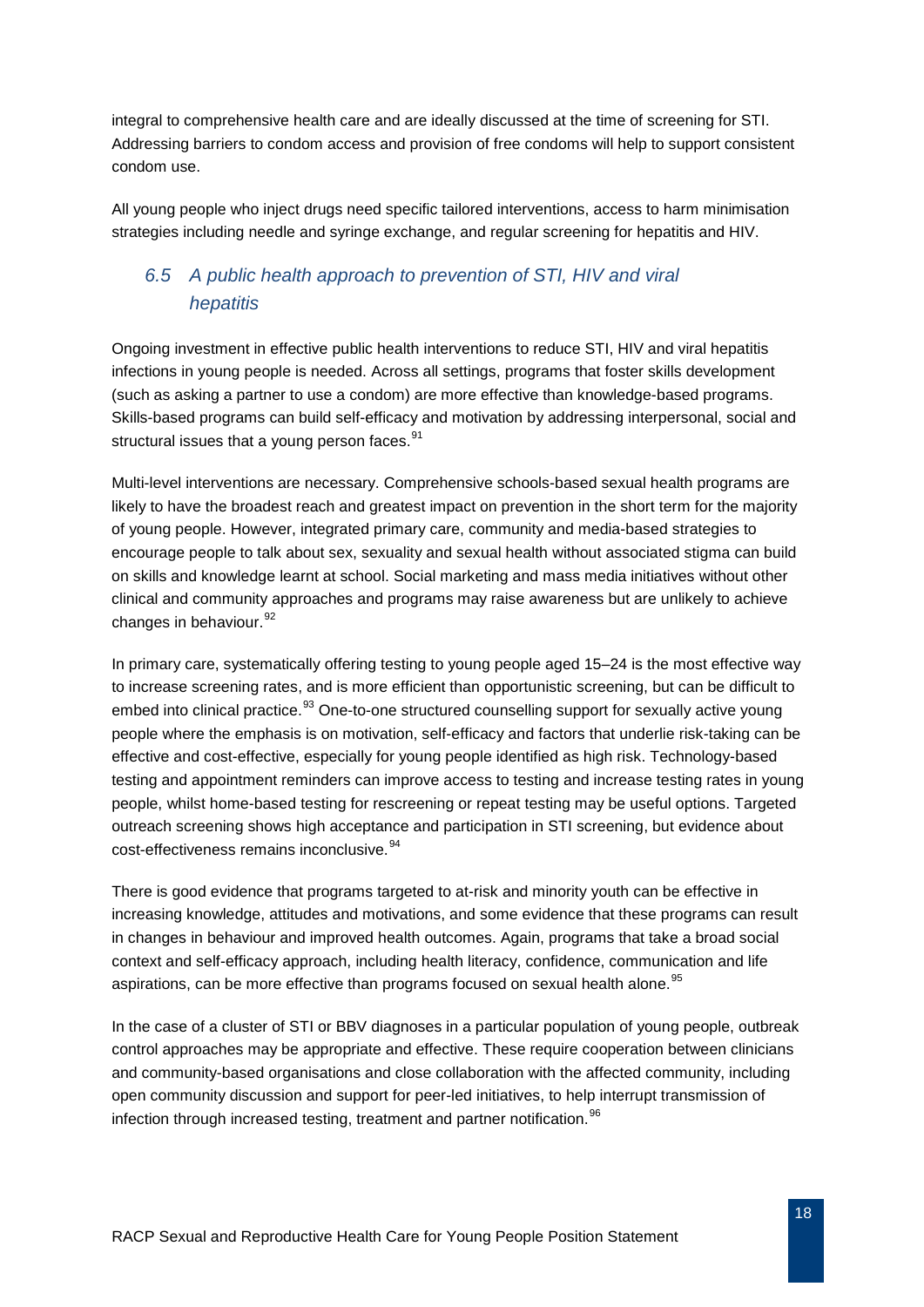# <span id="page-19-0"></span>7 CONTRACEPTION, TERMINATION AND TEENAGE PREGNANCY CARE

#### <span id="page-19-1"></span>*7.1 Contraceptive care*

Young women require access to safe, convenient and affordable contraception, and information that enables them to choose between contraceptive options including long-acting reversible contraceptives (LARC).<sup>[97](#page-46-0)</sup> Young men also require information about contraception and opportunities to discuss the impacts of unplanned pregnancy. Where possible, couples should be encouraged to attend consultations together to discuss contraception.<sup>[98](#page-46-1)</sup>

For young women who express a wish to conceive in their teen years, or who seem ambivalent about contraception, exploring beliefs about pregnancy and the impacts of pregnancy and parenthood may influence contraception use; however, it may be as important to provide information about the role of good prenatal care.<sup>[99](#page-46-2)</sup>

Ongoing efforts are needed to encourage contraceptive use amongst sexually active heterosexual adolescents. In 2013, in the *5th National Survey of Australian Secondary Students and Sexual Health*, sexually active students most commonly used a condom (58 per cent) and/or the contraceptive pill (39 per cent). The use of LARCs was far less frequent (7.5 per cent). Of concern, 13 per cent of sexually active students reported using no contraception the last time they had sex, 15 per cent used withdrawal and 5 per cent had had sex that resulted in pregnancy. Only 4 per cent of students had accessed emergency contraception, suggesting that emergency contraception is significantly underutilised as back-up after unprotected sex.[100](#page-46-3) In the 2012 *New Zealand Survey of the Health and Wellbeing of Secondary School Students*, 58 per cent of sexually active students reported using contraception all of the time to prevent pregnancy, a percentage that has remained fairly stable over the last decade. $101$   $102$ 

Health professionals may be concerned about prescribing contraception to young women without the knowledge of a parent or carer. This may be particularly challenging when providing care for young people from culturally, religiously, ethnically and linguistically diverse backgrounds. It is important to assess competence to consent to health care and to respect the right of a voung person to confidential health care.<sup>[103](#page-46-6)</sup> <sup>[104](#page-46-7)</sup> It is also appropriate to encourage young women to involve a parent in health care decisions, as this may help them discuss their decisions and benefit from parental support. However, contraceptive care should not be withheld from a young woman who is able to provide informed consent but is not yet willing to initiate parental involvement.<sup>[105](#page-46-8)</sup>

When a request for contraception is made by a very young woman (for instance 12-14 years of age), it is essential to review the basis of the request with the young woman, including a discussion of the sexual activities she is involved in. Consideration should be given to the possibility of sexual exploitation of very young women in such situations. When a health professional considers that sexual exploitation may be present, the safety and wellbeing of the young woman must be evaluated. It may be necessary for the health professional to consider making a child protection notification and/or arranging a discussion with the police.<sup>[106](#page-46-9)</sup> Optimal contraceptive care also includes opportunities to discuss STI prevention and the importance of condoms, as well as STI and cervical screening in accordance with Australian and New Zealand guidelines.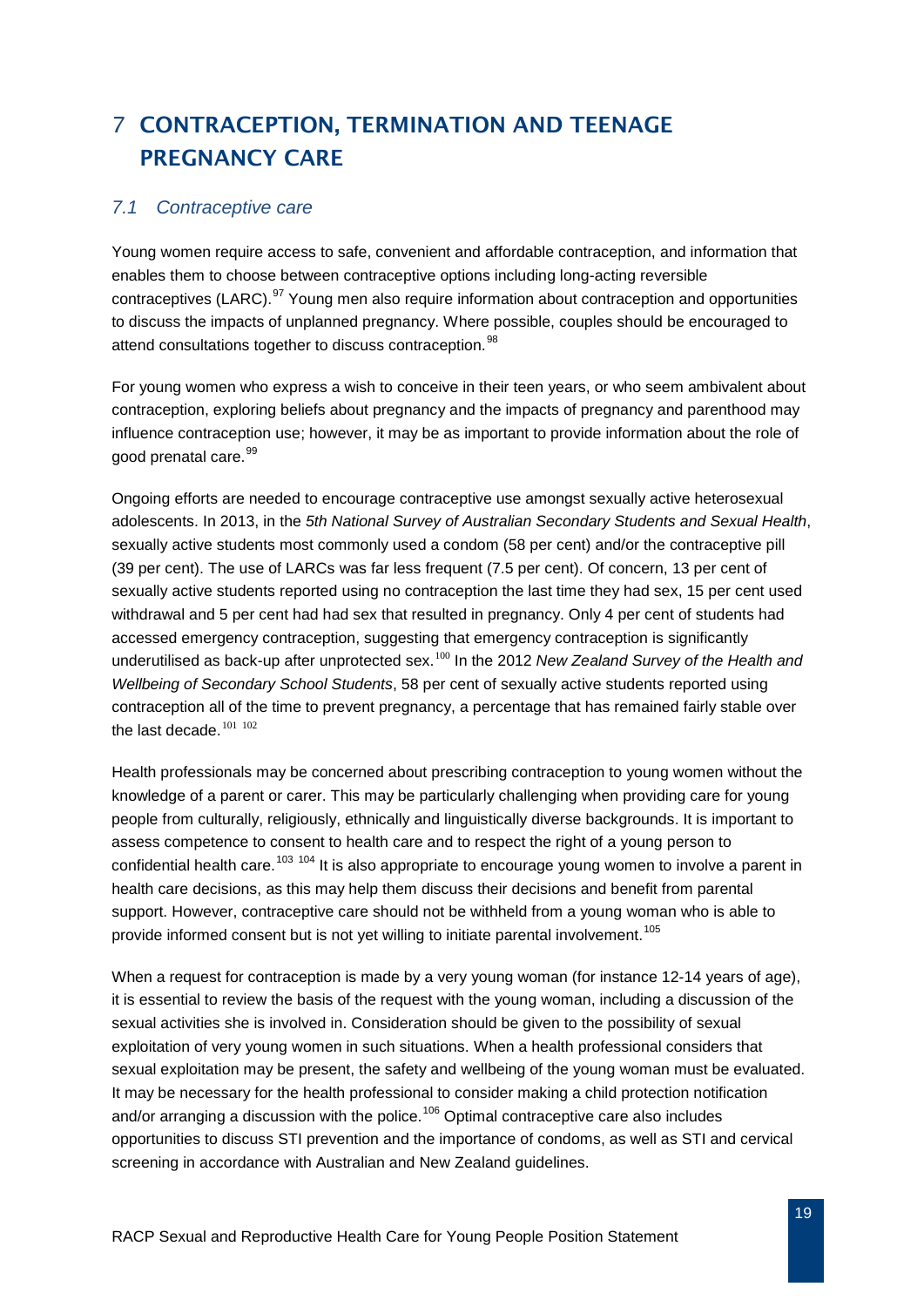#### <span id="page-20-0"></span>*7.2 Expanding access to long-acting reversible contraception*

Long-acting reversible contraceptives are safe for young women, including as a first-time contraceptive option, and have both cost and efficacy benefits. [107](#page-47-0) However, since insertion must be done by a trained clinician, access may be limited in areas with few trained clinicians.

In Australia, LARC use has been rising more slowly than in other developed nations, with less than 10 per cent of women at risk of pregnancy using intrauterine and implant LARC options.<sup>[108](#page-47-1) [109](#page-47-2)</sup> Increased use of LARCs by young women, in particular etonogestrel implant and hormonal intrauterine systems or copper intrauterine devices (IUD), has significant potential to reduce unintended pregnancy, termination and repeat termination rates.<sup>[110](#page-47-3)</sup> Depot medroxyprogesterone acetate, whilst longer acting, is not usually a first line option as it is less effective than implant or intrauterine LARC methods, due to the need to return every three months for repeat injection, and may impact on bone density with long term use.<sup>[111](#page-47-4) [112](#page-47-5)</sup> Teenagers who have given birth and choose an implant or intrauterine LARC have a lower rate of rapid repeat pregnancy and higher contraception continuation rates at one year and two years compared to those who choose combined oral contraceptives.<sup>[113](#page-47-6) [114](#page-47-7)</sup>

#### <span id="page-20-1"></span>*7.3 Ensuring access to emergency contraception*

Whilst prevention of unplanned pregnancy through consistent contraceptive use is preferred, young women need access to emergency contraception if required. Levonorgestrel emergency contraception is easy to use in the absence of medical advice, has only rare, mild side effects and is available without prescription at pharmacies in both Australia and New Zealand.<sup>[115](#page-47-8)</sup>

In Australia, Pharmaceutical Society of Australia guidelines note the need to consider state-based legislation, and suggest referring those under the age of 16 to a medical practitioner. This can complicate and delay access to levonorgestrel, which is most effective when taken as soon as possible after unprotected intercourse. Where timely referral is not possible, pharmacists are advised to follow similar guidelines to medical practitioners when assessing capacity to consent, including encouraging the young person to inform their parents.<sup>[116](#page-47-9)</sup> To strengthen the role of pharmacy access to emergency contraception, revised training for pharmacists with a focus on empathy, privacy and discretionary concerns has been suggested.<sup>[117](#page-47-10)</sup>

Insertion of a copper IUD within five days of unprotected intercourse is a highly effective emergency and long-term contraception method. However, significant cost and difficulties with timely access to trained clinicians currently limit uptake.<sup>[118](#page-47-11)</sup>

#### <span id="page-20-2"></span>*7.4 Termination of pregnancy*

Legislation regarding termination of pregnancy, in respect to both surgical and medical options, differs across jurisdictions.<sup>[119](#page-47-12)</sup> Uniformity and clarity of legislation would benefit both health practitioners and the women for whom they care.<sup>[120](#page-47-13) [121](#page-47-14)</sup> There is no current national data on terminations of pregnancy, or on how many women seek to terminate a pregnancy, and there is no data to indicate how many are unable to do so for reasons of cost or access. Estimates of induced abortion over a decade ago, in 2003, suggest that young women aged 20–24 years had more terminations than other age groups.<sup>[122](#page-47-15)</sup> Young women experiencing intimate partner violence have been found to be more likely to terminate their pregnancies than non-abused peers.<sup>[123](#page-47-16)</sup> Access to public services for both medical and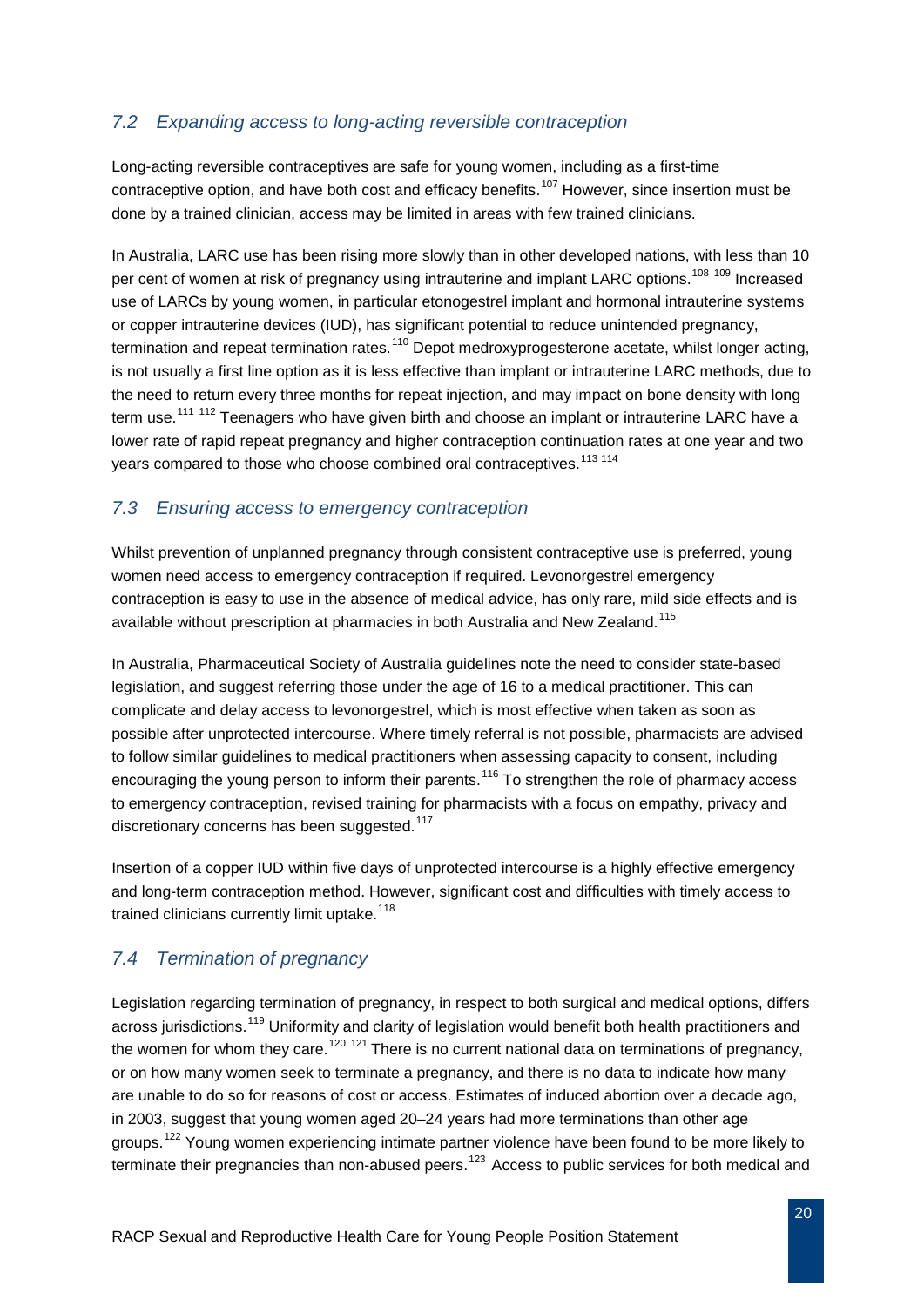surgical termination is often minimal and young Australian women with an unplanned pregnancy may struggle both financially and geographically to access the care they need.<sup>[124](#page-48-0) [125](#page-48-1)</sup> In New Zealand, abortion is legal with the agreement of two certifying doctors, and there are no age limits.<sup>[126](#page-48-2) [127](#page-48-3)</sup>

Non-availability of termination of pregnancy services has been shown to increase maternal morbidity and mortality, whereas termination of pregnancy is a safe procedure for which major complications and mortality are rare.<sup>[128](#page-48-4)</sup> Uniform access to safe, legal, accessible and affordable abortion services with both medical and surgical options is needed for young women who do not choose to continue their pregnancy.<sup>[129](#page-48-5)</sup>

National data is urgently needed as a baseline so that efforts to reduce unplanned pregnancy and termination can be measured over time.

For young women who opt for termination, confidentiality, pre- and post-termination counselling and advice on ongoing contraception, when required, are essential components of care. This advice should include the option of inserting a LARC during surgical termination as this may reduce the risk of future terminations.<sup>[130](#page-48-6)</sup><sup>[131](#page-48-7)</sup>

Conscientious objection to termination of pregnancy by some medical practitioners is acknowledged. The Medical Board of Australia and the Australian Medical Association provide guidance, which states that personal beliefs should not impede patient access to treatments that are legal and referrals to alternative health professionals should be provided where required.<sup>[132](#page-48-8) [133](#page-48-9)</sup> Similarly, the New Zealand Medical Council provides guidance for practitioners whose personal beliefs may affect their advice or treatment, including the need to explain this to patients and tell them about their right to see another doctor.[134](#page-48-10)

#### <span id="page-21-0"></span>*7.5 Teenage pregnancy care*

Teenage birth rates in both Australia and New Zealand continue to decline. In 2013, there were 11,400 babies born to teenage mothers in Australia; a birth rate of 15 babies per thousand women under 20 years, the lowest in over a decade.<sup>[135](#page-48-11)</sup> New Zealand has a higher rate of teenage births, at 6.5 per cent of all births in 2011,  $^{136}$  $^{136}$  $^{136}$  [137](#page-48-13) of which just over two-thirds were in young women aged 18 and 19 years. Aboriginal and Torres Strait Islander and Māori teenagers have significantly higher rates of parenthood.<sup>[138](#page-48-14)</sup> <sup>[139](#page-48-15)</sup> <sup>[140](#page-48-16)</sup>

Pregnancy in younger adolescents raises complex and sensitive issues requiring careful consideration of their safety, their supports, and jurisdictional child protection reporting responsibilities.<sup>[141](#page-48-17)</sup>

Adolescent mothers who are not adequately supported are at risk of negative outcomes, including lower educational attainment, lower self-esteem, intimate partner violence, depression and substance abuse.<sup>[142](#page-48-18) [143](#page-48-19)</sup> Children born to adolescent mothers are in turn at higher risk of adverse outcomes, including becoming adolescent parents themselves.<sup>[144](#page-48-20) [145](#page-48-21)</sup>

Young women may struggle to negotiate the antenatal care system and may access care late.<sup>[146](#page-48-22)</sup> However, comprehensive multidisciplinary support for teenage mothers before, during and after pregnancy can help meet the social, economic, health and educational needs of young parents and improve long-term outcomes for both mother and child.<sup>[147](#page-48-23)</sup> <sup>[148](#page-48-24)</sup> <sup>[149](#page-48-25)</sup>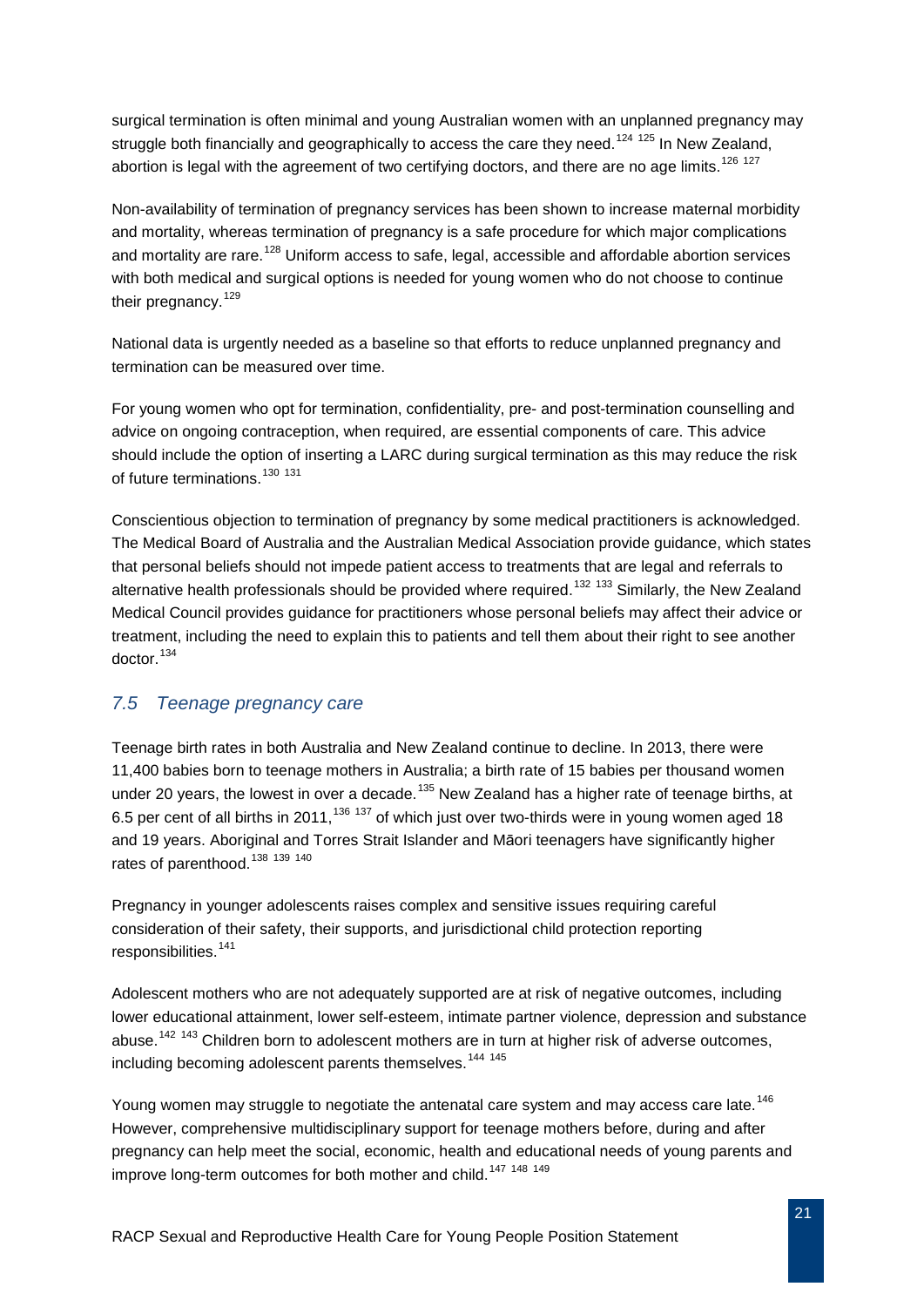# <span id="page-22-0"></span>8 SEXUAL ABUSE, SEXUAL ASSAULT AND INTIMATE PARTNER **VIOLENCE**

Almost one-in-five Australian women aged 15 and over have experienced sexual violence and one in three have experienced intimate partner violence. [150](#page-49-0) *The National Plan to Reduce Violence against Women and Their Children 2010–2022* emphasises the need for prevention, with a long-term approach that includes building respectful relationships and reducing gender inequality as well as interventions for those who are violent. [151](#page-49-1)

In New Zealand, the Ministry of Women's Affairs recognises that a quarter to a third of New Zealand women will experience intimate partner or sexual violence in their lifetime.

Providing health care for young people reporting sexual abuse, sexual assault and intimate partner violence should conform to jurisdictional mandatory reporting requirements. Information on and options for medical care, reporting and support in relation to the criminal justice system, access to forensic assessment, and counselling should be provided. Medical care may include injury assessment and care, assessment of the need for emergency contraception, STI and baseline BBV screening, hepatitis B immunisation, HIV post-exposure prophylaxis (PEP) and consideration of HPV immunisation.<sup>[152](#page-49-2) [153](#page-49-3)</sup> [154](#page-49-4) A young person also needs safe accommodation following any form of sexual violence as well as access to ongoing counselling support.

Issues that become apparent during initial assessment, such as drug and alcohol use, form part of follow-up care planning. With consent, liaison between specialist sexual assault services and a young person's general practitioner or other health care providers facilitates ongoing care and support. Follow-up consultation intervals vary according to the need to allow for review of injury and emotional wellbeing, follow-up pregnancy testing, and STI and BBV screening. Usual follow-up intervals take place at two weeks, three months and six months post-assault. Young people who present on a number of occasions for sexual assault care may benefit from case-conferencing between clinicians and services involved in their care to optimise management.<sup>[155](#page-49-5)</sup>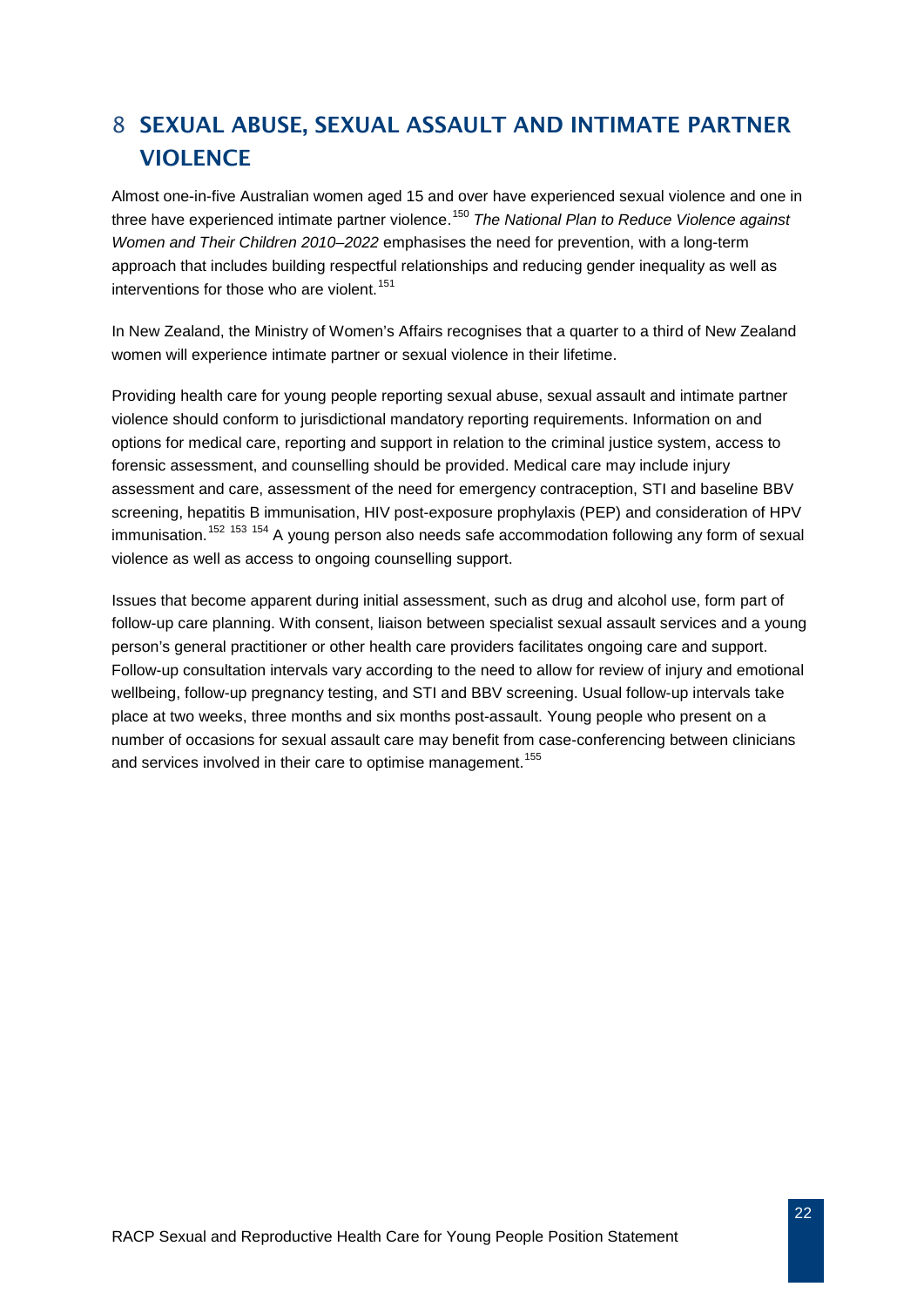# <span id="page-23-0"></span>9 SEXUAL AND REPRODUCTIVE HEALTH CARE FOR INDIGENOUS YOUNG PEOPLE

#### <span id="page-23-1"></span>*9.1 Māori young people*

New Zealand health services have a responsibility under the Treaty of Waitangi to address issues of inequality and work from a cultural perspective.<sup>[156](#page-50-0)</sup> The Medical Council of New Zealand position statements remind clinicians of the importance of correct pronunciation of names, respecting where people are from, and asking permission to explore people's cultural heritage.<sup>[157](#page-50-1)</sup> In the area of sexual and reproductive health, there are significant health disparities between Māori and non-Māori young people.

Young Māori have disproportionately high rates of bacterial STI.<sup>[158](#page-50-2)</sup> Māori women have twice the rates of cervical cancer, a disease largely preventable by vaccination of young women against HPV.<sup>[159](#page-50-3)</sup> These negative health outcomes in part reflect differences in health risk behaviour and preventive health practices.<sup>[160](#page-50-4) [161](#page-50-5) [162](#page-50-6)</sup> They may also indicate that services are not currently providing equal access to health care. Such disparities in Māori health persist even after allowing for factors such as poverty and education, suggesting that ethnicity is an independent determinant for differential health outcomes in New Zealand.<sup>[163](#page-50-7)</sup>

In the provision of health care, there are a number of critical differences and perspectives that need to be taken into account when working with Māori young people and their whānau (extended family). For example, clinicians require an ability to involve whānau respectfully when a young person brings them to a consultation while also recognising the rights of the young person to privacy. Clinicians need to be mindful of the diversity between individual Māori.

Rates of pregnancy for young Māori women are high, as are terminations of pregnancy and infant mortality rates.<sup>[164](#page-50-8)</sup> While research highlights barriers to early antenatal care, what is less clear is how many pregnancies were valued and contributed positively to the lives of young Māori women.

#### <span id="page-23-2"></span>*9.2 Aboriginal and Torres Strait Islander young people*

"*Sexual health is sensitive, complex and personal. We want to really dramatically change the stats and change the rates of transmission in Aboriginal youth. We want to engage young Aboriginal and Torres Strait Islander people to lead honest conversations in their communities about HIV, and about sexual health more generally."*

Todd Fernando – *ANTHYM: Aboriginal Nations Torres Strait Islander HIV Youth Mob* (with permission).

Rates of diagnosis for STI are far higher for Aboriginal and Torres Strait Islanders than for other Australians, with chlamydia reported at three times the rate amongst Aboriginal and Torres Strait Islander populations.<sup>[165](#page-50-9)</sup> This has occurred despite extensive programs aimed at reducing infection rates in areas with large Indigenous populations.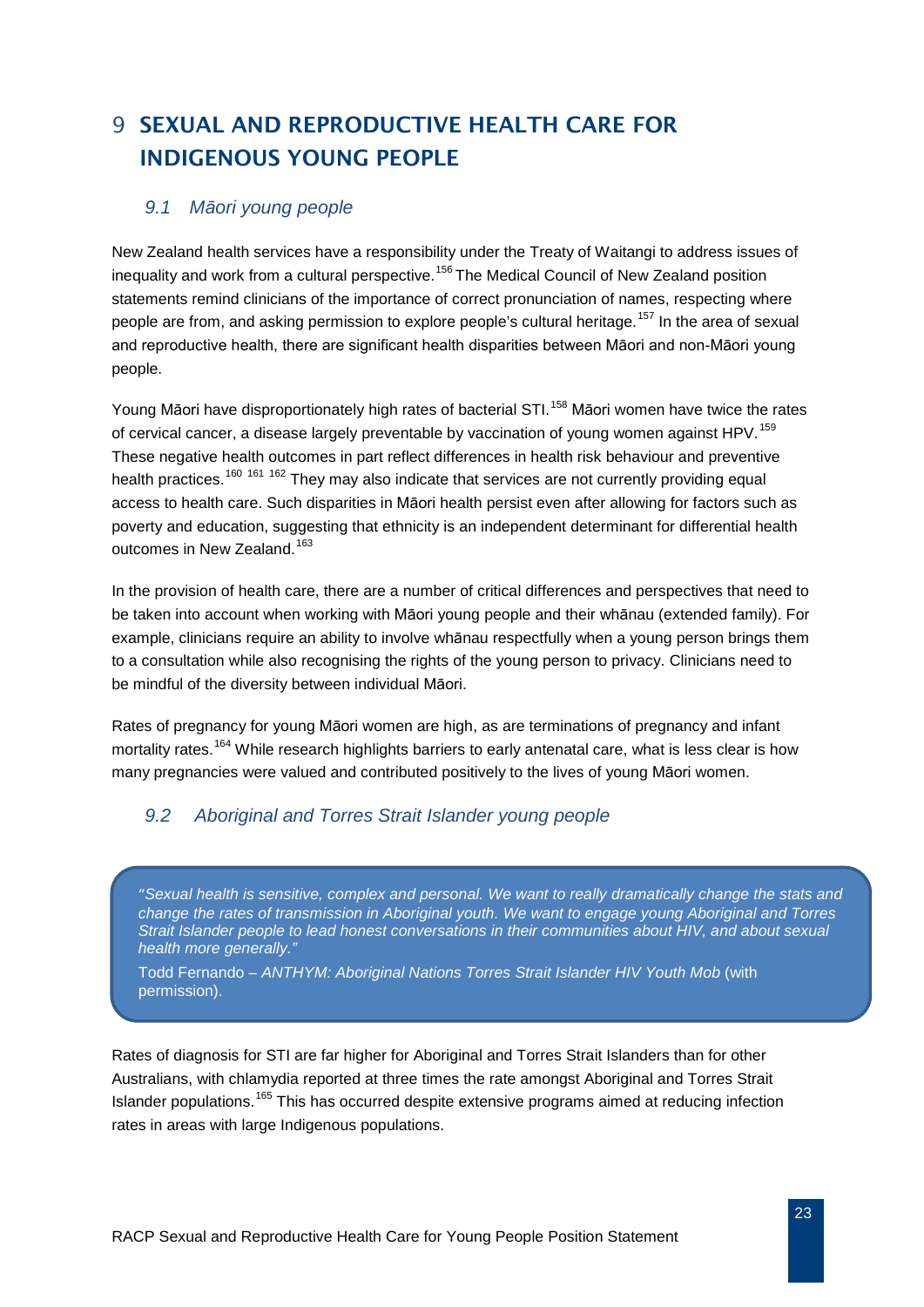The *GOANNA* study is a national cross sectional survey of nearly 3000 Aboriginal and Torres Strait Islander people aged 16-29 years conducted in 2013, and provides important insights into knowledge, risk factors and health service access in relation to STI and BBV. [166](#page-51-0) Younger participants in the study were less likely to be aware of basic sexual health precautions and factors affecting STI transmission, with young men being particularly susceptible. In contrast, however, condom use was more prevalent amongst 16–19 year olds than amongst 25–29 year olds.

The *GOANNA* study highlights that similar trends in the broader population are present amongst young Aboriginal and Torres Strait Islander peoples, but that those trends are exacerbated in the young Indigenous population. This includes lower testing rates for STI amongst the youngest sexually active groups and the need for better strategies to encourage men to access sexual health services. There are also more Indigenous health-specific issues, such as delivering services using local Aboriginal dialects where appropriate.

It is important that health promotion activities engage more effectively with young Aboriginal and Torres Strait Islander people. Appropriate models of care are needed to address the health needs of Aboriginal and Torres Strait Islander young people, and these generally need to include Aboriginal and Torres Strait Islander Health Workers. More recently, young Indigenous men and women are emerging as local and national leaders in STI and HIV prevention. The Aboriginal Nations Torres Strait Island HIV Youth Mob (ANTHYM) is a network of Aboriginal and Torres Strait Islander young people promoting messages of safe sex and safe injecting practices in the hope of reducing the rates of HIV infection within Indigenous communities.<sup>[167](#page-51-1)</sup>

Other initiatives include the *Young Person Check*, a program designed to provide similar outcomes to existing adult initiatives. One of its key focuses has been high-coverage screening for 15–24 year olds in remote communities*.* Evidence suggests that when properly implemented and monitored the program can improve sexual health outcomes.<sup>[168](#page-51-2)</sup>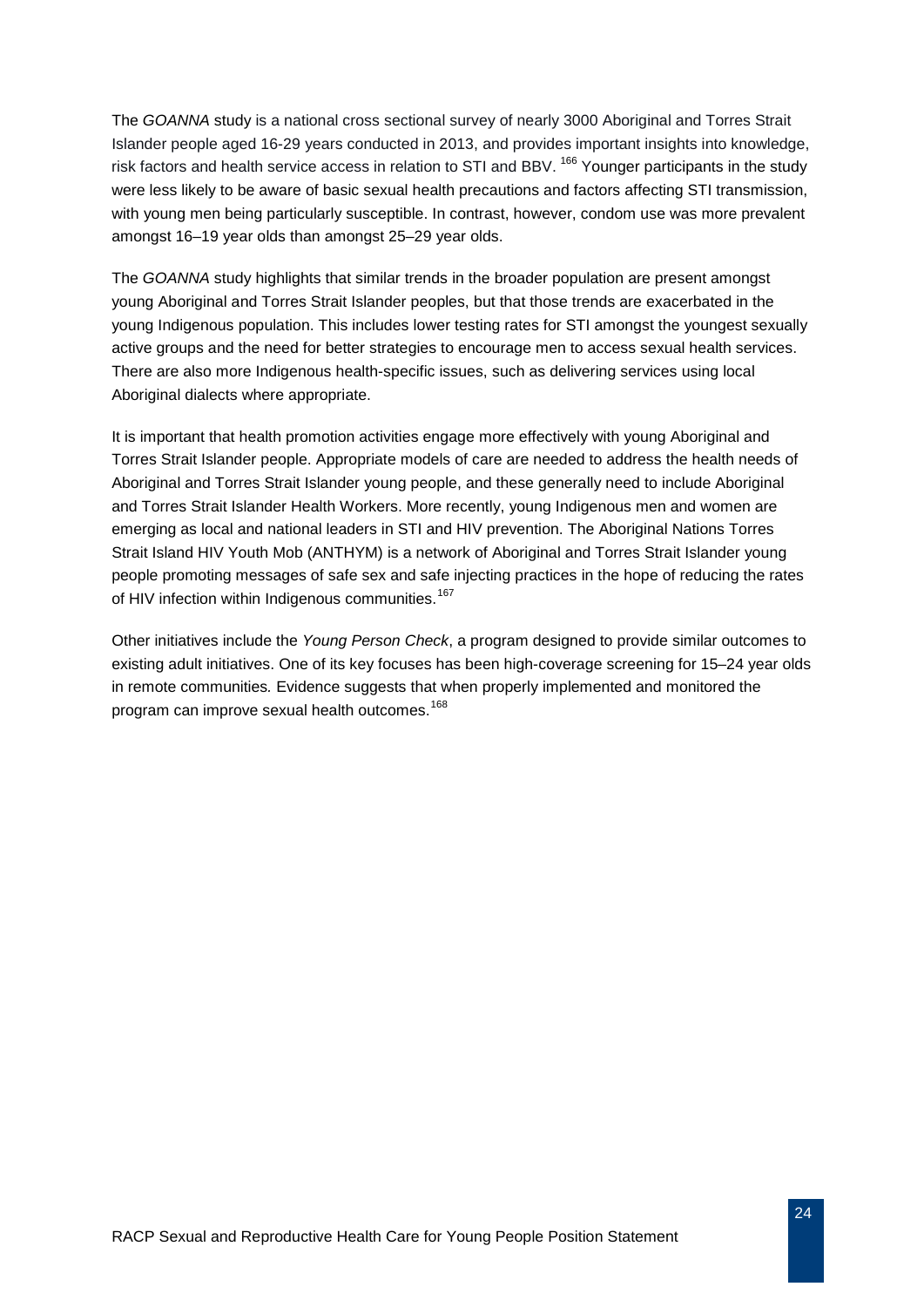# <span id="page-25-0"></span>10YOUNG PEOPLE WHO ARE SAME-SEX ATTRACTED OR GENDER DIVERSE, AND YOUNG PEOPLE WITH INTERSEX VARIATIONS

Same-sex attracted (SSA) young people of all backgrounds often face additional challenges. In *Growing up Queer*, a recent Australian study, 16 per cent of young people identifying as lesbian, gay, bisexual, trans, intersex or queer (LGBTIQ) had attempted suicide and 33 per cent had harmed themselves as a response to homophobic and transphobic harassment and violence.<sup>[169](#page-52-0)</sup> Bullying, feelings of isolation and difficulties in rural and regional areas can be more pronounced.<sup>[170](#page-52-1)</sup> These challenges are reflected in higher rates of depression, anxiety and risky sexual behaviours in parallel with reports of high levels of discrimination.<sup>[171](#page-52-2) [172](#page-52-3) [173](#page-52-4) [174](#page-52-5)</sup>

Young people are often aware of their same-sex attraction at a young age. *Writing Themselves in 3* (WTi3), the third national Australian study on the sexual health and wellbeing of SSA and gender diverse or questioning young people, was conducted in 2010 and surveyed 3,134 young people aged between 14 and 21 years.<sup>[175](#page-52-6)</sup> Most young men were exclusively SSA, whereas over half of young women were attracted to both sexes. More than a third of young people, both girls and boys, were aware of their sexual difference before puberty.

SSA young people are more likely to become sexually active at an earlier age than their heterosexual peers, less likely to use condoms and more likely to contract a sexually transmitted infection. Young SSA women who also had sex with men were twice as likely to become pregnant than their heterosexual peers. Young men were more likely to disclose their sexual preferences and to be supported by their parents, young women somewhat less so, and those from culturally, religiously and linguistically diverse backgrounds were less likely to disclose or to receive family support. Young people in rural and remote areas spoke of isolation, discrimination and lack of appropriate services and support. Again, experiences of homophobia were common. There were strong links between homophobic abuse and feeling unsafe, excessive drug use, self-harm and suicide attempts. Almost all participants in *WTi3* had disclosed SSA to at least one person and it was clear that the support of friends and family and safe school environments acted as a buffer against negative health outcomes. These findings are supported by those from the Adolescent Health Research group in New Zealand.<sup>[176](#page-52-7)</sup>

Gender diverse or questioning young people were included in the *WTi3* survey. Gender diverse young people described knowing from a young age, or always knowing, that their gender identity was other than their biological sex. These young people were less likely to be supported and had greater risk of reduced academic performance, school change or drop-out, homelessness, physical abuse, self-harm and suicide.

Difficulties experienced by SSA and gender questioning young people in adolescence and young adulthood may translate to poorer long-term health outcomes. *Private Lives 2*, the second national survey of gay, lesbian, bisexual and transgender Australians, demonstrated that the general health of male participants was lower than the national average, that of female participants lower still, and trans men and women reported the lowest levels of general health.<sup>[177](#page-52-8)</sup> Over 50 per cent of respondents reported having had depression or anxiety.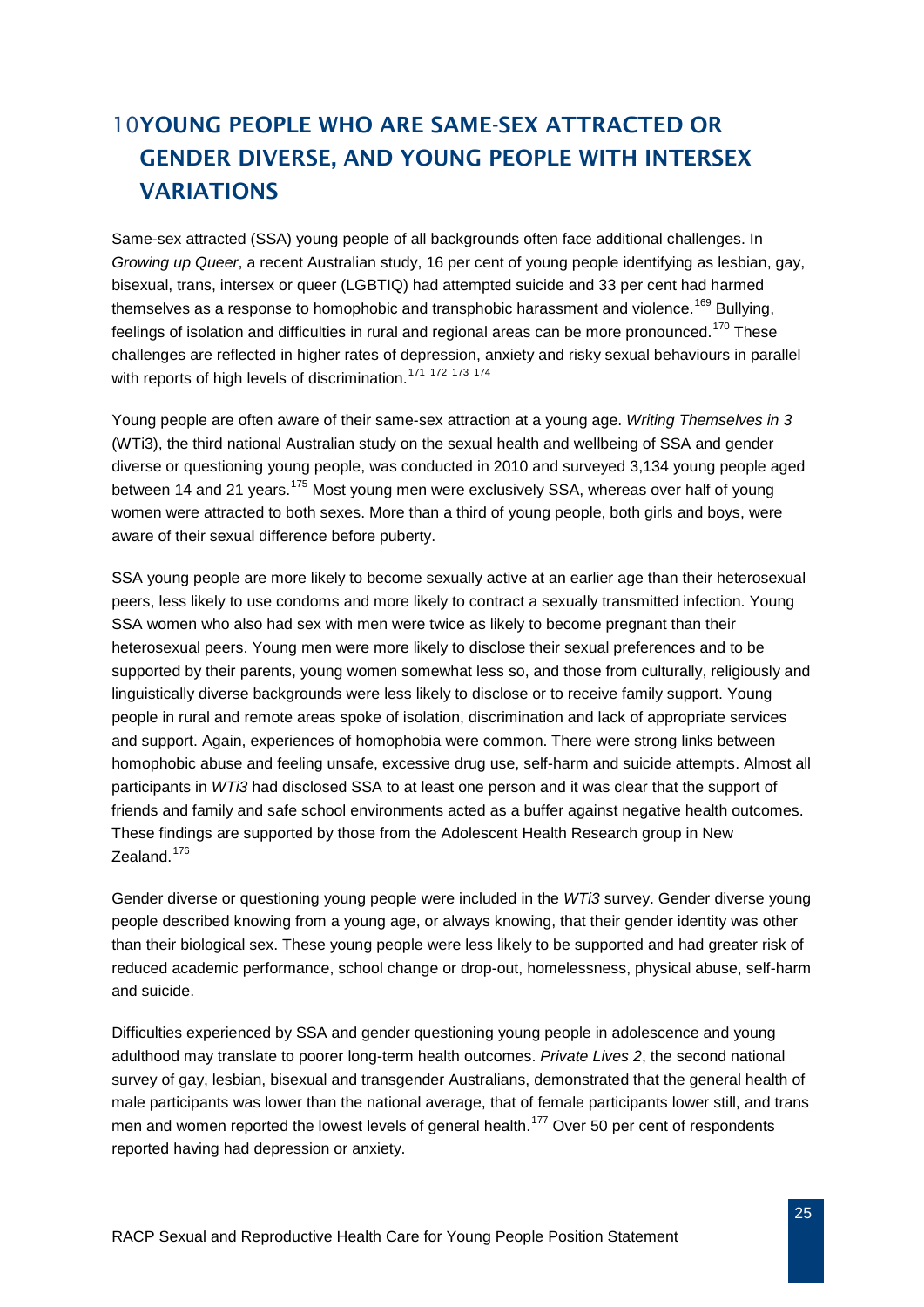Frameworks to improve health service delivery for LGBTIQ people have been developed in Australia, and while these do not focus on young people alone, they provide good guidance for inclusive practice.<sup>[178](#page-52-9) [179](#page-52-10)</sup> In New Zealand, there is no specific guidance but an important framework for mental health care has been proposed, which includes the need to reduce stigma and enhance young people's safety.[180](#page-52-11)

#### <span id="page-26-0"></span>*10.1 Same-sex attracted young men*

Young men who have sex with men are at greater risk of acquiring HIV than their heterosexual peers. New HIV diagnoses in Australia have increased steadily over the past 13 years, including an increase in newly acquired HIV in young men aged less than 25 vears. $181$ 

Young gay men need the opportunity to disclose their sexuality to health care providers and to receive affirming clinical care. They need access to a range of prevention strategies, including condoms and HIV PEP. In Australia, clinical guidance on HIV pre-exposure prophylaxis (PrEP) is available, whilst daily antiviral medication is effective in preventing HIV infection PrEP is not government funded and current costs and complexities of obtaining PrEP are likely to be a significant barrier to access for many young same-sex attracted men.<sup>[182](#page-52-13)</sup>

Young gay men also need access to testing in a range of clinic and community settings and encouragement to test regularly for STI and HIV,<sup>[183](#page-52-14)</sup> in some cases up to four times a year, in accordance with Australian guidelines.<sup>[184](#page-52-15)</sup> Peer-based education and support including point-of-care HIV testing (also known as rapid testing) can provide connections to the community.

Young men who have sex with men commonly report unprotected anal sex. *Gay Community Periodic Survey* data in 2012 indicates that almost 40 per cent of all men with casual partners have some unprotected sex. As well as encouraging condom use, sexual health care for young SSA men ideally includes support to develop skills to discuss safer sex and understand trends in HIV diagnoses, as well as opportunities to discuss other ways of reducing their HIV risk including serosorting (decisions based on known or assumed HIV status), seropositioning (unprotected anal intercourse between HIV serodiscordant MSM, in which the HIV uninfected partner is preferentially insertive during anal intercourse) and negotiated agreements with partners (understandings about sex within the relationship and with outside partners).<sup>[185](#page-52-16)</sup> [186](#page-52-17)

The 2007 introduction of school-based HPV immunisations has reduced genital wart diagnoses in women aged 21 or under, <sup>[187](#page-52-18)</sup> reducing the risk of HPV transmission to their unvaccinated male (and female) partners. School-based HPV immunisation for adolescent boys was not introduced in Australia until 2013, so most same-sex attracted young men born before 2000 are unable to benefit. Thus, most of the current generation of young MSM in Australia remain at higher risk of genital warts and HPV-related cancers later in life than their heterosexual peers. Where they can afford it, these men should be encouraged to seek vaccination.

#### <span id="page-26-1"></span>*10.2 Same-sex attracted young women*

Same-sex attracted (SSA) young women in Australia are more likely to report poorer mental and physical health, greater levels of stress, poorer general health and less life satisfaction than their heterosexual peers. They report greater rates of harassment, violence and abuse, and double the rate of anxiety or depression diagnosis of their heterosexual peers. Bisexual and mainly heterosexual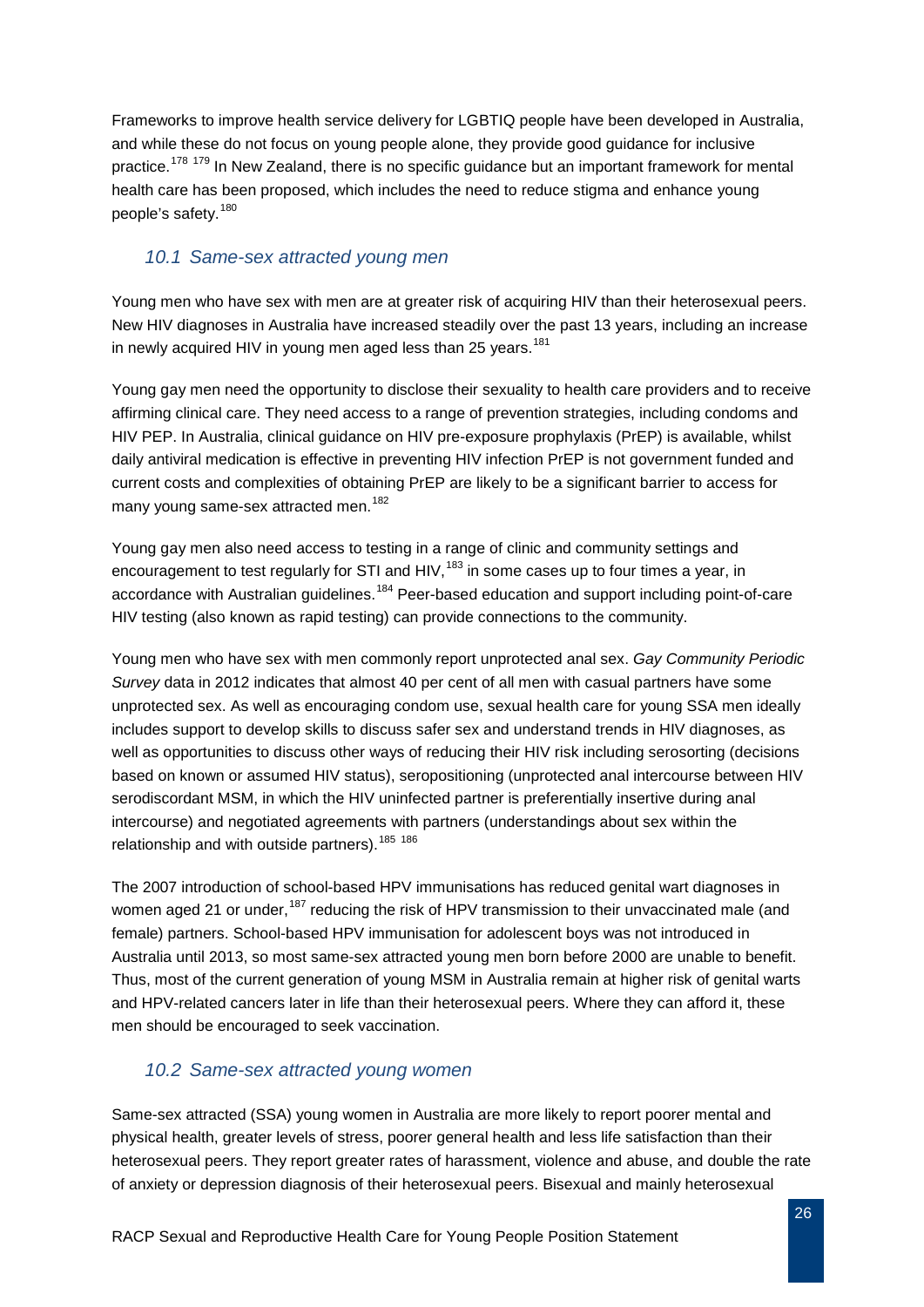women had the highest levels of distress, perhaps due to isolation and stigma from both straight and gay communities.<sup>[188](#page-52-19)</sup>

Positive factors contributing to mental health for SSA young women include a supportive family of origin and a positive coming out experience, community connectedness, being in a relationship and workplace/school support. Given this, it is concerning that SSA young women in New Zealand report greater family discord, school dissatisfaction and physical abuse.<sup>[189](#page-52-7)</sup>

Bisexual young women appear to have the poorest sexual health with higher rates of STI, abnormal pap tests and hepatitis B or C virus infections. Some of this disease burden may be due to increased sexual risk taking, such as having a greater number of sexual partners or more unprotected sex. Some overseas studies have shown an association between sexual risk taking and poor mental health, high levels of victimisation, and high levels of drug and alcohol use.<sup>[190](#page-52-8)</sup>

Exclusively SSA young women were most likely never to have had a pap test or to be under-screened.<sup>[191](#page-52-20)</sup> This may reflect misunderstanding about the need for pap tests or fewer triggers for clinicians to offer pap tests due to, for example, fewer contraception-related consultations. Apart from genital herpes, STI are relatively rare in young women who only have sex with other women.

Bisexual young women need encouragement to use condoms with male partners and to consider additional contraception. For sex between female partners, avoiding oral sex during oral Herpes Simplex Virus outbreaks or menstruation can reduce STI risk. While latex barrier protection can be used, uptake appears to be low.

In addition to having poorer physical health and higher rates of mental illness, SSA young women report lower continuity of primary care and lower satisfaction with that care than heterosexual youth.[192](#page-52-21) This may be because they are fearful of disclosing their sexual orientation and have trouble finding a doctor they trust.

Increasing the awareness and training of health-care providers to the particular needs of young SSA women can help overcome this health inequity. SSA young women may need treatment for anxiety, depression or substance use issues, encouragement to participate in cervical screening, and appropriate safer sex and contraceptive advice.

#### <span id="page-27-0"></span>*10.3 Gender diverse young people*

The terms gender dysphoria (DSM-5) and gender identity disorder (ICD-10) are used to capture the experience of children, adolescents and adults whose biological sex is different to the gender they identify with, a mismatch that causes clinically significant distress.<sup>[193](#page-52-22)</sup> In order for a diagnosis of gender dysphoria or gender identity disorder to be made, the difference between expressed or experienced gender and biological sex must continue for at least six months. Transgender youth are aware of the incongruence between their emotional gender identity and their biological sex at early ages.<sup>[194](#page-52-23) [195](#page-52-24)</sup> Transgender children have strong desires to be treated as the other gender or to be rid of their sex characteristics, or have a strong conviction of feelings and reactions typical of the other gender. Treatment options throughout life other than psychological counselling include puberty suppression, cross-sex hormones, social and legal transition to the desired gender and eventually gender reassignment surgery.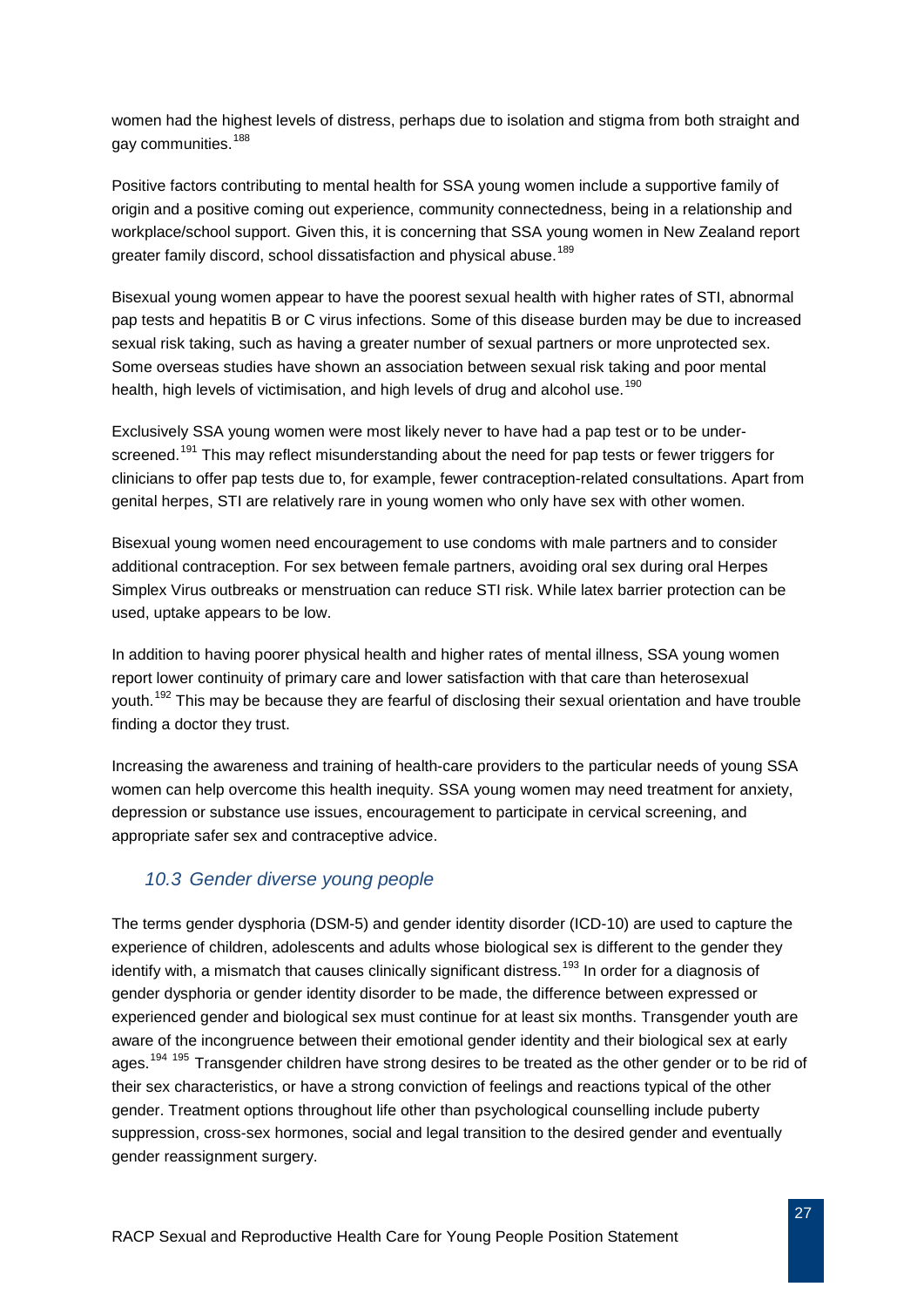Whilst children as young as three years of age may question their gender, it appears that less than one in five of these children have dysphoria that persists into adolescence and adulthood, <sup>[196](#page-52-25)</sup> although others may eventually identify as bisexual or same-sex attracted.<sup>[197](#page-52-26)</sup> International consensus guidelines for hormone treatment of adolescents with gender identity disorder are endorsed by the Australasian Paediatric Endocrine Group<sup>[198](#page-52-27)</sup> and focus on adolescent care, with treatment to suppress pubertal development after onset of puberty (Tanner stages two to three), administration of cross-sex hormones from 16 years, and deferral of surgery until adulthood. There are risks of irreversible effects during cross-sex hormone treatment, including infertility, and informed consent is required prior to each stage of treatment. Professionals involved in provision of care should be aware of the legal requirements within their jurisdiction surrounding administration of cross-sex hormonal treatment leading to gender reassignment. Currently in Australia, authorisation is required from the Family Court before commencement of cross-sex hormone treatment in patients aged less than 18 years, a requirement which entails significant financial costs and may delay treatment.

Until recently, there was minimal Australian or New Zealand epidemiological data on the prevalence of adolescents and young adults who are gender questioning or experience gender dysphoria. The *Youth'12* survey of secondary students in New Zealand found that 1.2 per cent of students reported identifying as transgender and 2.5 per cent were unsure. The students who identified as transgender had higher rates of depressive symptoms, were more likely to report suicidal thoughts and being bullied, and less likely to feel a parent cared for them.<sup>[199](#page-52-28) [200](#page-52-29)</sup> In recent years, centres across Australia and New Zealand have developed services providing care to children and adolescents with gender dysphoria.<sup>[201](#page-52-30)</sup> As the health risks of being young and transgender become better understood, together with improved outcomes following treatment, it is important for clinicians to become familiar with referral options in order to provide optimal and welcoming care.<sup>[202](#page-52-31)</sup> With appropriate care, gender dysphoria resolves, psychological wellbeing improves and young people who have struggled with gender identity can develop into well-functioning young adults.<sup>[203](#page-52-32)</sup>

#### <span id="page-28-0"></span>*10.4 Young people with intersex variations*

Intersex variations are congenital conditions where the chromosomal, gonadal or genital sex is atypical.<sup>[204](#page-52-33)</sup> They are also known as differences of sex development (DSD), disorders of sex development, and divergent sex development. Intersex variations are a group of rare conditions with a spectrum of newborn presentations from mild hypospadias to ambiguous genitalia. The incidence of ambiguous genitalia, where the sex cannot be obviously determined at birth, is 1 in 4,500 births.<sup>[205](#page-52-7)</sup> Differences in sex development may also present as delayed puberty in an adolescent.<sup>[206](#page-52-8)</sup>

Young people with intersex variations can be at risk of serious health complications including fertility issues, gonadal cancer, mental health concerns and direct issues from their genital or gonadal surgery. Partnerships and sexual relationships may be difficult areas of life for young people with DSD.<sup>[207](#page-52-20)</sup> Empathic, sensitive and multidisciplinary care from knowledgeable health professionals, as well as peer support, can help young people with DSD understand their bodies. This can also support those who face challenges sharing information about their bodily differences or altered fertility and developing intimate partnerships.<sup>[208](#page-52-34)</sup> Young people with DSD require support to transition from paediatric to adult care.<sup>[209](#page-52-35)</sup>

International human rights institutions state that medical interventions for cosmetic or psychosocial reasons should not take place until the person concerned can provide free and fully informed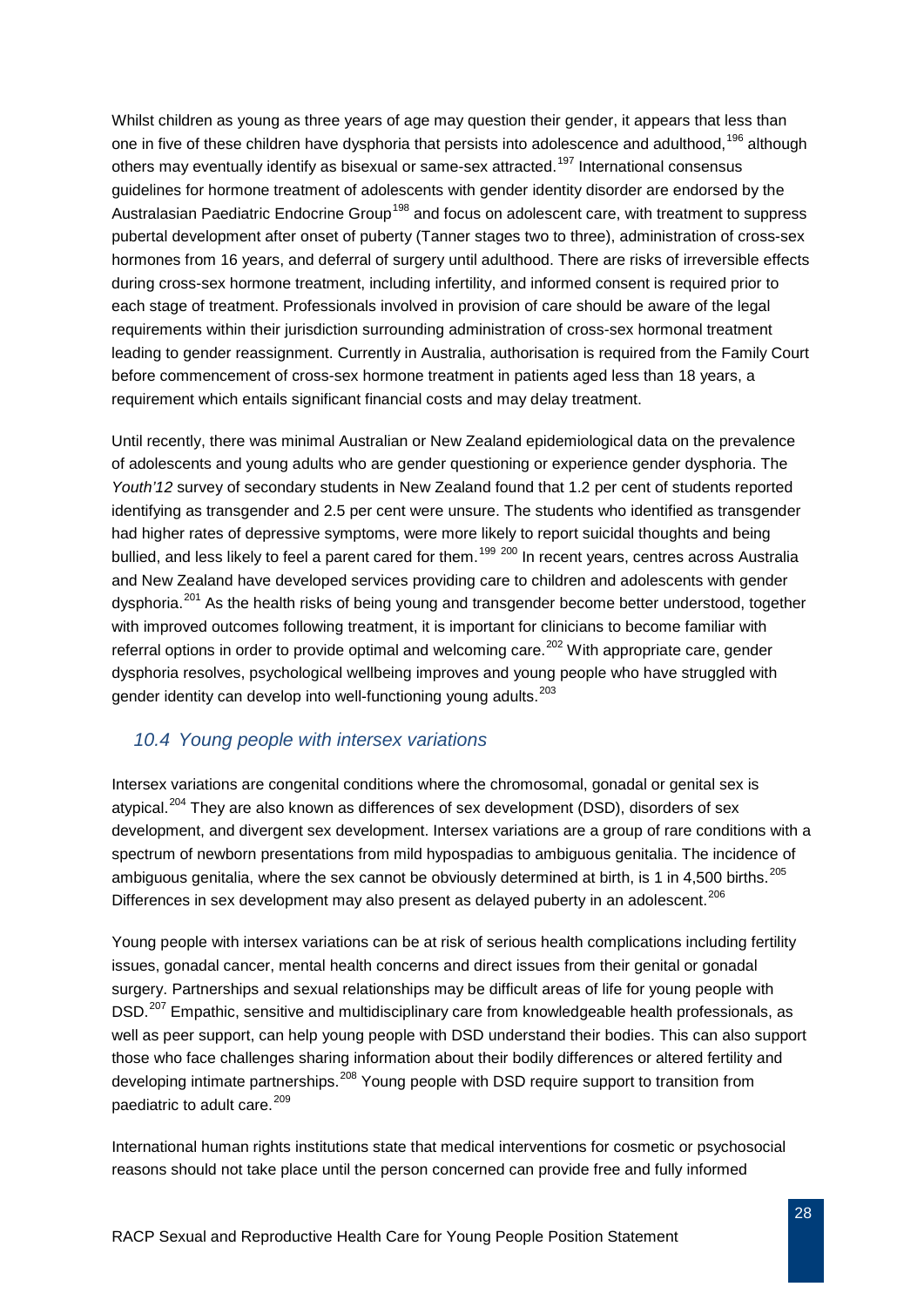consent.<sup>[210](#page-52-36) [211](#page-52-13) [212](#page-52-37) [213](#page-52-38)</sup> This includes surgical and hormonal interventions, and respect for the right of persons with intersex variations not to undergo sex assignment treatment. The Organisation Intersex International Australia has also advocated on these issues.<sup>[214](#page-52-39)</sup>

Individuals with intersex variations require subspecialist care by expert multidisciplinary management teams, with careful consideration of the issues that can be raised in these conditions, including minimising physical and psychosocial risk, preserving potential for fertility, preserving or promoting capacity to have satisfying sexual relations, and leaving options open for the future.<sup>[215](#page-52-40)</sup>

The care of adolescents and young adults with intersex variations can be facilitated by:

- Review of the recommendations of the Senate Inquiry into the Involuntary or Coerced Sterilisation of Intersex People 2013, including the establishment of a Special Advisory Group for national review of treatment of affected individuals.<sup>[216](#page-52-41)</sup>
- Establishment of funded specialised clinical services with established clinical protocols.
- Provision of effective and resourced peer support.
- Funding for fertility preservation services for minors.
- Research addressing sexual and reproductive health, best practice care and longer-term physical and mental health outcomes.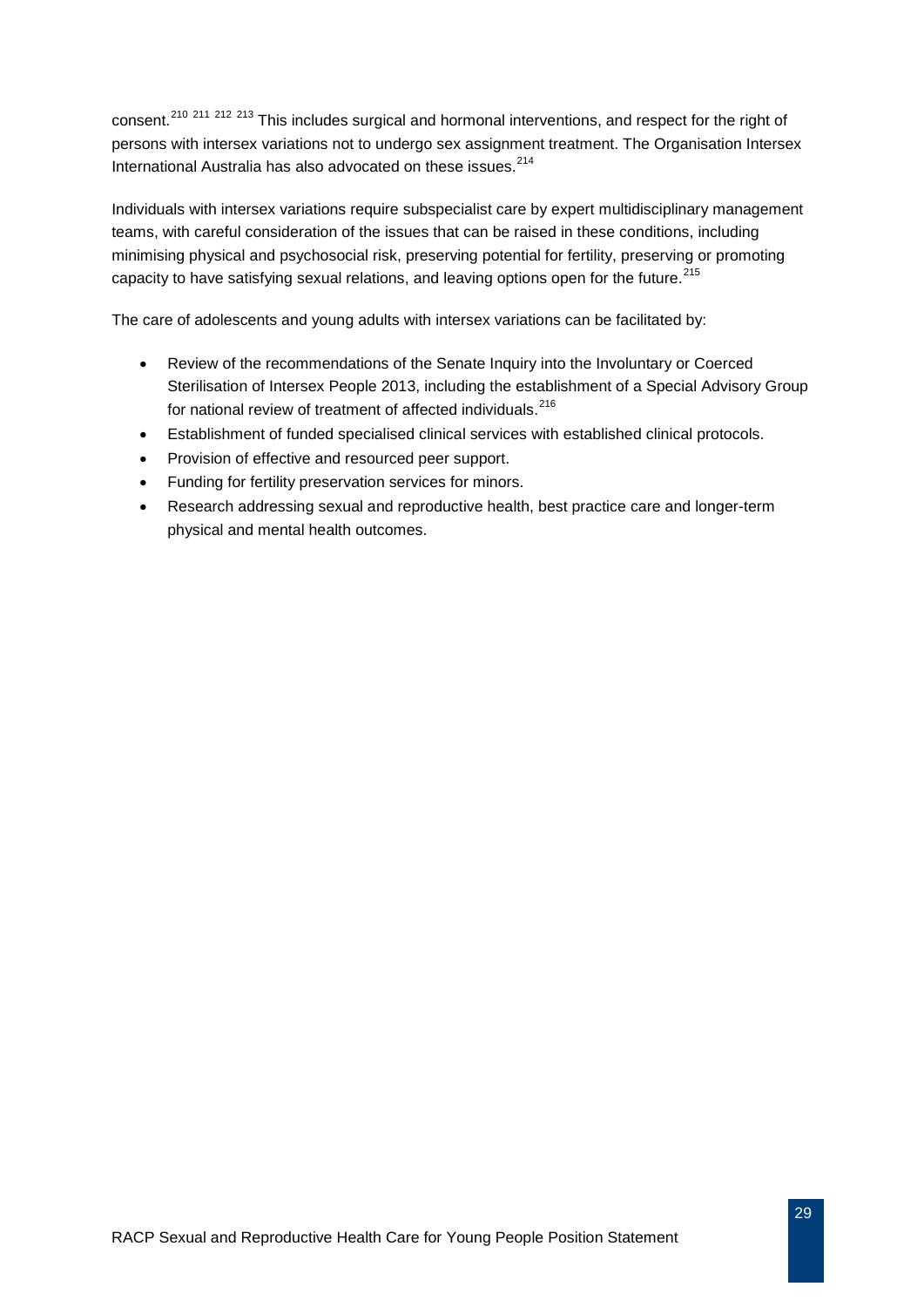# <span id="page-30-0"></span>11YOUNG PEOPLE WITH DISABILITIES AND LONG-TERM HEALTH CONDITIONS

#### <span id="page-30-1"></span>*11.1 Young people with intellectual disability*

Young people with intellectual disability often face similar issues to their peers without disability but also have some additional challenges. These may relate to cognitive and linguistic capacity, social context and prevailing attitudes of family members, educators and service providers.

In 2008, Australia and New Zealand ratified the United Nations Convention on the Rights of Persons with Disabilities (UNCRPD) and its Optional Protocol. The Convention upholds the rights of people with disability to be provided the same access to health care as other people and specifically addresses rights around reproductive and sexual health, including protection from abuse, retention of fertility, and elimination of discrimination in all matters relating to marriage, family, parenthood and relationships.<sup>[217](#page-52-42)</sup> There is no consistent policy or legislative framework within Australia or New Zealand regarding the sexual and reproductive health of people with disability, with only Victoria and Tasmania having government policy documents in this area.

Young people with intellectual disability often face higher levels of abuse and greater difficulties reporting abuse than their peers without disability.<sup>[218](#page-52-7)</sup> Young people with intellectual disability may have poor knowledge of when, where and how to access appropriate services. In addition to finding it difficult to access care and services, these young people may also have difficulties recognising sexual and health-related symptoms, which can also impact negatively on their health outcomes.

Gaps in the skills of health care professionals to engage a young person with intellectual disability may further impede access to care including contraception and cervical and STI screening, although simple guidelines to foster communication between a young patient and a clinician can help greatly.<sup>[219](#page-52-43)</sup> Targeted flexible outreach services may assist in the delivery of high-quality evidence-based care to young people with intellectual disability.[220](#page-52-44)

Young people with intellectual disability are more likely to require direct instruction to learn positive and protective skills,<sup>[221](#page-52-45)</sup> and research shows that sexuality and relationships education can contribute to knowledge and skill acquisition as well as influence positive behaviour development.<sup>[222](#page-52-22)</sup> Focus areas for sexual and reproductive health education programs for young people with intellectual disability should include information to help them understand the body, relationships and consent. Extensive education on STI, contraception and utilisation of sexual health services should also be included. It is also critical that these programs instil an understanding of abuse and how to report it [223](#page-52-23) [224](#page-52-46) [225](#page-52-47) [226](#page-52-48) [227](#page-52-49) [228](#page-52-50)

Parents and carers play a critical role in supporting young people with disability through puberty and in providing them with information related to relationships and safe sexual behaviour, although for some, supporting safe, constructive sexual relationships can be a challenging and complex task.<sup>[229](#page-52-51)</sup> Parents and carers need opportunities to acquire knowledge and skills to assist them in supporting the sexual development of the young person in their care. Family Planning organisations across Australia and New Zealand deliver a number of programs focusing on the needs of parents and carers, including education forums and disability-specific resources.<sup>[230](#page-52-52)</sup> <sup>[231](#page-52-15)</sup>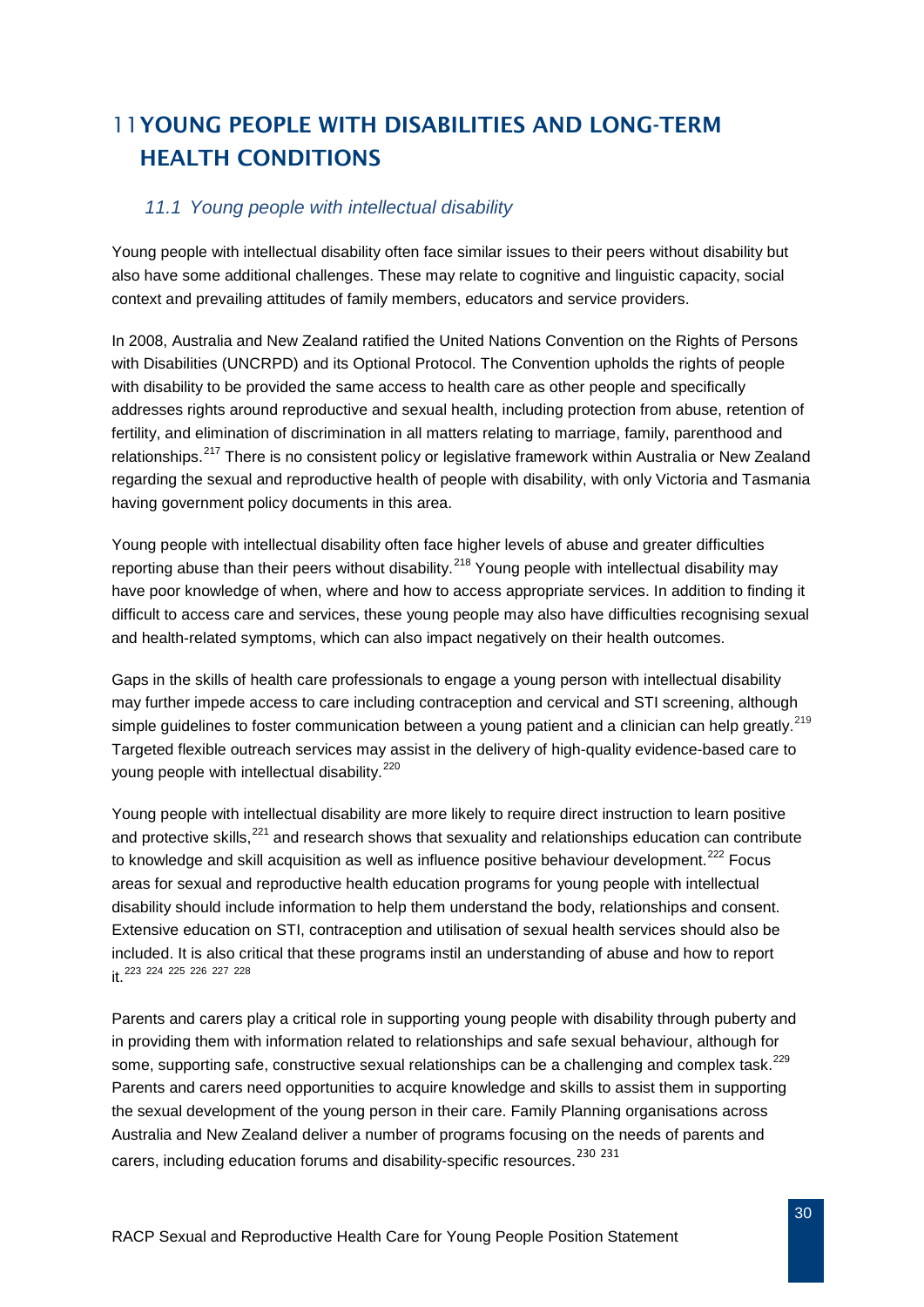#### <span id="page-31-0"></span>*11.2 Young people with long-term health conditions*

Many young people struggle with chronic medical, surgical or psychiatric conditions that complicate their lives as they become sexually active. The percentage of young people with chronic physical illness is increasing, as a result of both increased survival into adulthood and the increase in prevalence of chronic physical disorders, with an estimated one in five children living with a long-term health condition.<sup>[232](#page-52-53)</sup> Notable disorders include cystic fibrosis, diabetes, inflammatory bowel diseases, obesity and eating disorders, psychiatric disorders with heightened mood, and malignancy. Survivors of childhood malignancies require ongoing intermittent review.[233](#page-52-54) [234](#page-52-55) [235](#page-52-19) [236](#page-52-7) [237](#page-52-43) [238](#page-52-44) [239](#page-52-21) [240](#page-52-56)

Young people with chronic physical illness may miss out on sexuality and relationships education because of missed schooling. In addition, health professionals providing long-term care may not discuss issues relating to sex and sexual health, including sexual risk taking, despite risk taking having been shown to be higher on average in young people with chronic physical illness and challenges accessing appropriate care.<sup>[241](#page-52-57)</sup> Ideally, both primary care physicians and specialist paediatricians should be equipped to initiate referral or provide sexual and reproductive health care, including contraception. In later adolescence, transition planning provides an additional opportunity to explore sexual and reproductive health needs.<sup>[242](#page-52-58)</sup>

Other complications in this group of young patients may need to be foreseen and managed. Regular medications may interfere with the efficacy of some contraceptive options, or may be teratogenic and need to be changed prior to contemplating pregnancy. Some chronic physical conditions may preclude the use of certain contraceptive options altogether. Obesity can increase the risk of polycystic ovarian syndrome and gestational diabetes, along with other pregnancy complications.<sup>[243](#page-52-59)</sup> Cancer and treatments for cancer can impact the fertility of young people or survivors of childhood cancer.<sup>[244](#page-52-0)</sup>

A willingness to discuss pregnancy planning is essential, and may involve both the young person and their parent or carer.<sup>[245](#page-52-60)</sup> While once pregnancy may have been perceived as unsafe for young people with certain chronic physical conditions, pregnancy may now be a relatively safe possibility when coupled with genetic counselling and/or high-risk pregnancy care.<sup>[246](#page-52-61)</sup>

#### <span id="page-31-1"></span>*11.3 Young people with physical disabilities*

Adolescents with physical disabilities may report good self-esteem but participate in fewer social activities and have fewer intimate relationships than their peers.<sup>[247](#page-52-62)</sup> Others, like some of their peers with chronic physical illness, may have more risk-taking behaviours including sexual risk-taking.<sup>[248](#page-52-63)</sup><sup>[249](#page-52-64)</sup> Young people with disability may experience stigma in relation to their sexuality.<sup>[250](#page-52-65)</sup>

Young people with physical disabilities may miss out on sexuality and relationships education because of missed schooling, and the education that they do receive may not address relevant challenges. Health professionals may make assumptions about disability reducing sexual interest or activity and may not offer sexual and reproductive health care or feel poorly equipped to do so. Ideally, all clinicians involved in their long-term care of people with disabilities should be willing to discuss sexuality and intimate relationships, and use their expertise to support young people with disabilities who are, or who would like to be, sexually active.<sup>[251](#page-52-7) [252](#page-52-8)</sup>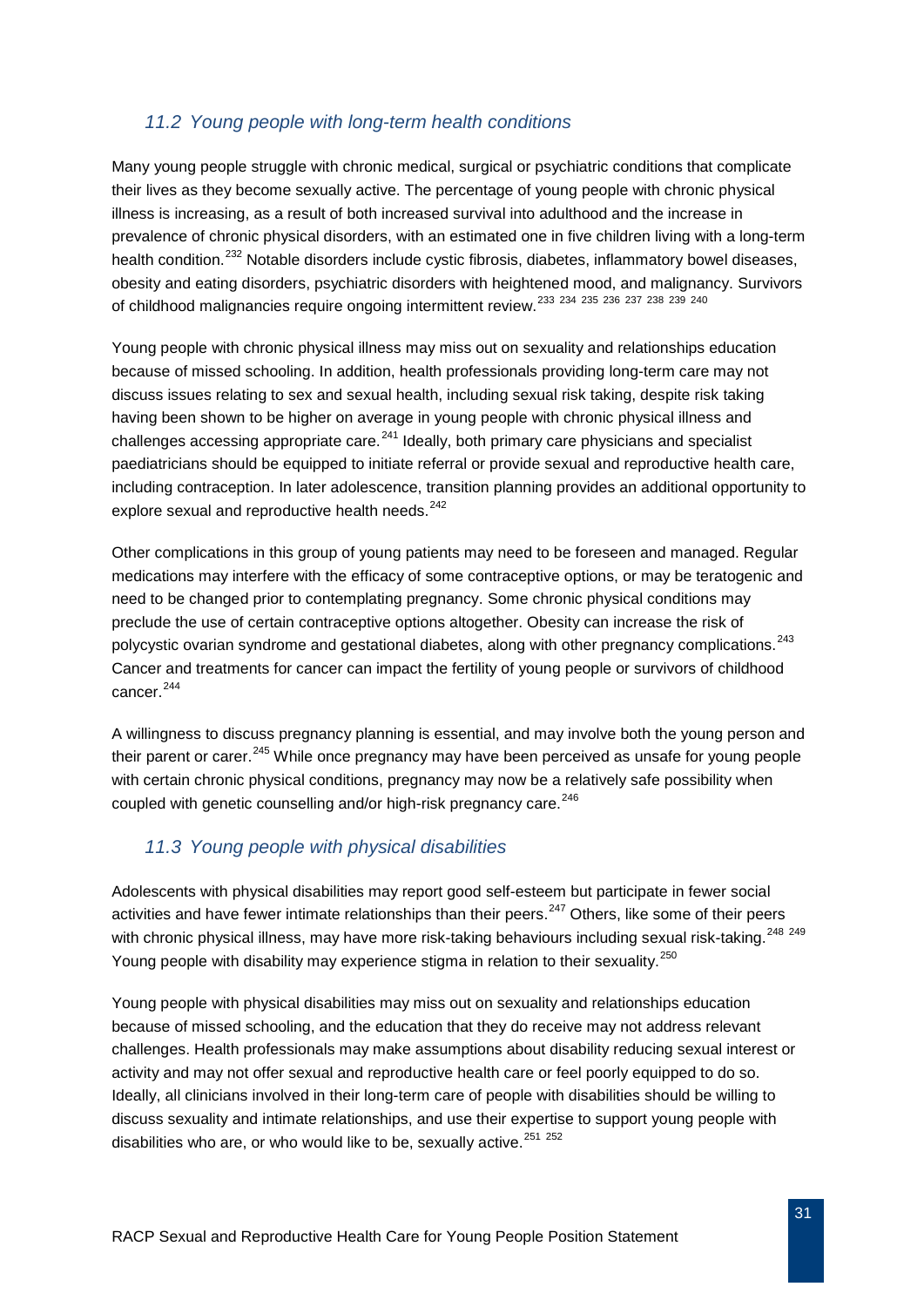For young women with more severe physical disability, menstruation and contraception can be challenging, both in terms of discussing options and managing periods and contraception. In those cases, a referral to specialist adolescent gynaecology care may be helpful.<sup>[253](#page-52-66) [254](#page-52-21)</sup> LARCs, in particular hormonal intrauterine systems, may be particularly helpful for this group, with insertion under general anaesthetic if required.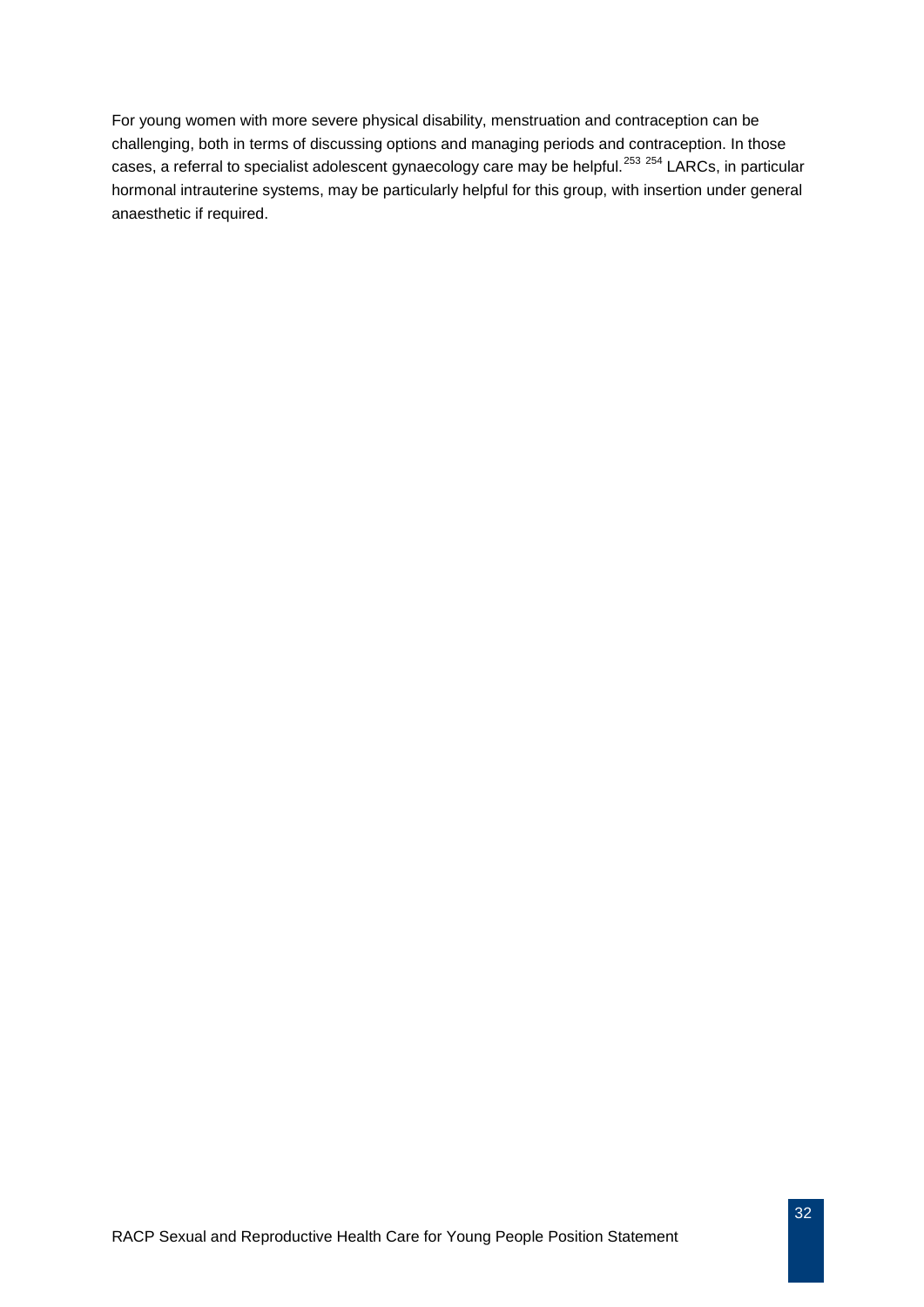# <span id="page-33-0"></span>12 CONCLUSION

Adolescence and young adulthood are periods in which young people require support to develop the skills and knowledge needed to engage in intimate and healthy relationships.

Sexually transmitted infections, unplanned pregnancy, abuse and bullying in relation to sexuality and gender identity, and domestic and sexual violence remain significant concerns for the health and wellbeing of many young people in Australia and New Zealand – and should be the focus of ongoing government efforts to improve delivery of sexuality and relationships education and sexual and reproductive health services.

This position statement will inform policy development, service planning and service delivery, to ensure that all young people can access timely, informed and welcoming sexual and reproductive health care.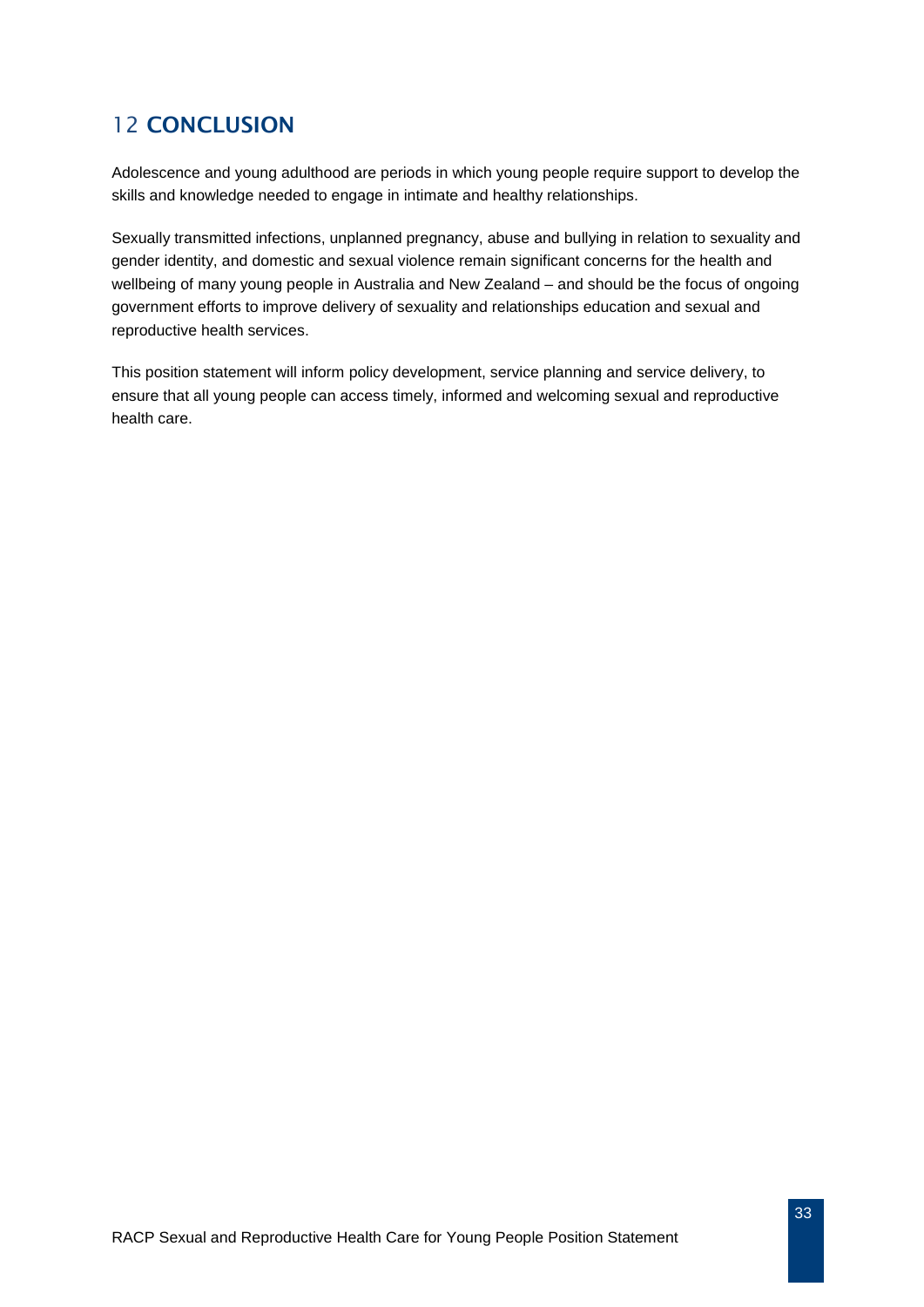# <span id="page-34-0"></span>13 GLOSSARY

| <b>BBV</b>       | Blood-borne viruses; HIV, hepatitis B and hepatitis C.                                                                                                                                                                                                                                                                               |
|------------------|--------------------------------------------------------------------------------------------------------------------------------------------------------------------------------------------------------------------------------------------------------------------------------------------------------------------------------------|
| <b>DSD</b>       | Disorders of sex development, also known as differences of sex development.                                                                                                                                                                                                                                                          |
| Gender dysphoria | A condition where a person experiences discomfort or distress because there is<br>a mismatch between their biological sex and gender identity.                                                                                                                                                                                       |
| Gender identity  | A person's deeply felt sense of being male, female, both, in between, or<br>something other. Everyone has a gender identity.                                                                                                                                                                                                         |
| GQ               | Gender questioning; when a young person questions their current biological sex<br>and/or assigned gender. This includes young people who feel that their gender<br>does not align with the sex assigned to them at birth, and those who feel that<br>the separation of male and female/masculine and feminine is unduly restrictive. |
| <b>HEEADSSS</b>  | Home and environment, Education and employment, Eating, peer-related<br>Activities, Drugs, Sexuality, Suicide/depression and safety from injury and<br>violence. HEEADSSS is a psychosocial assessment approach for adolescents,<br>which is complementary to a medical history.                                                     |
| Homophobia       | The fear and hatred of lesbians and gay men and of their sexual desires and<br>practices that often leads to discriminatory (homophobic) behaviour or abuse.                                                                                                                                                                         |
| Intersex         | Intersex people are born with atypical sex characteristics. Intersex relates to a<br>range of congenital physical traits or variations that lie between stereotypical<br>definitions of male and female. Many different forms of intersex exist.                                                                                     |
| <b>LARC</b>      | Long-acting reversal contraception; including hormonal or copper intrauterine<br>systems, or hormonal contraceptive implants or injections. LARC is more<br>effective at preventing unintended pregnancy and has better continuation rates<br>than shorter acting methods.                                                           |
| <b>LGBTIQ</b>    | Lesbian, gay, bisexual, transgender, intersex, queer.                                                                                                                                                                                                                                                                                |
| <b>MSM</b>       | Men who have sex with men; an epidemiological term that encompasses all<br>men who have sex with other men.                                                                                                                                                                                                                          |
| <b>PEP</b>       | Post-exposure prophylaxis; a four-week course of HIV antiviral medication<br>commenced as soon as possible and no later than 72 hours after potential HIV<br>exposure, to reduce the risk of HIV acquisition.                                                                                                                        |
| PrEP             | Pre-exposure prophylaxis; HIV antiretroviral treatment taken by HIV uninfected<br>individuals who are at high risk of becoming HIV infected. Not currently<br>government subsidised in Australia or New Zealand.                                                                                                                     |
| Queer            | An umbrella term to include a range of alternative sexual and gender identities<br>including gay, lesbian, bisexual and transgender, or gender questioning.                                                                                                                                                                          |
| <b>SSA</b>       | Same-sex attracted; young people who experience feelings of sexual attraction<br>to others of their own sex. This includes young people who are exclusively<br>homosexual in their orientation, bisexual, undecided young people, and<br>heterosexual young people who have these feelings at some time.                             |
| Transgender      | An umbrella term and, for some people, an identity term used to describe all<br>kinds of people who sit outside the gender binary or whose gender identity is<br>different from the sex assigned to them at birth. Transgender people may or<br>may not feel the need to access hormone therapy and/or surgery.                      |
| Transphobia      | A fear and hatred of people who are transgender that often leads to<br>discriminatory (transphobic) behaviour or abuse.                                                                                                                                                                                                              |
| Young people     | Adolescents and young adults between 12 and 24 years of age (inclusive).                                                                                                                                                                                                                                                             |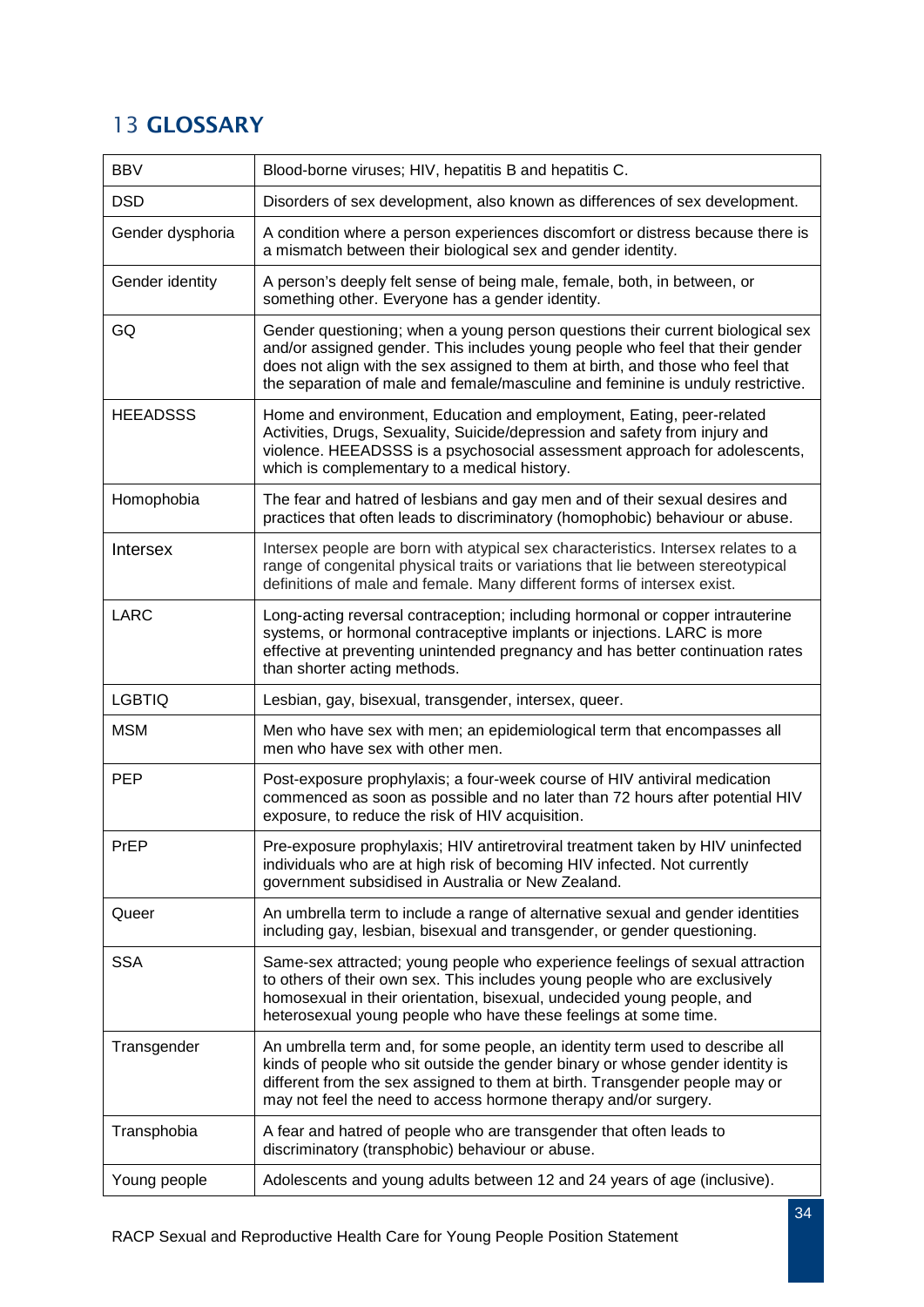### <span id="page-35-3"></span>14 REFERENCES

<span id="page-35-0"></span> $1$  Committee on the Rights of the Child 2013. United Nations Convention on the Rights of the Child. General comment No. 15 (2013) on the right of the child to the enjoyment of the highest attainable standard of health (art. 24).  $\overline{a}$ 

<span id="page-35-1"></span> $2$  CDC/HRSA Advisory Committee on HIV, Viral Hepatitis and STD Prevention and Treatment 2014. Record of the proceedings May 21–22, 2014. Centres for Disease Control and Prevention. Available from: [www.cdc.gov/maso/facm/pdfs/CHACHSPT/20110511\\_CHAC\\_Minutes.pdf](http://www.cdc.gov/maso/facm/pdfs/CHACHSPT/20110511_CHAC_Minutes.pdf)

<span id="page-35-2"></span><sup>3</sup> Global Policy Committee of the WHO 1994. Position paper on health, population and development for the International Conference on Population and Development. Cairo, 5–13 September 1994, p. 24, para. 89.

<sup>4</sup> Williams H, Kang M, Skinner SR 2013. Sexual and reproductive health. In Kang M, Skinner SR, Sanci LA, Sawyer SM. Youth health and adolescent medicine. Chapter 12. East Hawthorn, Vic, Australia: IP Communications.

<sup>5</sup> Kang M 2013. The health of young Australian people. In Kang M, Skinner SR, Sanci LA, Sawyer SM. Youth health and adolescent medicine. Chapter 2. East Hawthorn, Vic, Australia: IP Communications.

 $6$  Bennett D, Robards F 2013. What is adolescence and who are adolescents. In Kang M, Skinner SR, Sanci LA, Sawyer SM. Youth health and adolescent medicine. Chapter 1. East Hawthorn, Vic, Australia: IP Communications.

 $7$  Toumbourou JW, Olsson CA, Williams I, Hallam B 2013. Resilience, risk and protective factors in adolescence. In Kang M, Skinner SR, Sanci LA, Sawyer SM. Youth health and adolescent medicine. Chapter 3. East Hawthorn, Vic, Australia: IP Communications.

<sup>8</sup> Mitchell A, Patrick K, Heywood W, Blackman P, Pitts M 2014. 5th National survey of Australian secondary students and sexual health 2013. ARCSHS Monograph Series No. 97. Melbourne: Australian Research Centre in Sex, Health and Society, La Trobe University. Available from: www.latrobe.edu.au/ data/assets/pdf\_file/0005/576554/31631-ARCSHS\_NSASSSH\_FINAL-A-3.pdf

<sup>9</sup> Clark TC, Fleming T, Bullen P, Denny S, Crengle S, Dyson B, Fortune S, Lucassen M, Peiris-John R, Robinson E, Rossen F, Sheridan J, Teevale T, Utter J 2013. Youth'12 overview: the health and wellbeing of New Zealand secondary school students in 2012. Auckland: The University of Auckland.

 $10$  Hendry N, Brown G, Johnston K, Dowsett G 2013. Beyond high school: what do we know about young adults' social and sexual contexts? ARCSHS Monograph Series No. 90, Melbourne: Australian Research Centre in Sex, Health and Society, La Trobe University. Available at: [www.latrobe.edu.au/\\_\\_data/assets/pdf\\_file/0006/554424/Beyond-High-School-2013.pdf](http://www.latrobe.edu.au/__data/assets/pdf_file/0006/554424/Beyond-High-School-2013.pdf)

<sup>11</sup> Adam P, de Wit J, Treloar C, Shepherd B, Duck T, Byron, Bourne C, Murray C, Welsby D, Holden J 2014. Towards an online periodic survey of sexual health among young people in Australia. Monograph 8/2014. Sydney: Centre for Social Research in Health, UNSW.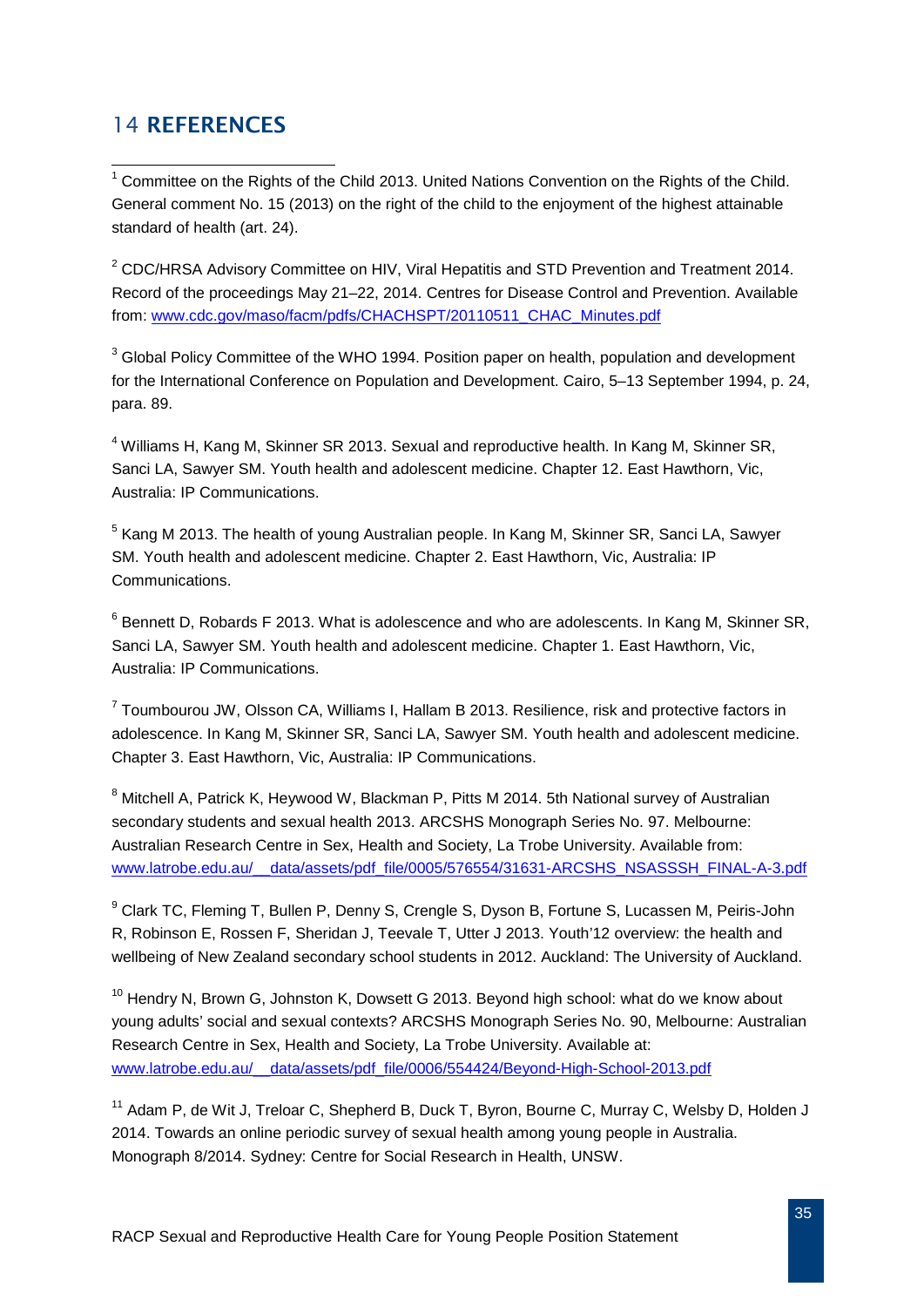$12$  Mitchell A et al. 2014. op. cit. 

 $13$  ibid.

 $14$  ibid.

<sup>15</sup> Clark TC et al. 2013. op. cit.

<sup>16</sup> United Nations Educational, Cultural and Scientific Organization (UNESCO) 2009, op. cit.

<sup>17</sup> Australian Curriculum, Assessment and Reporting Authority 2012. The shape of the Australian curriculum: health and physical education. Available at: [www.acara.edu.au/verve/\\_resources/Shape\\_of\\_the\\_Australian\\_Curriculum\\_Health\\_and\\_Physical\\_Ed](http://www.acara.edu.au/verve/_resources/Shape_of_the_Australian_Curriculum_Health_and_Physical_Education.pdf) [ucation.pdf](http://www.acara.edu.au/verve/_resources/Shape_of_the_Australian_Curriculum_Health_and_Physical_Education.pdf)

<span id="page-36-0"></span><sup>18</sup> Committee on Psychosocial Aspects of Child and Family Health and Committee on Adolescence 2001. Sexuality education for children and adolescents. Pediatrics;108(2):498–502.

<span id="page-36-1"></span><sup>19</sup> Oringanje C, Meremikwu MM, Eko H, Esu E, Meremikwu A, Ehiri JE 2009. Interventions for preventing unintended pregnancies among adolescents. Cochrane Database Syst Rev.;7(4):CD005215.

<span id="page-36-2"></span> $20$  Gavin LE, Catalano RF, David-Ferdon C, Gloppen KM, Markham CM 2010. A review of positive youth development programs that promote adolescent sexual and reproductive health. Journal of Adolescent Health;46(3 Suppl):S75–91.

<span id="page-36-3"></span> $21$  Frost JJ, Forrest JD 1995. Understanding the impact of effective teenage pregnancy prevention programs. Fam Plann Perspect.;27(5):188–195.

 $22$  Gavin LE et al. 2010. op. cit.

<sup>23</sup> Taliaferro LA, Sieving R, Brady SS, Bearinger LH 2011. We have the evidence to enhance adolescent sexual and reproductive health –do we have the will? Adoles MedState Art Rev.;22(3):521–543, xii.

 $24$  Gavin LE et al. 2010. op. cit.

<sup>25</sup> United Nations Educational, Cultural and Scientific Organization (UNESCO) 2009, op. cit.

<sup>26</sup> Australian Government Department of Education 2014. Review of the Australian Curriculum. Available at:

[http://docs.education.gov.au/system/files/doc/other/review\\_of\\_the\\_national\\_curriculum\\_final\\_report.p](http://docs.education.gov.au/system/files/doc/other/review_of_the_national_curriculum_final_report.pdf) [df](http://docs.education.gov.au/system/files/doc/other/review_of_the_national_curriculum_final_report.pdf)

 $27$  Mitchell A et al. 2014. op. cit.

<sup>28</sup> New Zealand Ministry of Education 2007. The New Zealand Curriculum 2007. Available at: <http://nzcurriculum.tki.org.nz/The-New-Zealand-Curriculum>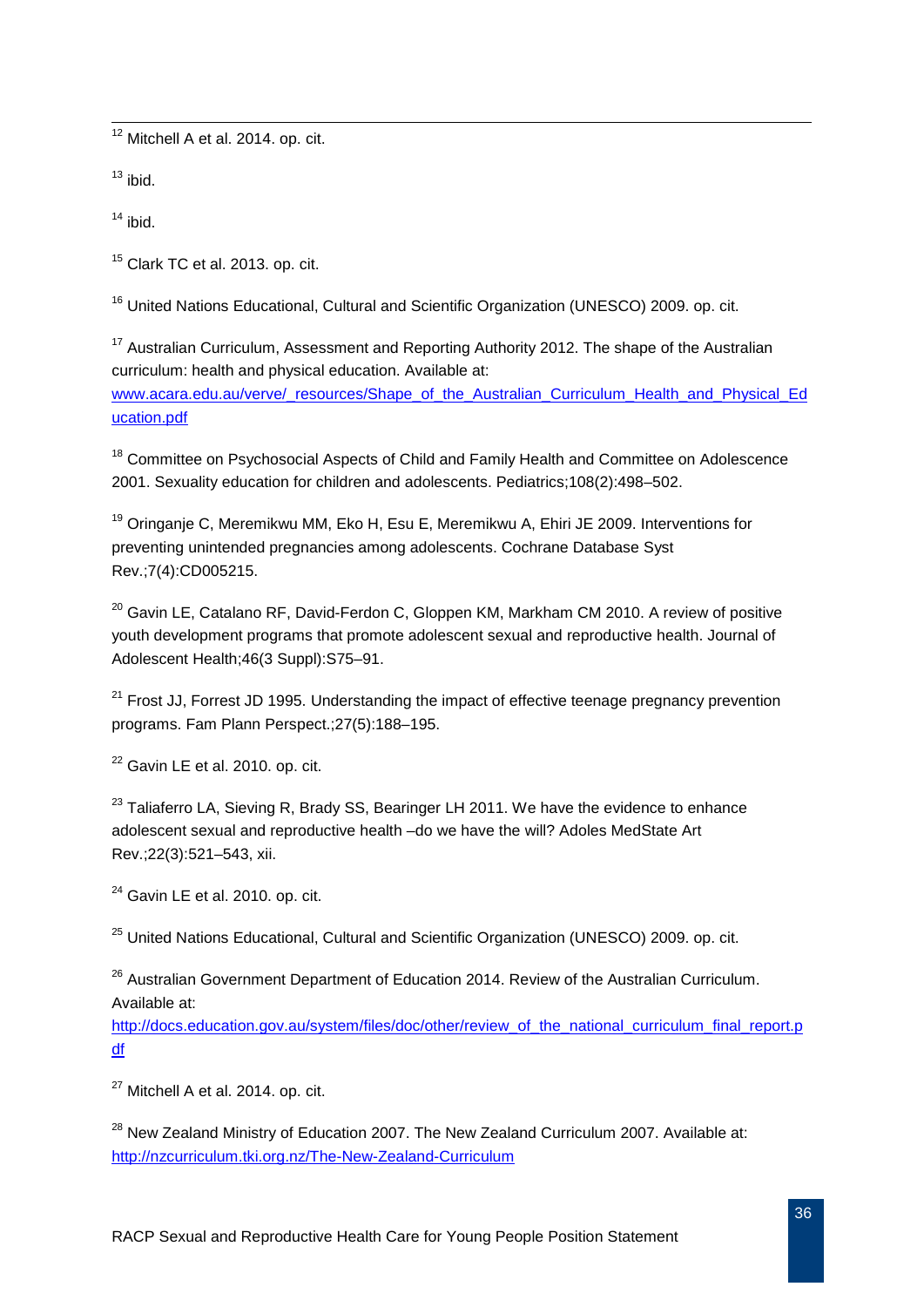<span id="page-37-5"></span><span id="page-37-4"></span><sup>29</sup> New Zealand House of Representatives 2013. Inquiry into improving child health outcomes and preventing child abuse with a focus from preconception to 3 years. Report of the Health Committee, November. Available at: [www.parliament.nz/resource/en](http://www.parliament.nz/resource/en-nz/50DBSCH_SCR6007_1/3fe7522067fdab6c601fb31fe0fd24eb6befae4a)[nz/50DBSCH\\_SCR6007\\_1/3fe7522067fdab6c601fb31fe0fd24eb6befae4a](http://www.parliament.nz/resource/en-nz/50DBSCH_SCR6007_1/3fe7522067fdab6c601fb31fe0fd24eb6befae4a)  $\overline{a}$ 

<span id="page-37-7"></span><span id="page-37-6"></span><sup>30</sup> Shtarkshall RA, Santelli JS, Hirsch JS 2007. Sex education and sexual socialization: roles for educators and parents. Perspect Sex Reprod Health;39(2):116–119.

 $31$  Hepatitis Victoria. Hepatitis C and body art – educator's kit for secondary school. Available at: [www.hepcvic.org.au/sites/default/files/Body%20Art%20Manual.pdf](http://www.hepcvic.org.au/sites/default/files/Body%20Art%20Manual.pdf)

 $32$  Dahl R 2004. Adolescent brain development: a period of vulnerabilities and opportunities. Ann N Y Acad Sci.;1021:1–22.

<sup>33</sup> Weinberger D, Elvevag B, Gledd J 2005. The adolescent brain: a work in progress. Washington DC: The National Campaign to Prevent Teen Unplanned Pregnancy.

<sup>34</sup> Broderick G 2004. Risk-taking behaviour of young women in Australia: screening for health-risk behaviours. Med J Aust.;180(10):544.

 $35$  Walsh J 2008. Talk soon, talk often. Department of Health, Western Australia. Available at: [http://healthywa.wa.gov.au/Healthy-WA/Articles/S\\_T/Talk-soon-talk-often](http://healthywa.wa.gov.au/Healthy-WA/Articles/S_T/Talk-soon-talk-often)

<sup>36</sup> Skinner SR, Robinson M, Smith MA, Robbins SC, Mattes E, Cannon J, Rosenthal SL, Marino J, Hickey M, Marion JL, Doherty D 2015. Problem behaviour and age at first sexual intercourse: a prospective birth cohort study. Pediatrics;135(2):255–263. doi 10.1542/peds.2014-1579.

<sup>37</sup> American Academy of Pediatrics: Committee on Psychosocial Aspects of Child and Family Health and Committee on Adolescence. Sexuality education for children and adolescents. Pediatrics. Aug 2001;108(2):498-502.

<span id="page-37-0"></span><sup>38</sup> Cohen E, Mackenzie RG, Yates GL 1991. HEADSS, a psychosocial risk assessment instrument: implications for designing effective intervention programs for runaway youth. J Adolesc Health;12(7):539–544.

<span id="page-37-1"></span> $39$  [Eade DM,](http://www.ncbi.nlm.nih.gov/pubmed?term=Eade%20DM%5BAuthor%5D&cauthor=true&cauthor_uid=24102796) [Henning D](http://www.ncbi.nlm.nih.gov/pubmed?term=Henning%20D%5BAuthor%5D&cauthor=true&cauthor_uid=24102796) 2013. Chlamydia screening in young people as an outcome of a HEADSS – Home, Education, Activities, Drug and alcohol use, Sexuality and Suicide – youth psychosocial assessment tool. J Clin Nurs.;22(23–24):3280–3288. Epub 2013 Sep 19.

<span id="page-37-2"></span> $40$  Rayner G, Crossen K 2014. Can a paediatric department provide health care for vulnerable adolescents? N Z Med J. 2014 July 18, Issue – 127, pg 67-76.

<sup>41</sup> Matich P, Harvey C, Page P, Johnston K, Jukka C, Hollins J, Larkins S 2015. Young people. Sex Health:Mar 10 [Epub ahead of print].

<span id="page-37-3"></span> $42$  Cohen E et al. 1991. op. cit.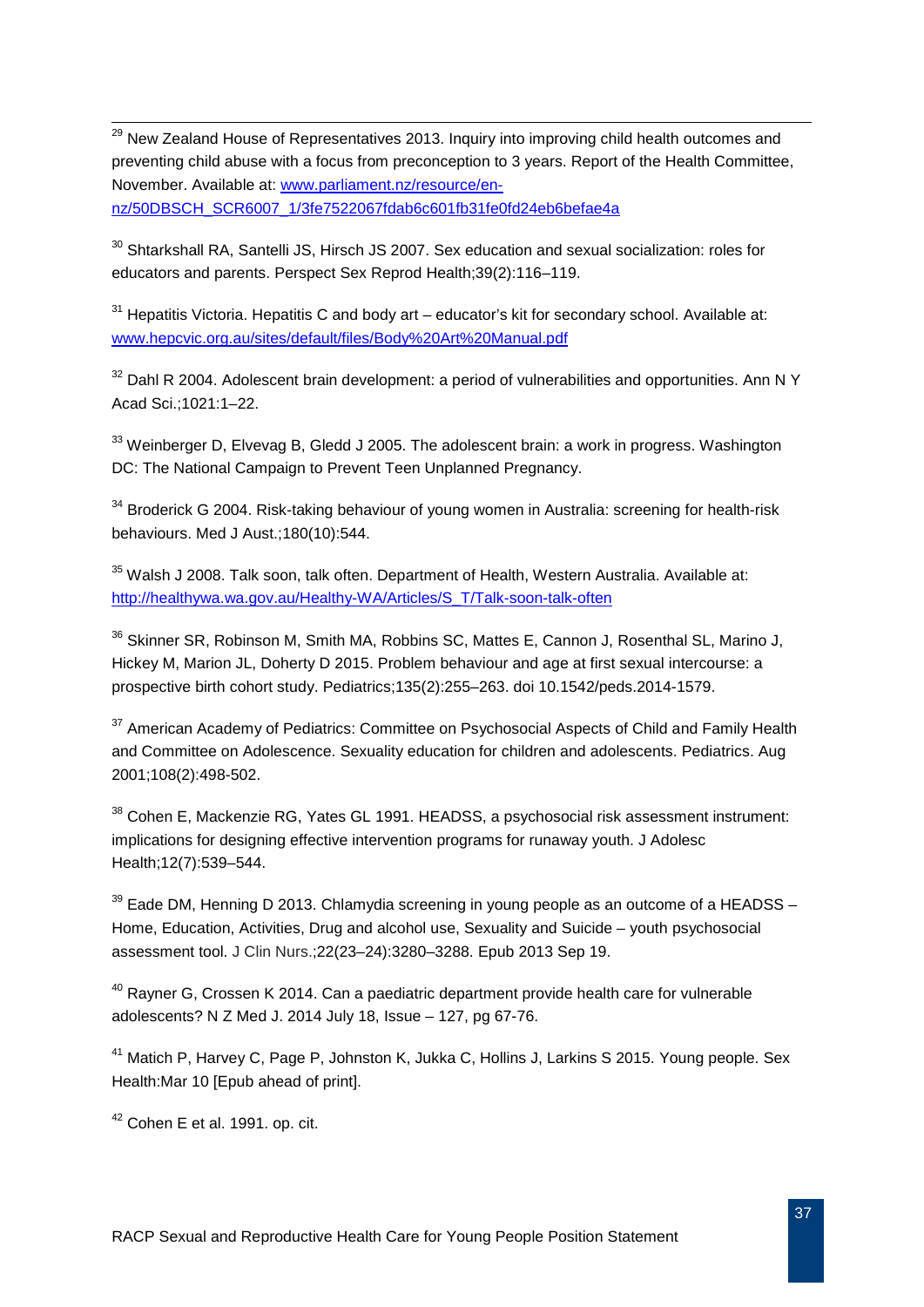<span id="page-38-13"></span> $^{43}$  Klein D, Goldenring J, Adelman W 2014. HEEAADSS 3.0: The psychosocial interview for adolescents updated for a new century fueled by media. Contemp Pediatr.;31(1):16–28.  $\overline{a}$ 

<sup>44</sup> Sanci LA, Sawyer SM, Kang MS-L, Haller DM, Patton GC 2005. Confidential health care for adolescents: reconciling clinical evidence with family values. Med J Aust;183(8):410–414.

<span id="page-38-14"></span><sup>45</sup> Royal Australasian College of Physicians 2010. Confidential health care for adolescents and young people (12–24 years). Sydney: RACP.

<span id="page-38-1"></span><span id="page-38-0"></span><sup>46</sup> Denny S, Farrant B, Robinson E, Cosgriff J, Harte M, Cameron T, Johnson R, McNair V, Utter J, Crengle S, Fleming T, Ameratunga S, Sheridan E 2013. Forgone health care among secondary school students in New Zealand. J Prim Health Care:5(1):11–18.

<span id="page-38-2"></span><sup>47</sup> Copland R, Denny S, Robinson E, Crengle S, Ameratunga S, Dixon R 2011. Self-reported pregnancy and access to primary health care among sexually experienced New Zealand high school students. J Adoles Health;49(5):518–524.

<span id="page-38-3"></span><sup>48</sup> Reddy D, Fleming R, Swain C 2002. Effect of mandatory parental notification on adolescent girls' use of sexual health services. JAMA;288(6):710–714.

<span id="page-38-4"></span><sup>48</sup> Ford CA, Millstein SG, Halpern-Felsher BL, Irwin C 1997. Influence of physician confidentiality assurances on adolescent's willingness to disclose information and seek future health care: a randomized controlled trial. JAMA;278(12):1029–1034.

<sup>49</sup> Australian Institute of Family Studies. Age of consent laws. Australian Government. Available at: <https://aifs.gov.au/cfca/publications/age-consent-laws>

<span id="page-38-5"></span> $50$  Roval Australasian College of Physicians 2015. Protecting children is everybody's business: paediatricians responding to the challenge of child protection. Sydney: RACP.

<span id="page-38-7"></span><span id="page-38-6"></span><sup>51</sup> Department of Health 2004. Best practice guidance for doctors and other health professionals on the provision of advice and treatment to young people under 16 on contraception, sexual and reproductive health. London: Department of Health. Available at: [http://webarchive.nationalarchives.gov.uk/20130107105354/http://www.dh.gov.uk/prod\\_consum\\_dh/gr](http://webarchive.nationalarchives.gov.uk/20130107105354/http:/www.dh.gov.uk/prod_consum_dh/groups/dh_digitalassets/@dh/@en/documents/digitalasset/dh_4086914.pdf)

<span id="page-38-8"></span>[oups/dh\\_digitalassets/@dh/@en/documents/digitalasset/dh\\_4086914.pdf.](http://webarchive.nationalarchives.gov.uk/20130107105354/http:/www.dh.gov.uk/prod_consum_dh/groups/dh_digitalassets/@dh/@en/documents/digitalasset/dh_4086914.pdf)

<span id="page-38-9"></span> $52$  Clark TC et al. 2013. op. cit.

<span id="page-38-10"></span> $53$  Denny S et al. 2013. op. cit.

<sup>54</sup> Bird S 2011. Consent to medical treatment: the mature minor. Aus Family Physician; 40(3): 159–160. Available at:<http://www.racgp.org.au/download/documents/AFP/2011/March/201103bird.pdf>

<span id="page-38-12"></span><span id="page-38-11"></span><sup>55</sup> Chown P, Kang M, Sanci L, Newnham V, Bennett DL 2008. Adolescent health: enhancing the skills of General Practitioners in caring for young people from culturally diverse backgrounds. GP resource kit. 2nd edition. Chapter 6: Medico-legal issues. Sydney: NSW Centre for the Advancement of Adolescent Health and Transcultural Mental Health Centre.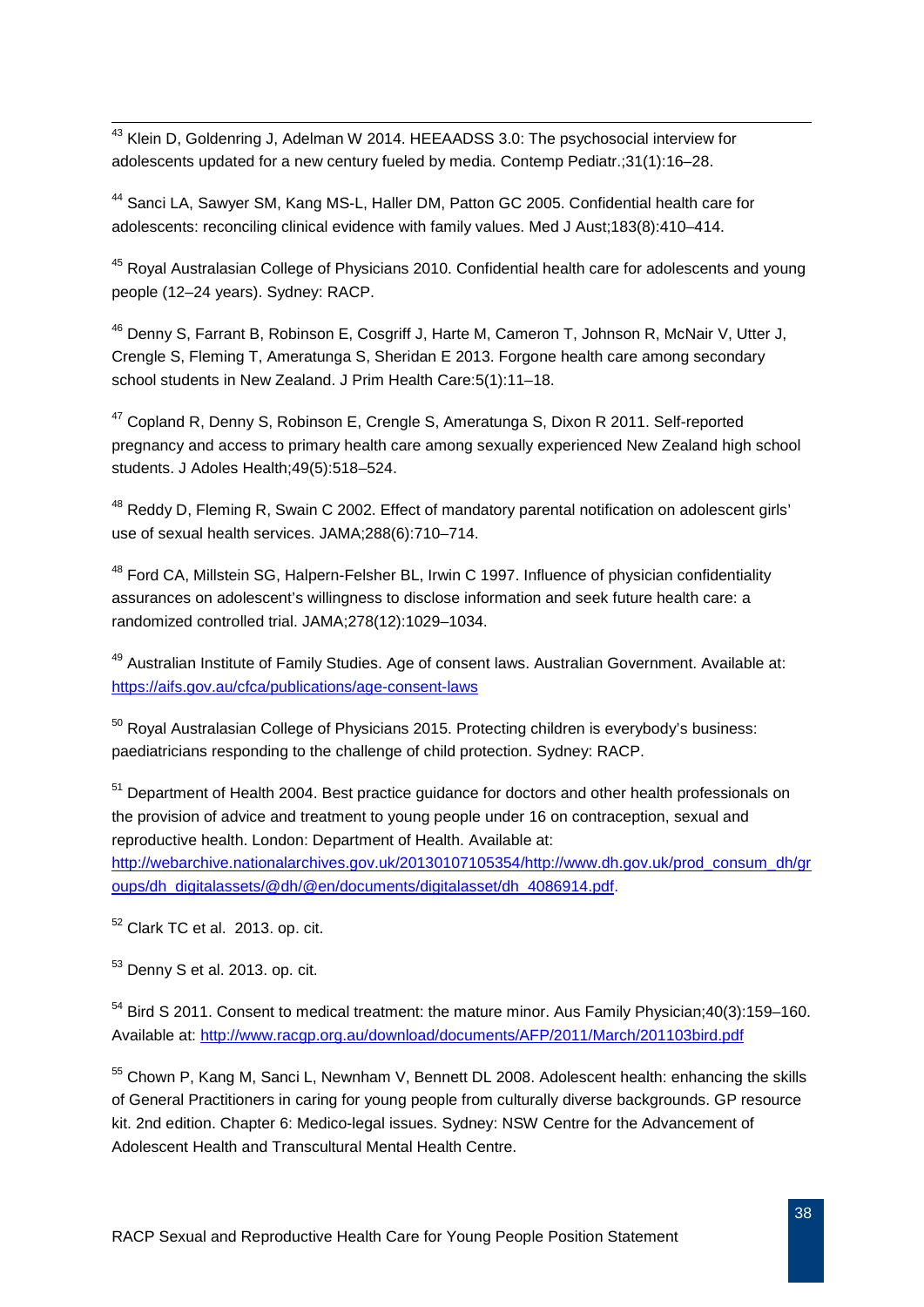<span id="page-39-12"></span><sup>56</sup> Fyfe J, Connolly A, Bond B 2013. Informed consent. In St George IM (ed.). Cole's medical practice in New Zealand, 12th edition. Chapter 10. Wellington: Medical Council of New Zealand.  $\overline{a}$ 

 $57$  Grimwood T 2009. Gillick and the consent of minors: contraceptive advice and treatment in New Zealand. Available at: [www.victoria.ac.nz/law/research/publications/vuwlr/prev-issues/pdf/vol-40-](http://www.victoria.ac.nz/law/research/publications/vuwlr/prev-issues/pdf/vol-40-2009/issue-4/gillick-grimwood.pdf) [2009/issue-4/gillick-grimwood.pdf.](http://www.victoria.ac.nz/law/research/publications/vuwlr/prev-issues/pdf/vol-40-2009/issue-4/gillick-grimwood.pdf)

<span id="page-39-0"></span><sup>58</sup> Schofield M, Minichiello V, Mishra G, Plummer D, Savage J 2000. Sexually transmitted infections and use of sexual health services among young Australian women: women's health Australia study. International Journal of STD & AIDS [serial online];11(5):313–323.

<span id="page-39-1"></span><sup>59</sup> Sexual Health and Family Planning Australia 2012. Sexual and reproductive health in rural and remote areas of Australia – Issues paper. Available at: [http://shfpa.drupalgardens.com/sites/shfpa.drupalgardens.com/files/201304/rural%20and%20remote](http://shfpa.drupalgardens.com/sites/shfpa.drupalgardens.com/files/201304/rural%20and%20remote%20issues%20paper.pdf) [%20issues%20paper.pdf.](http://shfpa.drupalgardens.com/sites/shfpa.drupalgardens.com/files/201304/rural%20and%20remote%20issues%20paper.pdf)

<span id="page-39-3"></span><span id="page-39-2"></span> $60$  Australian Institute of Health and Welfare 2011. Young Australians: their health and wellbeing 2011. Cat. no. PHE 140. Canberra: AIHW.

<sup>61</sup> Pursche C 2007. Teenagers need midwives. Sydney: Southern Cross University.

<span id="page-39-4"></span> $62$  Warr D, Hillier L 1997. That's the problem with living in a small town: privacy and sexual health issues for young rural people. The Aust J Rural Health;5(3):132–139.

<span id="page-39-5"></span><sup>63</sup> Clark TC et al. 2013. op. cit.

<span id="page-39-6"></span><sup>64</sup> Gamage DG, Fuller CA, Cummings R, Tomnay JE, Chung M, Chen M, Garrett CC, Hocking JS, Bradshaw CS, Fairley CK 2011. Advertising sexual health services that provide sexually transmissible infection screening for rural young people – what works and what doesn't. Sexual Health [serial online];8(3):407–411.

<span id="page-39-7"></span> $65$  Denny S, Robinson E, Lawler C et al. 2012. Association between availability and quality of health services in schools and reproductive health outcomes among students: a multilevel observational study. Am J Public Health;102(10):e14–20.

<span id="page-39-8"></span><sup>66</sup> Copeland R et al. 2011, op. cit.

<sup>67</sup> Sexual Health and Family Planning Australia 2012, op. cit.

<span id="page-39-9"></span><sup>68</sup> Commonwealth Government of Australia 2014. Third national sexually transmissible infections strategy 2014-2017. Available at: [http://www.health.gov.au/internet/main/publishing.nsf/Content/ohp](http://www.health.gov.au/internet/main/publishing.nsf/Content/ohp-bbvs-sti)[bbvs-sti](http://www.health.gov.au/internet/main/publishing.nsf/Content/ohp-bbvs-sti)

<span id="page-39-11"></span><span id="page-39-10"></span><sup>69</sup> DiClemente R, Crittenden C, Rose E, Sales J, Wingood G, Crosby R, Salazar LF 2008. Psychosocial predictors of HIV-associated sexual behaviors and the efficacy of prevention interventions in adolescents at-risk for HIV infection: what works and what doesn't work? Psychosom Med;70(5):598–605.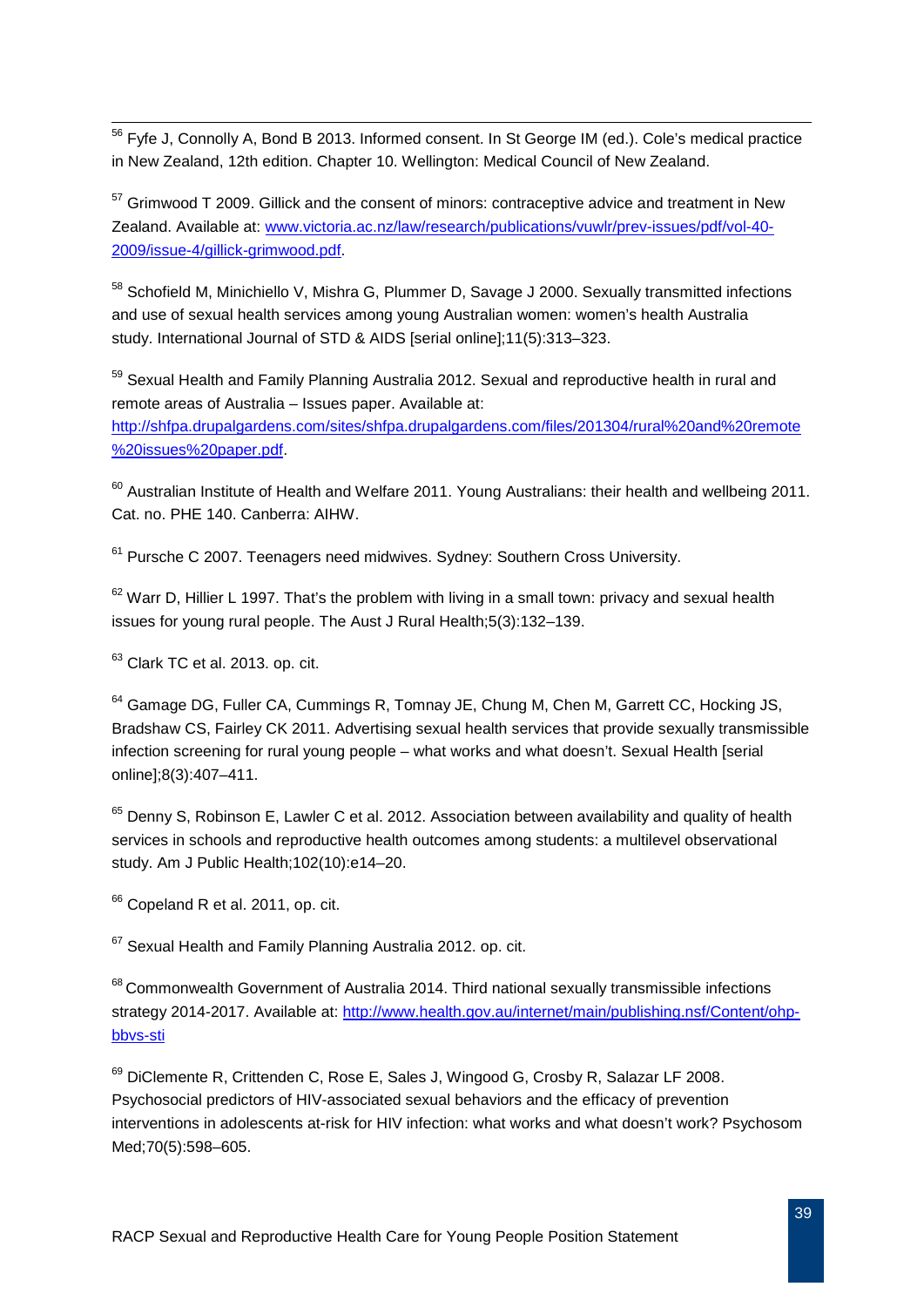$^{70}$  [Rissel C,](http://www.ncbi.nlm.nih.gov/pubmed?term=Rissel%20C%5BAuthor%5D&cauthor=true&cauthor_uid=25376994) [Heywood W,](http://www.ncbi.nlm.nih.gov/pubmed?term=Heywood%20W%5BAuthor%5D&cauthor=true&cauthor_uid=25376994) [de Visser RO,](http://www.ncbi.nlm.nih.gov/pubmed?term=de%20Visser%20RO%5BAuthor%5D&cauthor=true&cauthor_uid=25376994) [Simpson JM,](http://www.ncbi.nlm.nih.gov/pubmed?term=Simpson%20JM%5BAuthor%5D&cauthor=true&cauthor_uid=25376994) [Grulich AE,](http://www.ncbi.nlm.nih.gov/pubmed?term=Grulich%20AE%5BAuthor%5D&cauthor=true&cauthor_uid=25376994) [Badcock PB,](http://www.ncbi.nlm.nih.gov/pubmed?term=Badcock%20PB%5BAuthor%5D&cauthor=true&cauthor_uid=25376994) [Smith AM,](http://www.ncbi.nlm.nih.gov/pubmed?term=Smith%20AM%5BAuthor%5D&cauthor=true&cauthor_uid=25376994) [Richters J](http://www.ncbi.nlm.nih.gov/pubmed?term=Richters%20J%5BAuthor%5D&cauthor=true&cauthor_uid=25376994) 2014. First vaginal intercourse and oral sex among a representative sample of Australian adults: the Second Australian Study of Health and Relationships. Sex Health;11(5):406–415.  $\overline{a}$ 

<span id="page-40-0"></span> $71$  Mitchell A et al. 2014. op. cit.

<span id="page-40-1"></span> $72$  The Kirby Institute 2015. HIV, viral hepatitis and sexually transmissible infections in Australia: Annual surveillance report 2015. Sydney: The Kirby Institute, UNSW.

<span id="page-40-2"></span> $73$  ibid

<sup>74</sup> ibid

<span id="page-40-3"></span> $75$  The Kirby Institute 2014. HIV, viral hepatitis and sexually transmissible infections in Australia: Annual surveillance report 2014. Sydney: The Kirby Institute, UNSW.

<span id="page-40-4"></span><sup>76</sup> Brotherton JM, Saville AM, May CL, Chappell G, Gertig DM 2015. Human papillomavirus vaccination is changing the epidemiology of high-grade cervical lesions in Australia. Cancer Causes Control; 26(6):953–954.

 $77$  New Zealand Ministry of Health 2014. HPV immunisation program. Available at: [www.health.govt.nz/our-work/preventative-health-wellness/immunisation/hpv-immunisation](http://www.health.govt.nz/our-work/preventative-health-wellness/immunisation/hpv-immunisation-programme)[programme.](http://www.health.govt.nz/our-work/preventative-health-wellness/immunisation/hpv-immunisation-programme)

<span id="page-40-5"></span><sup>78</sup> Poole T, Goodyear-Smith F, Petousis-Harris H, Desmond N, Exeter D, Pointon L, Jayasinha R 2012. Human papillomavirus vaccination in Auckland: reducing ethnic and socioeconomic inequities. Vaccine;31(1):84–88.

<span id="page-40-6"></span> $79$  Chelimo C, Wouldes TA, Cameron LD 2010. Human papillomavirus (HPV) vaccine acceptance and perceived effectiveness, and HPV infection concern among young New Zealand university students. Sex Health;7(3):394–396.

<span id="page-40-7"></span>80 The Kirby Institute 2015, op. cit.

<sup>81</sup> The Kirby Institute 2014, op. cit.

<span id="page-40-8"></span><sup>82</sup> The Kirby Institute 2015, op. cit.

<span id="page-40-9"></span><sup>83</sup> Eora call to action to step up the pace in responding to HIV in Aboriginal and Torres Strait Island communities. Available at: [https://eoracalltoaction.wordpress.com](https://eoracalltoaction.wordpress.com/)

84 The Kirby Institute 2015. op. cit.

 $85$  ibid.

<sup>86</sup> ibid.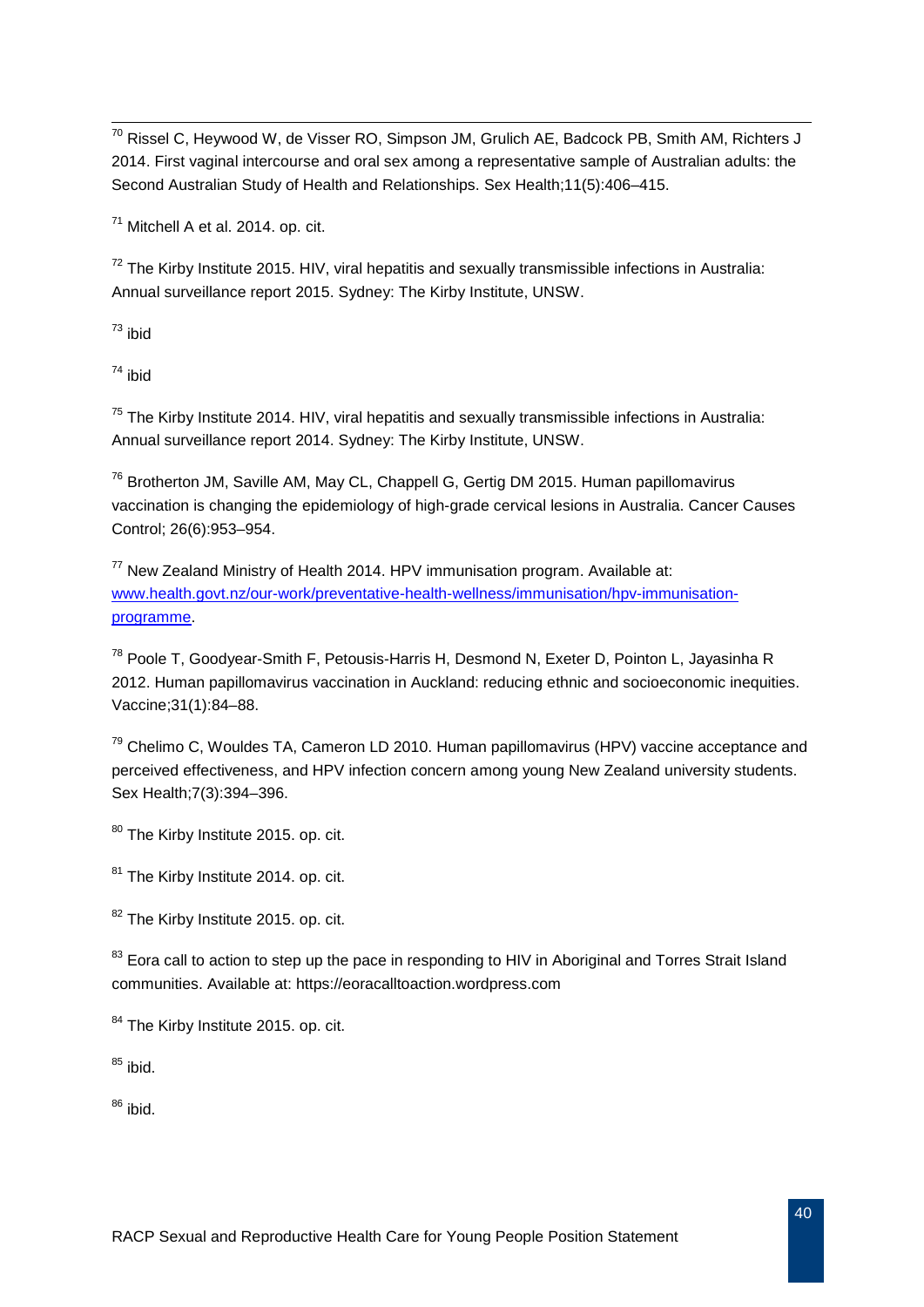<span id="page-41-2"></span> $87$  Brown G, Croy S, Johnston K, Pitts M, Lewis V 2013. Rapid review: reducing sexually transmissible infections in young people. Melbourne: Australian Institute for Primary Care & Ageing (AIPCA) and Australian Research Centre in Sex, Health & Society (ARCSHS), La Trobe University. Available at: www.latrobe.edu.au/ data/assets/pdf file/0007/546865/STI-RR-10\_July\_2013.pdf  $\overline{a}$ 

<span id="page-41-3"></span><sup>88</sup> Australian STI management guidelines for use in primary care 2014. Available at: [www.sti.guidelines.org.au](http://www.sti.guidelines.org.au/)

<span id="page-41-4"></span><sup>89</sup> Royal Australasian College of General Practitioners. Guidelines for preventative activities in general practice. 8th Edition. Available at: [www.racgp.org.au/your-practice/guidelines/redbook/communicable](http://www.racgp.org.au/your-practice/guidelines/redbook/communicable-diseases/stis/)[diseases/stis/.](http://www.racgp.org.au/your-practice/guidelines/redbook/communicable-diseases/stis/)

<span id="page-41-5"></span>90 Lachowsky NJ, Saxton PJ, Dickson NP, Hughes AJ, Summerlee AJ, Dewey CE 2014. Factors associated with recent HIV testing among younger gay and bisexual men in New Zealand, 2006– 2011. BMC Public Health;14:294.

<span id="page-41-6"></span> $91$  Brown G, Croy S, Johnston K, Pitts M, Lewis V 2013. Rapid review: reducing sexually transmissible infections in young people. Melbourne: Australian Institute for Primary Care & Ageing (AIPCA) and Australian Research Centre in Sex, Health & Society (ARCSHS), La Trobe University. Available at: www.latrobe.edu.au/ data/assets/pdf file/0007/546865/STI-RR-10 July 2013.pdf.

<span id="page-41-8"></span><span id="page-41-7"></span> $92$  [Lim MS,](http://www.ncbi.nlm.nih.gov/pubmed?term=Lim%20MS%5BAuthor%5D&cauthor=true&cauthor_uid=25006041) [Gold J,](http://www.ncbi.nlm.nih.gov/pubmed?term=Gold%20J%5BAuthor%5D&cauthor=true&cauthor_uid=25006041) [Bowring AL,](http://www.ncbi.nlm.nih.gov/pubmed?term=Bowring%20AL%5BAuthor%5D&cauthor=true&cauthor_uid=25006041) [Pedrana AE,](http://www.ncbi.nlm.nih.gov/pubmed?term=Pedrana%20AE%5BAuthor%5D&cauthor=true&cauthor_uid=25006041) [Hellard ME](http://www.ncbi.nlm.nih.gov/pubmed?term=Hellard%20ME%5BAuthor%5D&cauthor=true&cauthor_uid=25006041) 2014. Young people's comparative recognition and recall of an Australian Government sexual health campaign. Int J STD AIDS;26(6):398–401. Epub 2014 Jul 8.

<span id="page-41-10"></span><span id="page-41-9"></span>93 Temple-Smith M, Pirotta M, Kneebone J, McNamee K, Fairley C, Bilardi J, Hocking J 2012. A missed opportunity – lessons learnt from a chlamydia testing observation study in general practice. Aust Fam Physician;41(6):413–416.

 $94$  Brown G et al. 2013. op. cit.

 $95$  ibid.

<sup>96</sup> Mak DB, Johnson GH, Plant AJ 2004. A syphilis outbreak in remote Australia: epidemiology and strategies for control. Epidemiol Infect.;132(5):805–812.

 $97$  Lewis LN, Skinner R 2014. Adolescent pregnancy in Australia. In Cherry AL, Dillon ME, eds. International handbook of Adolescent Pregnancy. New York: Springer Science+Business Media.

 $98$  ibid.

<span id="page-41-0"></span> $99$  ibid.

<span id="page-41-1"></span> $100$  Mitchell A et al. 2014. op. cit.

 $101$  Clark TC et al. 2013. op. cit.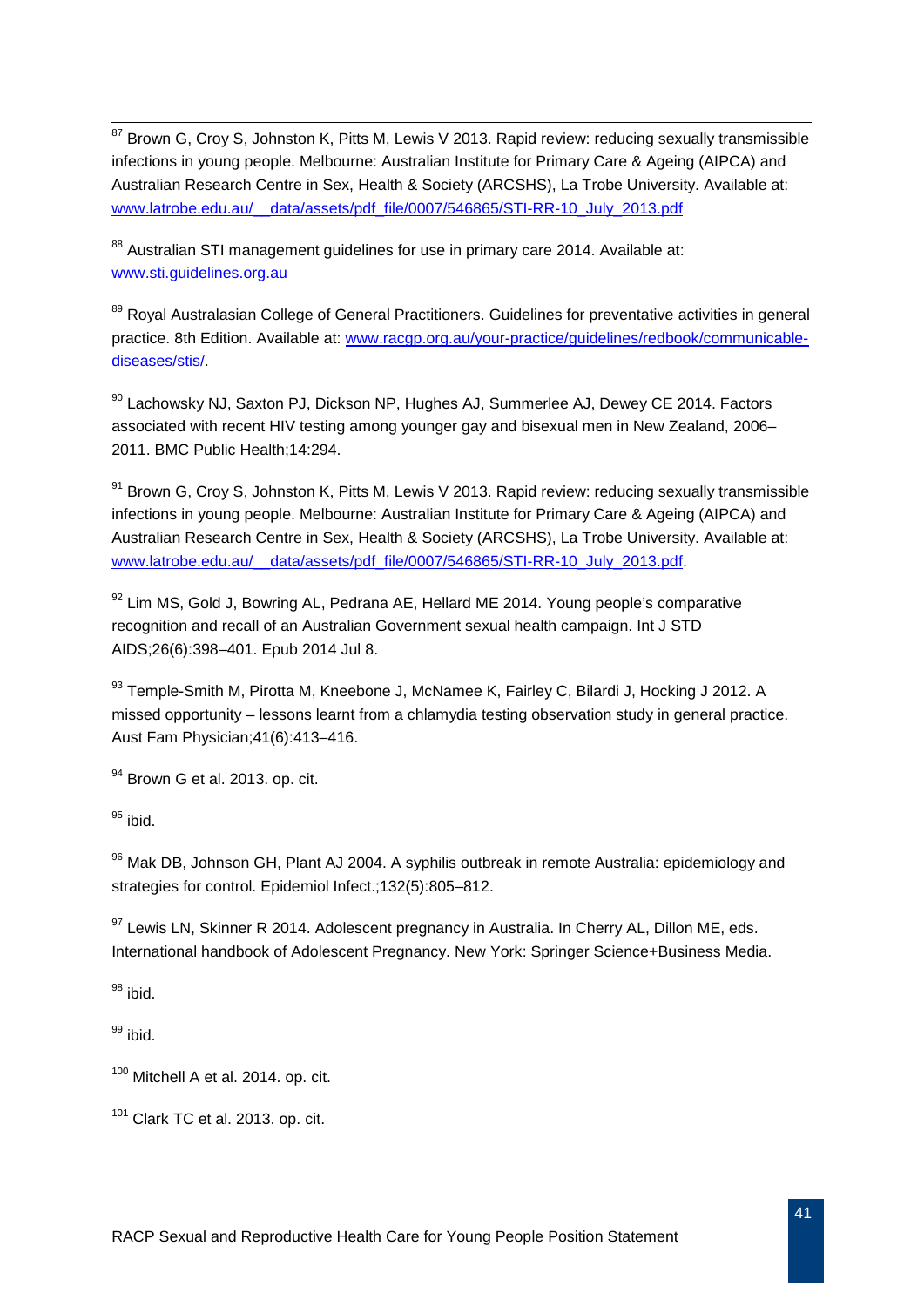<sup>102</sup> Clark T, Fleming T, Bullen P, Crengle S, Denny S, Dyson B, Peiris-John R, Robinson E, Rossen F, Sheridan J, Teevale T, Utter J, Lewycka S 2013. Health and well-being of secondary school students in New Zealand: trends between 2001, 2007 and 2012. J Paediatr and Child Health;49(11):925–934. 

<sup>103</sup> Kang M, Sanders J 2013. Medicolegal issues in adolescent health. In Kang M, Skinner SR, Sanci LA, Sawyer SM. Youth health and adolescent medicine. Chapter 5. East Hawthorn, Vic, Australia: IP Communications.

 $104$  Bird S 2011. op. cit.

 $105$  Sanci LA et al. 2005. op. cit.

 $106$  RACP. 2015. Protecting Children is Everybody's Business: Paediatricians responding to the challenge of child protection.

<sup>107</sup> Berenson A, Tan A, Hirth JM, Wilkinson GS 2013. Complications and continuation of intrauterine device use among commercially insured teenagers. Obstetrics & Gynecology;121(5):951–958. Available at: [www.ncbi.nlm.nih.gov/pubmed/23635730.](http://www.ncbi.nlm.nih.gov/pubmed/23635730)

 $108$  Gray E, McDonald P 2010. Using a reproductive life course approach to understand contraceptive method use in Australia. J Biosoc Sci.;42(1):43–57. Available at: www.researchgate.net/publication/38032341 Using a reproductive life course approach to under [stand\\_contraceptive\\_method\\_use\\_in\\_Australia](http://www.researchgate.net/publication/38032341_Using_a_reproductive_life_course_approach_to_understand_contraceptive_method_use_in_Australia)

 $109$  Sexual Health and Family Planning Australia 2013. Time for a change: increasing the use of long acting reversible contraceptive methods in Australia. Endorsed by the Public Health Association of Australia.

 $110$  ibid.

<span id="page-42-0"></span><sup>111</sup> Family Planning Alliance Australia 2014. Long-acting reversible contraception (LARC) position statement. October. Available at: [www.fpnsw.org.au/fpaa\\_larc\\_statement\\_october\\_2014.pdf](http://www.fpnsw.org.au/fpaa_larc_statement_october_2014.pdf)

 $112$  Family Planning Alliance Australia. 2014. Achieving change: increasing the use of effective long acting reversible contraception (LARC). October.

<span id="page-42-2"></span><span id="page-42-1"></span><sup>113</sup> Lewis LN, Doherty DA, Hickey M, Skinner SR 2010. Predictors of sexual intercourse and rapidrepeat pregnancy among teenage mothers: an Australian prospective longitudinal study. Med J Aust.;20:193(6):338–342.

<sup>114</sup> Stevens-Simon C, Kelly L, Singer D 1999. Preventing repeat adolescent pregnancies with early adoption of the contraceptive implant. Fam Plann Perspect.;31(2):88–93.

<sup>115</sup> Department of Reproductive Health and Research 2010. Fact sheet on the safety of levonorgestrel-alone emergency contraceptive pills (LNG ECPs). World Health Organization. Available at: http://whqlibdoc.who.int/hq/2010/WHO\_RHR\_HRP\_10.06\_ena.pdf.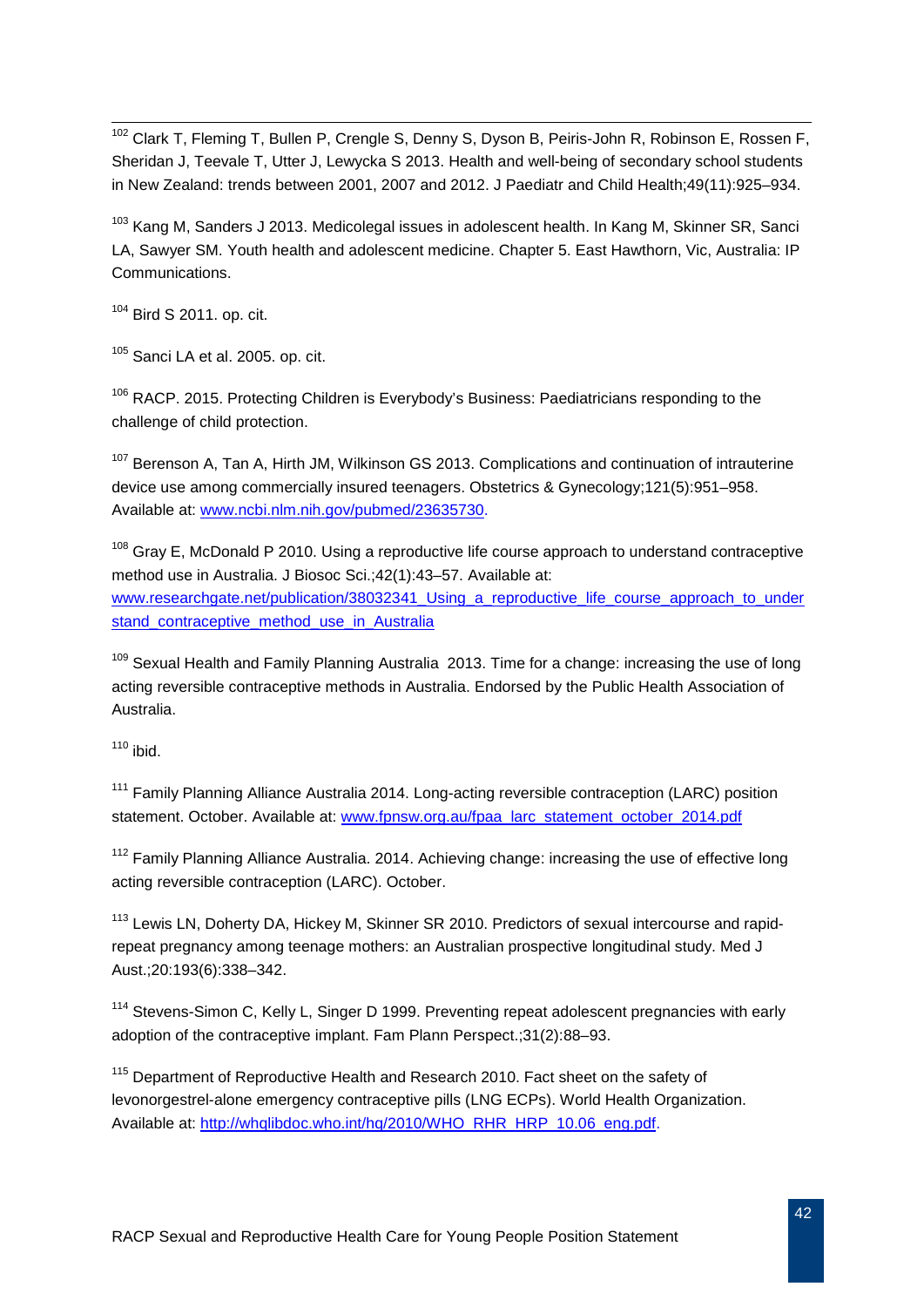<span id="page-43-2"></span><sup>116</sup> Pharmaceutical Society of Australia 2011. Guidance for provision of a Pharmacist Only medicine Levonorgestrel – Approved indication: emergency contraception. Available at: [http://shfpa.drupalgardens.com/sites/shfpa.drupalgardens.com/files/201306/PSA%20Guidelines%20o](http://shfpa.drupalgardens.com/sites/shfpa.drupalgardens.com/files/201306/PSA%20Guidelines%20on%20EC.pdf) [n%20EC.pdf.](http://shfpa.drupalgardens.com/sites/shfpa.drupalgardens.com/files/201306/PSA%20Guidelines%20on%20EC.pdf) 

<span id="page-43-4"></span><span id="page-43-3"></span><sup>117</sup>Hussainy SY, Stewart K, Chapman CB, Taft AJ, Amir LH, Hobbs MK, Shelley JM, Smith AM 2011. Provision of the emergency contraceptive pill without prescription: attitudes and practices of pharmacists in Australia. Contraception;83(2):159–166. Epub 2010 Aug 11.

<span id="page-43-5"></span><sup>118</sup> Sexual Health and Family Planning Australia 2013. Statement on emergency contraception. November. Available at: [www.fpnsw.org.au/shfpa\\_ec.pdf.](http://www.fpnsw.org.au/shfpa_ec.pdf)

<span id="page-43-7"></span><span id="page-43-6"></span><sup>119</sup> Costa CM, Russell D, Carrette M 2010. Abortion in Australia still to emerge from the 19th century. Lancet;375(9717):804–805.

<span id="page-43-8"></span><sup>120</sup> Royal Australian College of Obstetricians and Gynaecologists 2012. C-Gyn 17 termination of pregnancy. Available at: [www.ranzcog.edu.au/doc/termination-of-pregnancy.html.](http://www.ranzcog.edu.au/doc/termination-of-pregnancy.html)

 $121$  Public Health Association Australia 2008. Abortion Policy. Available at: [www.phaa.net.au/documents/item/256.](http://www.phaa.net.au/documents/item/256)

<span id="page-43-9"></span><sup>122</sup> AIHW, NPSU: Grayson N, Hargreaves J, Sullivan EA 2005. Use of routinely collected national data sets for reporting on induced abortion in Australia. AIHW Cat. No. PER 30. Sydney: AIHW National Perinatal Statistics Unit (Perinatal Statistics Series No. 17).

<span id="page-43-10"></span><sup>123</sup> Taft AJ, Watson LF 2007. Termination of pregnancy: associations with partner violence and other factors in a national cohort of young Australian women. Aust N Z J Public Health;31(2):135–142.

<span id="page-43-11"></span><sup>124</sup> Belton S, De Costa CM, Whittaker A 2015. Termination of pregnancy: a long way to go in the Northern Territory. Med J Aust;202(3):130–131.

<span id="page-43-12"></span> $125$  [Doran F,](http://www.ncbi.nlm.nih.gov/pubmed/?term=Doran%20F%5BAuthor%5D&cauthor=true&cauthor_uid=25039846) [Hornibrook J](http://www.ncbi.nlm.nih.gov/pubmed/?term=Hornibrook%20J%5BAuthor%5D&cauthor=true&cauthor_uid=25039846) 2014. Rural New South Wales women's access to abortion services: highlights from an exploratory qualitative study. Aust J Rural Health;22(3):121–126.

<span id="page-43-13"></span> $126$  New Zealand Family Planning. The law around abortion. Available at: [www.familyplanning.org.nz/advice/abortion/the-law-around-abortion.](http://www.familyplanning.org.nz/advice/abortion/the-law-around-abortion)

<sup>127</sup> Abortion Supervisory Committee 2014. Report of the Abortion Supervisory Committee. New Zealand House of Representatives. Available at: [www.justice.govt.nz/tribunals/abortion-supervisory](http://www.justice.govt.nz/tribunals/abortion-supervisory-committee/annual-reports/asc-annual-report-2014)[committee/annual-reports/asc-annual-report-2014.](http://www.justice.govt.nz/tribunals/abortion-supervisory-committee/annual-reports/asc-annual-report-2014)

<span id="page-43-0"></span><sup>128</sup> Royal Australian College of Obstetricians and Gynaecologists 2012. op. cit.

<span id="page-43-1"></span><sup>129</sup> Public Health Association Australia 2008. op. cit.

<sup>130</sup> [Rose SB,](http://www.ncbi.nlm.nih.gov/pubmed/?term=Rose%20SB%5BAuthor%5D&cauthor=true&cauthor_uid=25355588) [Stanley J,](http://www.ncbi.nlm.nih.gov/pubmed/?term=Stanley%20J%5BAuthor%5D&cauthor=true&cauthor_uid=25355588) [Lawton BA](http://www.ncbi.nlm.nih.gov/pubmed/?term=Lawton%20BA%5BAuthor%5D&cauthor=true&cauthor_uid=25355588) 2015. Time to second abortion or continued pregnancy following a first abortion: a retrospective cohort study. Hum Reprod.;30(1):214–221.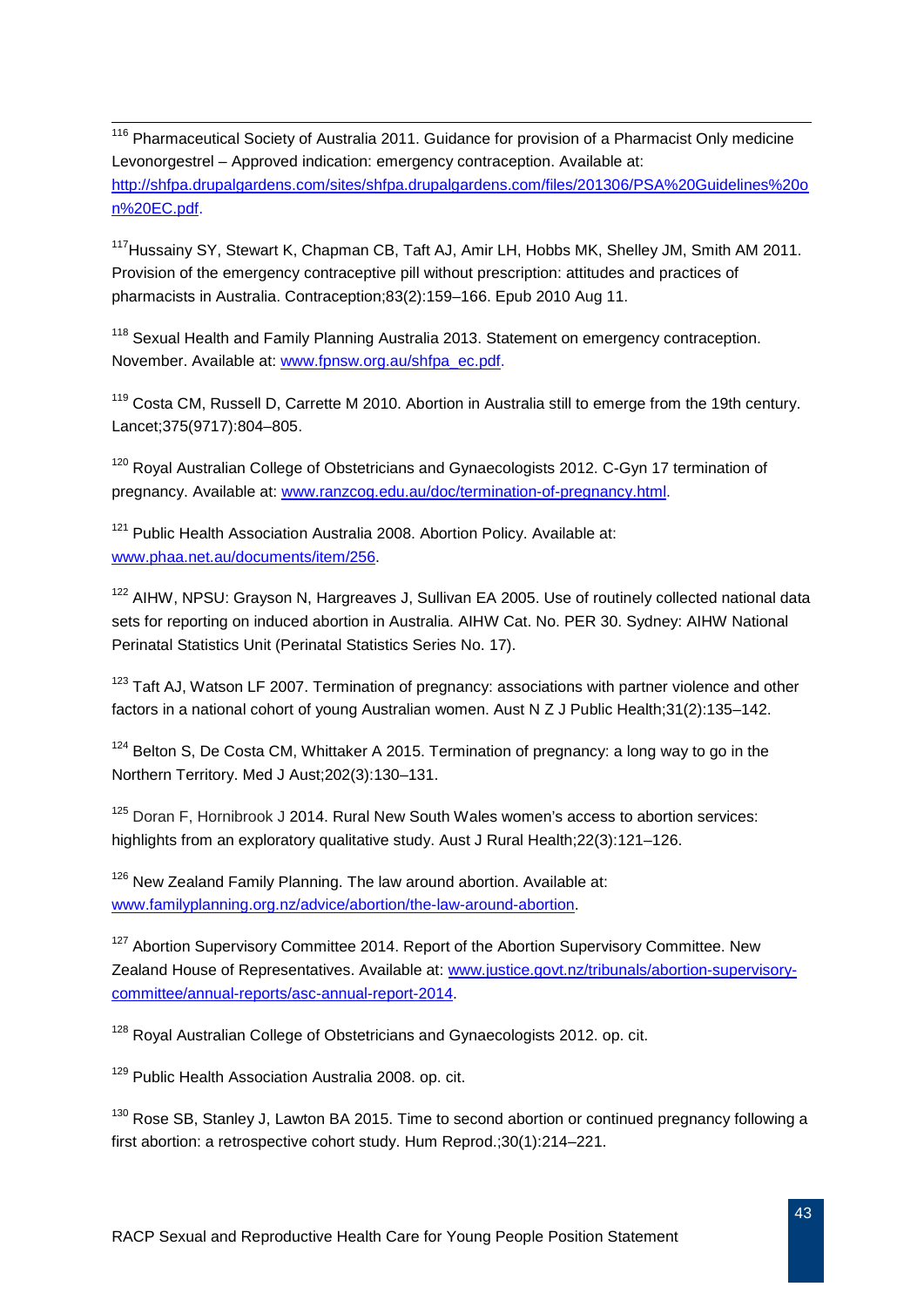<span id="page-44-5"></span><sup>131</sup> Royal Australian College of Obstetricians and Gynaecologists 2012. op. cit. 

<sup>132</sup> Medical Board of Australia 2014. Good medical practice: a code of conduct for doctors in Australia. Available at: [www.medicalboard.gov.au/Codes-Guidelines-Policies.aspx.](http://www.medicalboard.gov.au/Codes-Guidelines-Policies.aspx)

<span id="page-44-6"></span> $133$  Australian Medical Association 2013. Conscientious objection – position statement. Available at: [https://ama.com.au/sites/default/files/documents/AMA\\_position\\_statement\\_on\\_conscientious\\_objectio](https://ama.com.au/sites/default/files/documents/AMA_position_statement_on_conscientious_objection_2013.pdf) [n\\_2013.pdf.](https://ama.com.au/sites/default/files/documents/AMA_position_statement_on_conscientious_objection_2013.pdf)

<span id="page-44-7"></span><sup>134</sup> Medical Council of New Zealand 2013. Good medical practice. April. Available at: [www.mcnz.org.nz/assets/News-and-Publications/good-medical-practice.pdf.](http://www.mcnz.org.nz/assets/News-and-Publications/good-medical-practice.pdf)

<span id="page-44-8"></span><sup>135</sup> Australian Bureau of Statistics 2013. Births, Australia, 2013. Cat. no. 3301.0. Available at: [www.abs.gov.au/AUSSTATS/abs@.nsf/Latestproducts/3301.0Main%20Features42013?opendocume](http://www.abs.gov.au/AUSSTATS/abs@.nsf/Latestproducts/3301.0Main%20Features42013?opendocument&tabname=Summary&prodno=3301.0&issue=2013&num=&view) [nt&tabname=Summary&prodno=3301.0&issue=2013&num=&view.](http://www.abs.gov.au/AUSSTATS/abs@.nsf/Latestproducts/3301.0Main%20Features42013?opendocument&tabname=Summary&prodno=3301.0&issue=2013&num=&view)

 $136$  ibid.

<sup>137</sup> New Zealand Families Commission 2012. Teen pregnancy: regional and national trends evidence brief 2012. Available at: [www.superu.govt.nz/sites/default/files/teen-births-evidence-brief.pdf.](http://www.superu.govt.nz/sites/default/files/teen-births-evidence-brief.pdf)

<sup>138</sup> Australian Institute of Health and Welfare 2011, op. cit.

 $139$  New Zealand Families Commission. Teenage pregnancy and parenting: an overview. Available at: [www.superu.govt.nz/sites/default/files/teenage-parenting-poster.pdf.](http://www.superu.govt.nz/sites/default/files/teenage-parenting-poster.pdf)

<sup>140</sup> Ward J, Bryant J, Worth H, Kaldor J, Delaney-Thiele D, Pitts M, Kelaart D, Moore E, Cairnduff S, Williams S, Waples-Crowe P, Byron K, Bamblett A, Betts S and Coburn T 2013. Findings from the GOANNA study. HIV Australia;11(3).

<sup>141</sup> Williams H, Kang M, Skinner R 2013. op. cit.

<sup>142</sup> Ruedinger E, Cox JE 2012. Adolescent childbearing: consequences and interventions. Curr Opin Pediatr.;24(4):446–452.

<span id="page-44-0"></span><sup>143</sup> Boden JM, Fergusson DM, Horwood LJ 2008. Early motherhood and subsequent life outcomes. J Child Psychol Psychiatry;49(2):151–160.

<span id="page-44-1"></span><sup>144</sup> Rafferty Y, Griffin KW, Lodise M 2011. Adolescent motherhood and developmental outcomes of children in early head start: the influence of maternal parenting behaviors, well-being, and risk factors within the family setting. Am J Orthopsychiatry;81(2):228–245.

<span id="page-44-3"></span><span id="page-44-2"></span><sup>145</sup> Flaherty SC, Sadler LS 2011. A review of attachment theory in the context of adolescent parenting. J Pediatr Health Care;25(2):114–121.

<span id="page-44-4"></span><sup>146</sup> Makowaremahihi C, Lawton BA, Cram F, Ngata T, Brown S, Robson B 2015. Initiation of maternity care for young Māori women under 20 years, NZMJ;127(1393). Available at: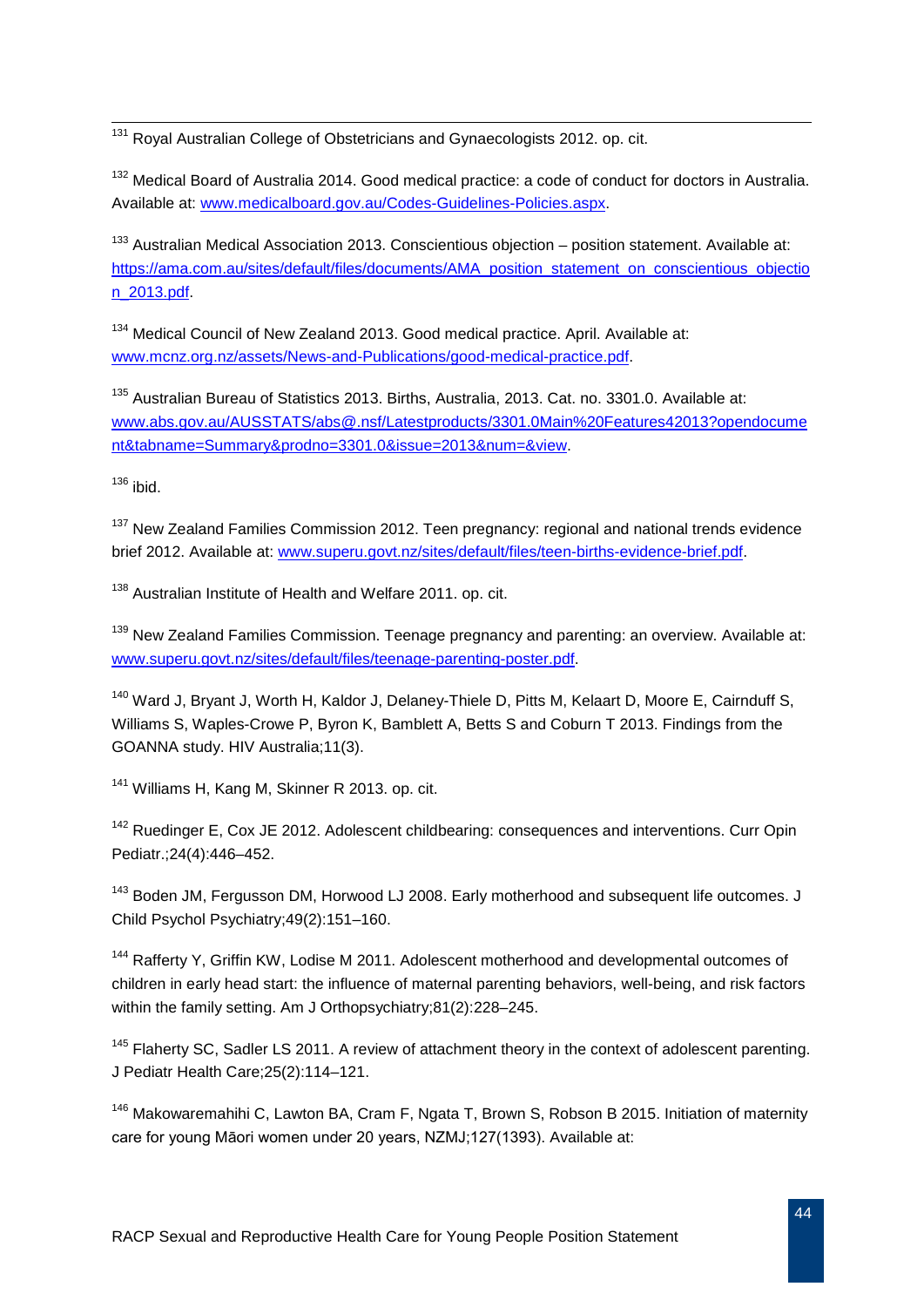[www.nzma.org.nz/journal/read-the-journal/all-issues/2010-2019/2014/vol-126-no-1393/article](http://www.nzma.org.nz/journal/read-the-journal/all-issues/2010-2019/2014/vol-126-no-1393/article-makowharemahihi)[makowharemahihi.](http://www.nzma.org.nz/journal/read-the-journal/all-issues/2010-2019/2014/vol-126-no-1393/article-makowharemahihi) -

<sup>147</sup> Raatikainen K, Heiskanen N, Verkasalo PK, Heinonen S 2006. Good outcome of teenage pregnancies in high-quality maternity care. Eur J Public Health;16(2):157–161.

<sup>148</sup> Sullivan K, Clark J, Castrucci B, Samsel R, Fonseca V, Garcia I 2011. Continuing education mitigates the negative consequences of adolescent childbearing. Matern Child Health J.;15(3):360– 366.

 $149$  Savio Beers LA, Hollo RE 2009. Approaching the adolescent-headed family: a review of teen parenting. Curr Probl Pediatr Adolesc Health Care;39(9):216–233.

 $150$  Council of Australian Governments 2010. National plan to reduce violence against women and their children 2010–2022. Available at: [www.dss.gov.au/our-responsibilities/women/programs](http://www.dss.gov.au/our-responsibilities/women/programs-services/reducing-violence/the-national-plan-to-reduce-violence-against-women-and-their-children/national-plan-to-reduce-violence-against-women-and-their-children)[services/reducing-violence/the-national-plan-to-reduce-violence-against-women-and-their](http://www.dss.gov.au/our-responsibilities/women/programs-services/reducing-violence/the-national-plan-to-reduce-violence-against-women-and-their-children/national-plan-to-reduce-violence-against-women-and-their-children)[children/national-plan-to-reduce-violence-against-women-and-their-children.](http://www.dss.gov.au/our-responsibilities/women/programs-services/reducing-violence/the-national-plan-to-reduce-violence-against-women-and-their-children/national-plan-to-reduce-violence-against-women-and-their-children)

<span id="page-45-0"></span> $151$  ibid.

<span id="page-45-1"></span><sup>152</sup> World Health Organization 2003. Guidelines for medico-legal care for victims of sexual violence. Available at: [www.who.int/violence\\_injury\\_prevention/publications/violence/med\\_leg\\_guidelines/en/.](http://www.who.int/violence_injury_prevention/publications/violence/med_leg_guidelines/en/)

<sup>153</sup> Clinical Effectiveness Group: British Association for Sexual Health and HIV 2011. UK National guidelines on the management of adult and adolescent complainants of sexual assault 2011. Available at: [www.bashh.org/documents/4450.pdf.](http://www.bashh.org/documents/4450.pdf)

<span id="page-45-2"></span><sup>154</sup> Fontenot HB 2013. Intersection of HPV and sexual assault: an opportunity for practice change. J Forensic Nurs[;9\(3\)](http://journals.lww.com/forensicnursing/toc/2013/07000):146–154.

<span id="page-45-4"></span><span id="page-45-3"></span><sup>155</sup> Classen CCI, Palesh OG, Aggarwal R 2005. Sexual revictimization: a review of the empirical literature. Trauma Violence Abuse;6(2):103–129.

<span id="page-45-5"></span><sup>156</sup> Medical Council of New Zealand 2006. Best health outcomes for Maori: practice implications. A resource booklet prepared for the Medical Council of New Zealand by Māuri Ora Associates.

<sup>157</sup> Medical Council of New Zealand 2008. Best health outcomes for Māori: practice implications. A resource booklet prepared for the Medical Council of New Zealand by Māuri Ora Associates.

<sup>158</sup> The Institute of Environmental Science and Research Ltd 2013. Sexually transmitted infections in New Zealand: Annual surveillance report 2013 Porirua, New Zealand. Available at: [https://surv.esr.cri.nz/PDF\\_surveillance/STISurvRpt/2013/2013AnnualSTIReportFINAL.pdf.](https://surv.esr.cri.nz/PDF_surveillance/STISurvRpt/2013/2013AnnualSTIReportFINAL.pdf)

<sup>159</sup> Ministry of Health 2013. Cancer: new registrations and deaths 2010. Wellington: Ministry of Health.

 $160$  Clark T, Robinson E, Crengle S, Watson P 2006. Contraceptive use by Māori youth in New Zealand: associated risk and protective factors. N Z Med J;119(1228):U1816.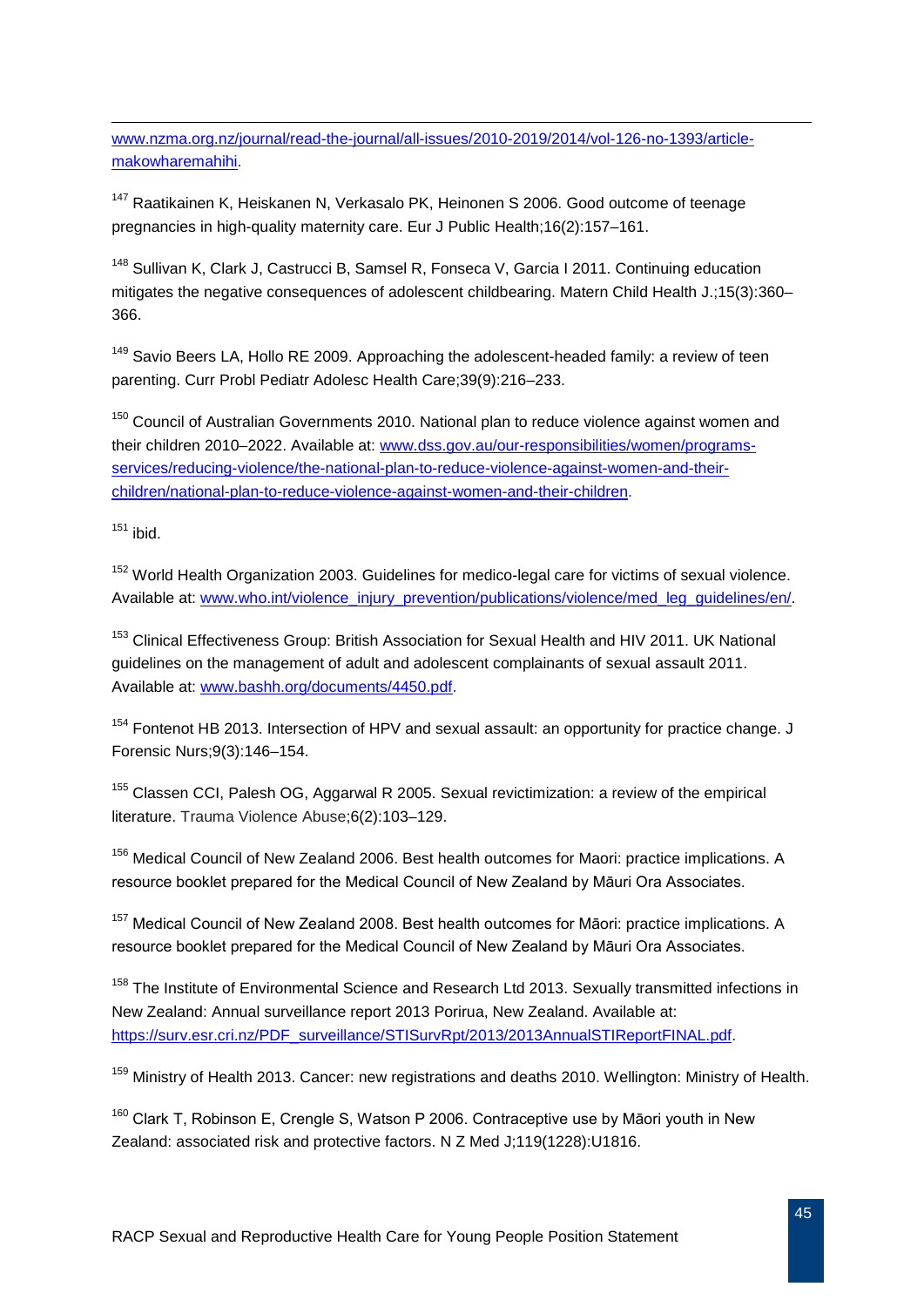<span id="page-46-5"></span><sup>161</sup> Clark TC, Crengle S, Sheridan J, Rowe D, Robinson E 2014. Factors associated with consistent contraception and condom use among Māori secondary school students in New Zealand. J Paediatr Child Health;50(4): 258–265. 

<span id="page-46-6"></span><sup>162</sup> Saewyc E, Clark TC, Barney L, Brunanski D, Homma Y 2014. Enacted stigma and HIV risk behaviours among sexual minority Indigenous youth in Canada, New Zealand, and the United States. Pimatisiwin: A Journal of Aboriginal and Indigenous Community Health;11(3):411–420.

<span id="page-46-8"></span><span id="page-46-7"></span> $163$  Medical Council of New Zealand 2014. Appendix 2: Statement on best practices when providing care to Maori patients and their whanau. In draft. Available at: [www.mcnz.org.nz/assets/News-and-](http://www.mcnz.org.nz/assets/News-and-Publications/Consultations/Statement-on-best-practices-when-providing-care-to-Maori-patients-and-their-whnau.docx)[Publications/Consultations/Statement-on-best-practices-when-providing-care-to-Maori-patients-and](http://www.mcnz.org.nz/assets/News-and-Publications/Consultations/Statement-on-best-practices-when-providing-care-to-Maori-patients-and-their-whnau.docx)[their-whnau.docx.](http://www.mcnz.org.nz/assets/News-and-Publications/Consultations/Statement-on-best-practices-when-providing-care-to-Maori-patients-and-their-whnau.docx)

<span id="page-46-9"></span><sup>164</sup> The Institute of Environmental Science and Research Ltd 2013. op. cit.

<sup>165</sup> The Kirby Institute 2015. op. cit.

 $166$  Ward J et al. 2013. op. cit.

<sup>167</sup> ANTHYM. Aboriginal Nations Torres Strait Island HIV Youth Mob. Available at. [http://www.anthym.org](http://www.anthym.org/)

<sup>168</sup> Fagan P, Cannon F, Crouch A 2013. The young person check: screening for sexually transmitted infections and chronic disease risk in remote Aboriginal and Torres Strait Islander youth. Public Health Association of Australia.

 $169$  Robinson KH, Bansel P, Denson N, Ovenden G, Davies C 2014, Growing up queer: issues facing young Australians who are gender variant and sexuality diverse. Melbourne: [Young and Well](http://www.youngandwellcrc.org.au/)  [Cooperative Research Centre.](http://www.youngandwellcrc.org.au/) Available at: [www.youngandwellcrc.org.au/wp](http://www.youngandwellcrc.org.au/wp-content/uploads/2014/02/Robinson_2014_GrowingUpQueer.pdf)[content/uploads/2014/02/Robinson\\_2014\\_GrowingUpQueer.pdf.](http://www.youngandwellcrc.org.au/wp-content/uploads/2014/02/Robinson_2014_GrowingUpQueer.pdf)

<sup>170</sup> Hillier L, Jones T, Monagle M, Overton N, Gahan L, Blackman J, Mitchell A 2010, Writing Themselves in 3 (WTi3): the third national study on the sexual health and wellbeing of same sex attracted and gender questioning young people. Monograph Series No. 78, Melbourne: Australian Research Centre in Sex, Health & Society, La Trobe University.

<span id="page-46-0"></span> $171$  Williams H et al. 2013. op. cit.

<sup>172</sup> Robinson KH et al. 2014. op. cit.

<span id="page-46-2"></span><span id="page-46-1"></span><sup>173</sup> Lucassen MF, Merry SN, Robinson EM, Denny S, Clark T, Ameratunga S, Crengle S, Rossen FV 2011. Sexual attraction, depression, self-harm, suicidality and help-seeking behaviour in New Zealand secondary school students. Aust N Z J Psychiatry;45(5):376–383.

<span id="page-46-4"></span><span id="page-46-3"></span><sup>174</sup> Australian Human Rights Commission 2015. Resilient individuals: sexual orientation, gender identity & intersex rights. National Consultation Report. Available at: [www.humanrights.gov.au/sogii.](http://www.humanrights.gov.au/sogii)

 $175$  Hillier L et al. 2010. op. cit.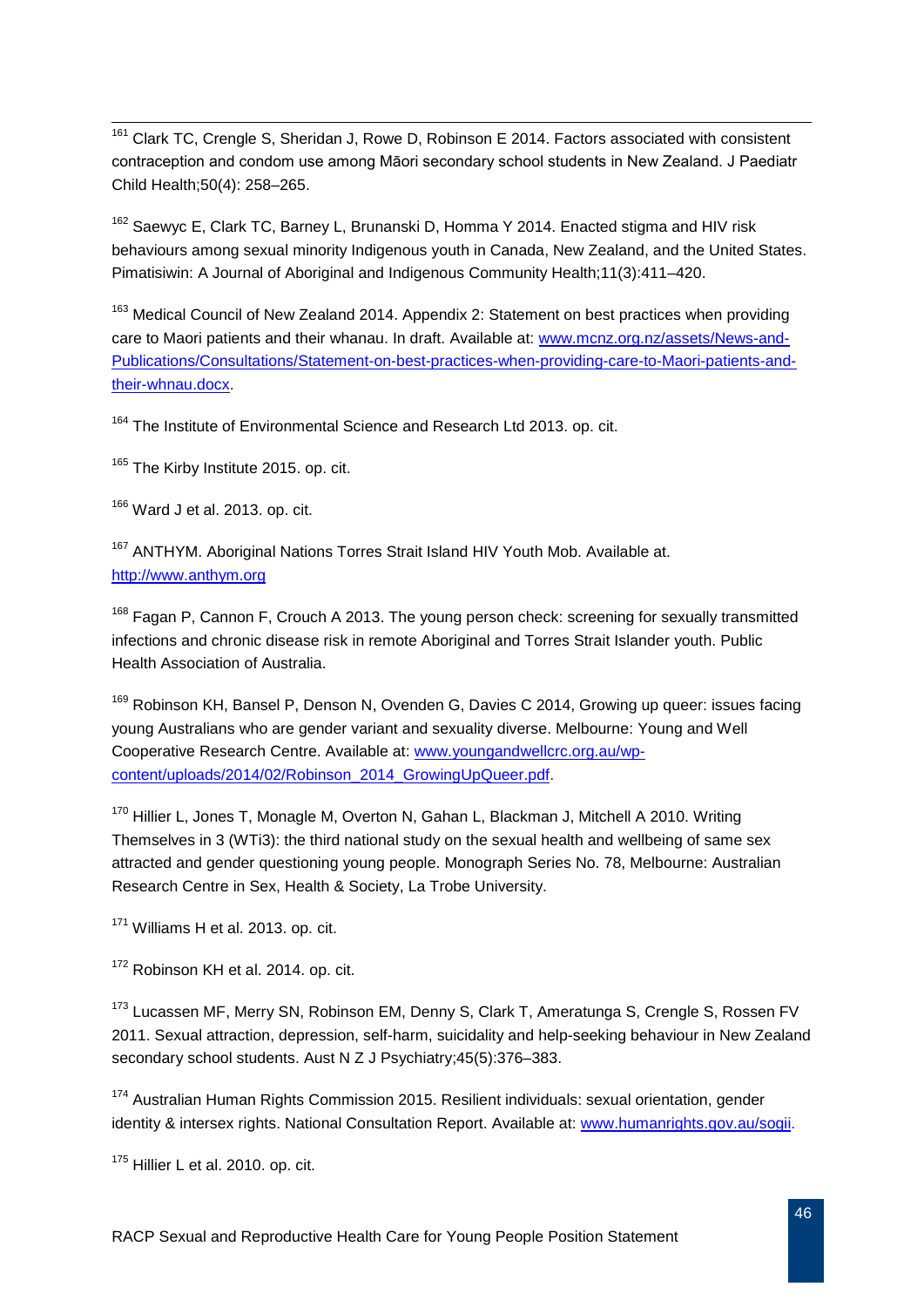<span id="page-47-9"></span><sup>176</sup> Denny S, Lucassen MF, Stuart J, Fleming T, Bullen P, Peiris-John R, Rossen FV, Utter J 2014. The association between supportive high school environments and depressive symptoms and suicidality among sexual minority students. J Clin Child Adolesc Psychol.;53:1–14. 

<span id="page-47-10"></span><sup>177</sup> William Leonard, Marian Pitts, Anne Mitchell, Anthony Lyons, Anthony Smith, Sunil Patel, Murray Couch and Anna Barrett (2012) Private Lives 2: The second national survey of the health and wellbeing of gay, lesbian, bisexual and transgender (GLBT) Australians. Monograph Series Number 86. Melbourne: The Australian Research Centre in Sex, Health & Society, La Trobe University.

<span id="page-47-11"></span><sup>178</sup> Ministerial Advisory Committee on Gay, Lesbian, Bisexual, Transgender and Intersex Health and Wellbeing 2009 (revised 2011). Well proud: A guide to gay, lesbian, bisexual, transgender and intersex inclusive practice for health and human services. Melbourne: Victorian Government, Department of Health. Available at: [www.glhv.org.au/files/WellProud\\_updated2011.pdf](http://www.glhv.org.au/files/WellProud_updated2011.pdf)

<span id="page-47-13"></span><span id="page-47-12"></span><span id="page-47-0"></span><sup>179</sup> Barrett C, Stephens K 2012. Beyond: 'We treat everyone the same'. A report on the 2010–2011 program: How<sup>2</sup> create a gay, lesbian, bisexual, transgender and intersex inclusive service. Melbourne: Gay and Lesbian Health Victoria. Available at: www.latrobe.edu.au/ data/assets/pdf file/0005/185126/How2Report.pdf

<span id="page-47-14"></span><span id="page-47-1"></span><sup>180</sup> Adams J, Dickinson P, Asiasiga L 2013. Mental health promotion for gay, bisexual, transgender and intersex New Zealanders. J Prim Health Care;5(2):105–113.

<span id="page-47-15"></span> $181$  The Kirby Institute 2013. HIV, viral hepatitis and sexually transmissible infections in Australia: Annual surveillance report 2013. Sydney: The Kirby Institute, UNSW.

<span id="page-47-16"></span><span id="page-47-2"></span><sup>182</sup> Australasian Society for HIV Medicine (ASHM) 2015. ASHM Communique. Update on HIV PrEP for HIV clinicians. February. Available at: [www.ashm.org.au/Documents/ASHMPREPCommunique.pdf](http://www.ashm.org.au/Documents/ASHMPREPCommunique.pdf)

<span id="page-47-4"></span><span id="page-47-3"></span><sup>183</sup> Lachowsky NJ, Saxton PJ, Dickson NP, Hughes AJ, Summerlee AJ, Dewey CE 2014, Factors associated with recent HIV testing among younger gay and bisexual men in New Zealand, 2006– 2011. BMC Public Health; 14:294.

<span id="page-47-5"></span><sup>184</sup> Templeton DJ, Read P, Varma R, Bourne C 2014. Australian sexually transmissible infection and [HIV testing guidelines for asymptomatic men who have sex with men 2014: a review of the evidence.](http://www.ncbi.nlm.nih.gov/pubmed/24690473) Sex Health;11(3):217–229

<span id="page-47-6"></span><sup>185</sup> Philip SS, Yu X, Donnell D, Vittinghoff E, Buchbinder S 2010. Serosorting is associated with a decreased risk of HIV seroconversion in the EXPLORE study cohort. PLoS ONE;5(9):e12662.

<span id="page-47-7"></span><sup>186</sup> Cameron S 2014. Are young gay men really so different? Considering the HIV health promotion needs of young gay men. Australian Federation of Aids Organisations. April.

<span id="page-47-8"></span><sup>187</sup> The Kirby Institute 2013. op. cit.

<sup>188</sup> McNair R, Szalacha L, Hughes T 2011. Health status, health service use, and satisfaction according to sexual identity of young Australian women. Women's Health Issues;21(1):40–47.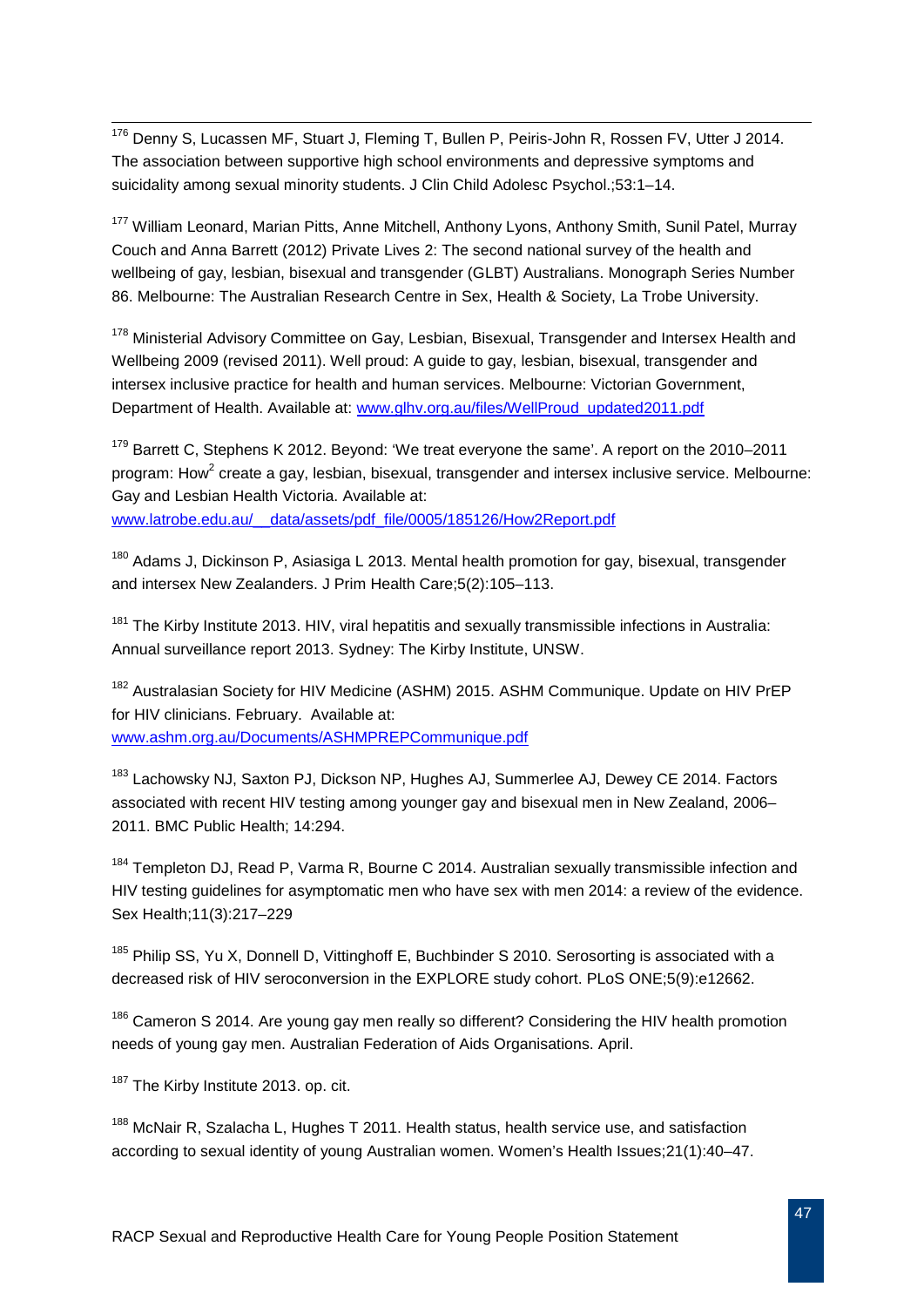<span id="page-48-7"></span><sup>189</sup> Lucassen MFG, Clark TC, Denny SJ, Fleming TM, Rossen FV, Sheridan J, Bullen P, Robinson EM 2014. What has changed from 2001 to 2012 for sexual minority youth in New Zealand? J Paediatr Child Health. Sep 10 [Epub ahead of print]. 

<span id="page-48-24"></span><span id="page-48-23"></span><span id="page-48-9"></span><span id="page-48-8"></span> $190$  Koh AS, Gomez CA, Shade S, Rowley E 2005. Sexual risk factors among self-identified lesbian, bisexual women, and heterosexual women accessing primary care settings. Sex Transm Dis. 2005 Sep;32(9):563-9.

 $191$  McNair R et al. 2011. op. cit.

<span id="page-48-25"></span><span id="page-48-10"></span> $192$  ibid.

<span id="page-48-11"></span><sup>193</sup> American Psychiatric Association Diagnostic and Statistical Manual-5 (DSM-5) 2013. Available at: <http://www.dsm5.org/documents/gender%20dysphoria%20fact%20sheet.pdf>

<span id="page-48-12"></span><sup>194</sup> [Olson J,](http://www.ncbi.nlm.nih.gov/pubmed/?term=Olson%20J%5BAuthor%5D&cauthor=true&cauthor_uid=26208863) [Schrager SM,](http://www.ncbi.nlm.nih.gov/pubmed/?term=Schrager%20SM%5BAuthor%5D&cauthor=true&cauthor_uid=26208863) [Belzer M,](http://www.ncbi.nlm.nih.gov/pubmed/?term=Belzer%20M%5BAuthor%5D&cauthor=true&cauthor_uid=26208863) [Simons LK,](http://www.ncbi.nlm.nih.gov/pubmed/?term=Simons%20LK%5BAuthor%5D&cauthor=true&cauthor_uid=26208863) [Clark LF](http://www.ncbi.nlm.nih.gov/pubmed/?term=Clark%20LF%5BAuthor%5D&cauthor=true&cauthor_uid=26208863) 2015. Baseline physiologic and psychosocial characteristics of transgender youth seeking care for gender dysphoria. J Adolesc Health. 2015 Oct;57(4):374

<span id="page-48-13"></span> $195$  ibid.

<span id="page-48-14"></span><sup>196</sup> Steensma TD, Biemond R, Boer FD, Cohen-Kettenis PT. Desisting and persisting gender dysphoria after childhood: a qualitative follow-up study. Clin Child Psychol Psychiatry;16:499–516.

<span id="page-48-15"></span><sup>197</sup> Wallien MSC, Cohen-Kettenis PT 2008. Psychosexual outcome of gender-dysphoric children. J Am Acad Child Adolesc Psychiatry;47(12):1413–1423.

<span id="page-48-16"></span><span id="page-48-0"></span><sup>198</sup> Australasian Paediatric Endocrine Group Disorders of Sex Development Working Group 2010. Gender identity disorder guidelines. Available at: [www.apeg.org.au/Portals/0/guidelines.pdf.](http://www.apeg.org.au/Portals/0/guidelines.pdf)

<span id="page-48-17"></span><span id="page-48-1"></span><sup>199</sup> Clark TC, Lucassen MFG, Bullen P, Denny SJ, Fleming TM, Robinson EM, Rossen FV 2014. The health and well-being of transgender high school students: results from the New Zealand adolescent health survey (Youth'12). J Adolesc Health;55(1):93–99.

<span id="page-48-18"></span><span id="page-48-2"></span> $200$  ibid.

<span id="page-48-19"></span><span id="page-48-3"></span><sup>201</sup> Hewitt JK, Paul C, Kasiannan P, Grover SR, Newman LK, Warne GL 2012. Hormone treatment of [gender identity disorder in a cohort of children and adolescents.](http://www.ncbi.nlm.nih.gov/pubmed/22621149) Med J Aust.;21:196(9):578–581.

<span id="page-48-20"></span> $202$  [Guss C,](http://www.ncbi.nlm.nih.gov/pubmed/?term=Guss%20C%5BAuthor%5D&cauthor=true&cauthor_uid=26087416) [Shumer D,](http://www.ncbi.nlm.nih.gov/pubmed/?term=Shumer%20D%5BAuthor%5D&cauthor=true&cauthor_uid=26087416) [Katz-Wise SL](http://www.ncbi.nlm.nih.gov/pubmed/?term=Katz-Wise%20SL%5BAuthor%5D&cauthor=true&cauthor_uid=26087416) 2015. Transgender and gender nonconforming adolescent care: psychosocial and medical considerations. Curr Opin Pediatr.;26(4):421–426. .

<span id="page-48-21"></span><span id="page-48-5"></span><span id="page-48-4"></span><sup>203</sup> de Vries AL, McGuire JK, Steensma TD, Wagenaar EC, Doreleijers TA, Cohen-Kettenis PT 2014. Young adult psychological outcome after puberty suppression and gender reassignment. Pediatrics;134(4):696–704.

<span id="page-48-22"></span><span id="page-48-6"></span><sup>204</sup> Hughes IA. Houk C. Ahmed SF, Lee PA 2006. Consensus statement on management of intersex disorders. Available at: [www.ncbi.nlm.nih.gov/pmc/articles/PMC2082839/pdf/554.pdf](http://www.ncbi.nlm.nih.gov/pmc/articles/PMC2082839/pdf/554.pdf)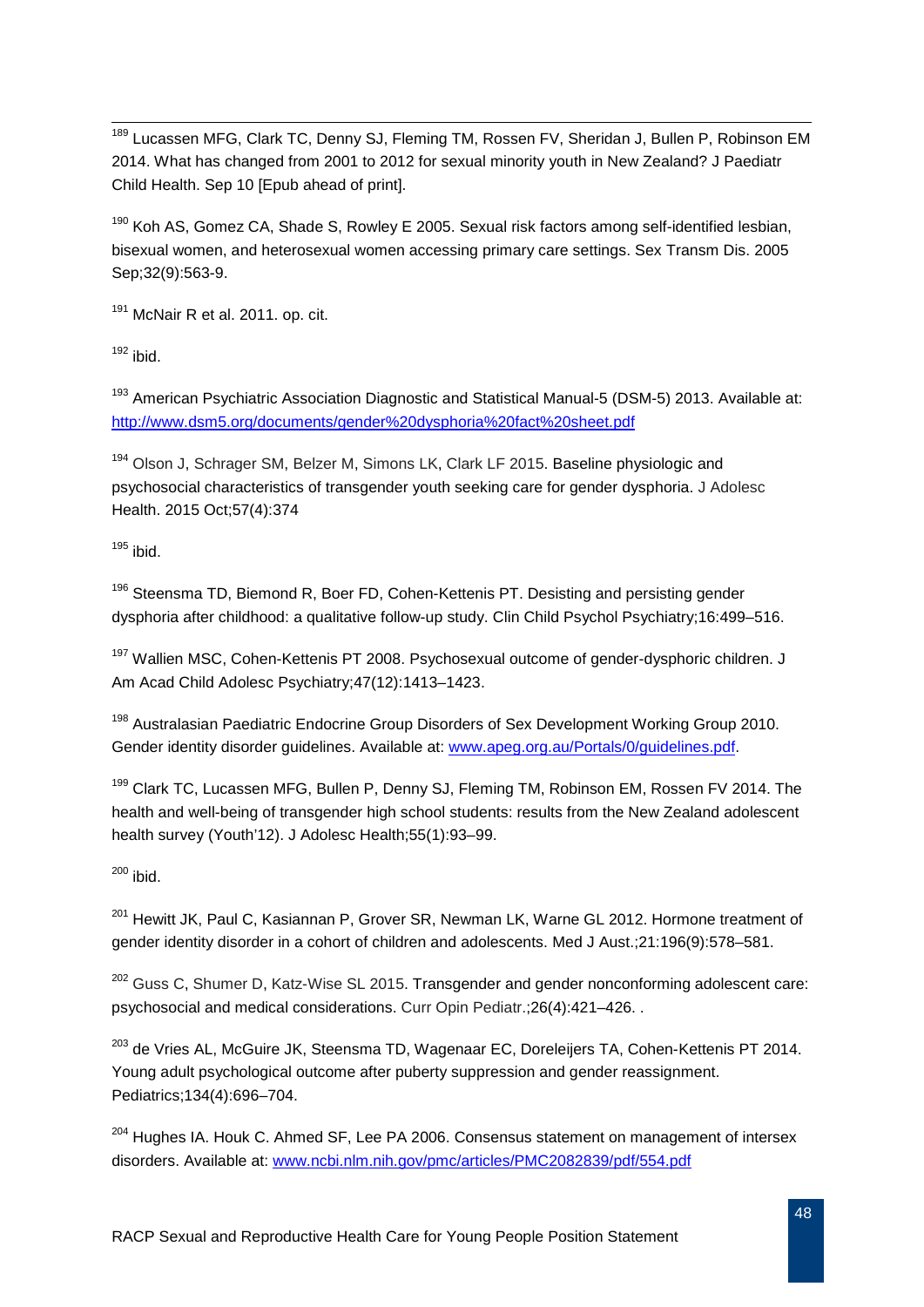<sup>205</sup> Warne GL 2012. Long-term outcomes of disorders of sexual development (DSD): a world view. In Hutson JM, Warne GL, Grover SR (eds). Disorders of sex development: an integrated approach to management. Berlin: Springer-Verlag, pp. 281– 285.  $\overline{a}$ 

<sup>206</sup> Kyriakou A, Lucas-Herald AK, McGowan R, Tobias ES, Ahmed SF 2015. Disorders of sex development: advances in genetic diagnosis and challenges in management. Advances in Genomics and Genetics;5:165–177.

<sup>207</sup> Jürgensen M, Kleinemeier E, Lux A, Steensma TD, Cohen-Kettenis PT, Hiort O, Thyen U, Köhler B; DSD Network Working Group 2013. Psychosexual development in adolescents and adults with disorders of sex development – results from the German Clinical Evaluation Study. J Sex Med.;10(11):2703–2714.

<span id="page-49-0"></span> $208$  Sanders C, Carter B, Lwin R 2015. Young women with a disorder of sex development: learning to share information with health professionals, friends and intimate partners about bodily differences and infertility. J Adv Nurs;71(8):1904–1913.

<span id="page-49-1"></span><sup>209</sup> McCracken KA, Fallat ME 2015. Transition from pediatric to adult surgery care for patients with disorders of sexual development. Semin Pediatr Surg.;24(2):88–92.

<span id="page-49-2"></span> $210$  Council of Europe, Commissioner for Human Rights 2015. Human rights and intersex people: Issue paper. April. Available at: [https://wcd.coe.int/ViewDoc.jsp?Ref=CommDH/IssuePaper\(2015\)1&Language=lanEnglish&Ver=origi](https://wcd.coe.int/ViewDoc.jsp?Ref=CommDH/IssuePaper(2015)1&Language=lanEnglish&Ver=original)

<span id="page-49-3"></span>[nal](https://wcd.coe.int/ViewDoc.jsp?Ref=CommDH/IssuePaper(2015)1&Language=lanEnglish&Ver=original)

<sup>211</sup> World Health Organization, OHCHR, UN Women, UNAIDS, UNDP, UNFPA and UNICEF 2014. Eliminating forced, coercive and otherwise involuntary sterilization: an interagency statement. Available at: [http://apps.who.int/iris/bitstream/10665/112848/1/9789241507325\\_eng.pdf?ua=1](http://apps.who.int/iris/bitstream/10665/112848/1/9789241507325_eng.pdf?ua=1)

<span id="page-49-4"></span><sup>212</sup> United Nations, Committee against Torture 2011. Consideration of reports submitted by States parties under article 19 of the Convention. Concluding observations of the Committee against Torture. Geneva: United Nations. 12 December. Available at:

<span id="page-49-5"></span>[www2.ohchr.org/english/bodies/cat/docs/co/CAT.C.DEU.CO.5\\_en.pdf](http://www2.ohchr.org/english/bodies/cat/docs/co/CAT.C.DEU.CO.5_en.pdf)

<sup>213</sup> United Nations, Committee on the Rights of Child 2015. op. cit.

<sup>214</sup> Carpenter M 2013. Statement on the Senate Report 'Involuntary or Coerced Sterilisation of Intersex People in Australia'. Sydney: Organisation Intersex International Australia Limited. 29 October. Available at: [http://oii.org.au/24058/statement-senate-report-involuntary-or-coerced](http://oii.org.au/24058/statement-senate-report-involuntary-or-coerced-sterilisation-intersex-people/)[sterilisation-intersex-people/](http://oii.org.au/24058/statement-senate-report-involuntary-or-coerced-sterilisation-intersex-people/)

<sup>215</sup> Australian Human Rights Commission 2009. Surgery on intersex infants and human rights.

<sup>216</sup> Australian Senate 2013. Involuntary or coerced sterilisation of intersex people in Australia. Canberra: Community Affairs References Committee.

<sup>217</sup> United Nations 2006. Convention on the rights of persons with disabilities and Optional Protocol. Available at: [www.un.org/disabilities/documents/convention/convoptprot-e.pdf](http://www.un.org/disabilities/documents/convention/convoptprot-e.pdf)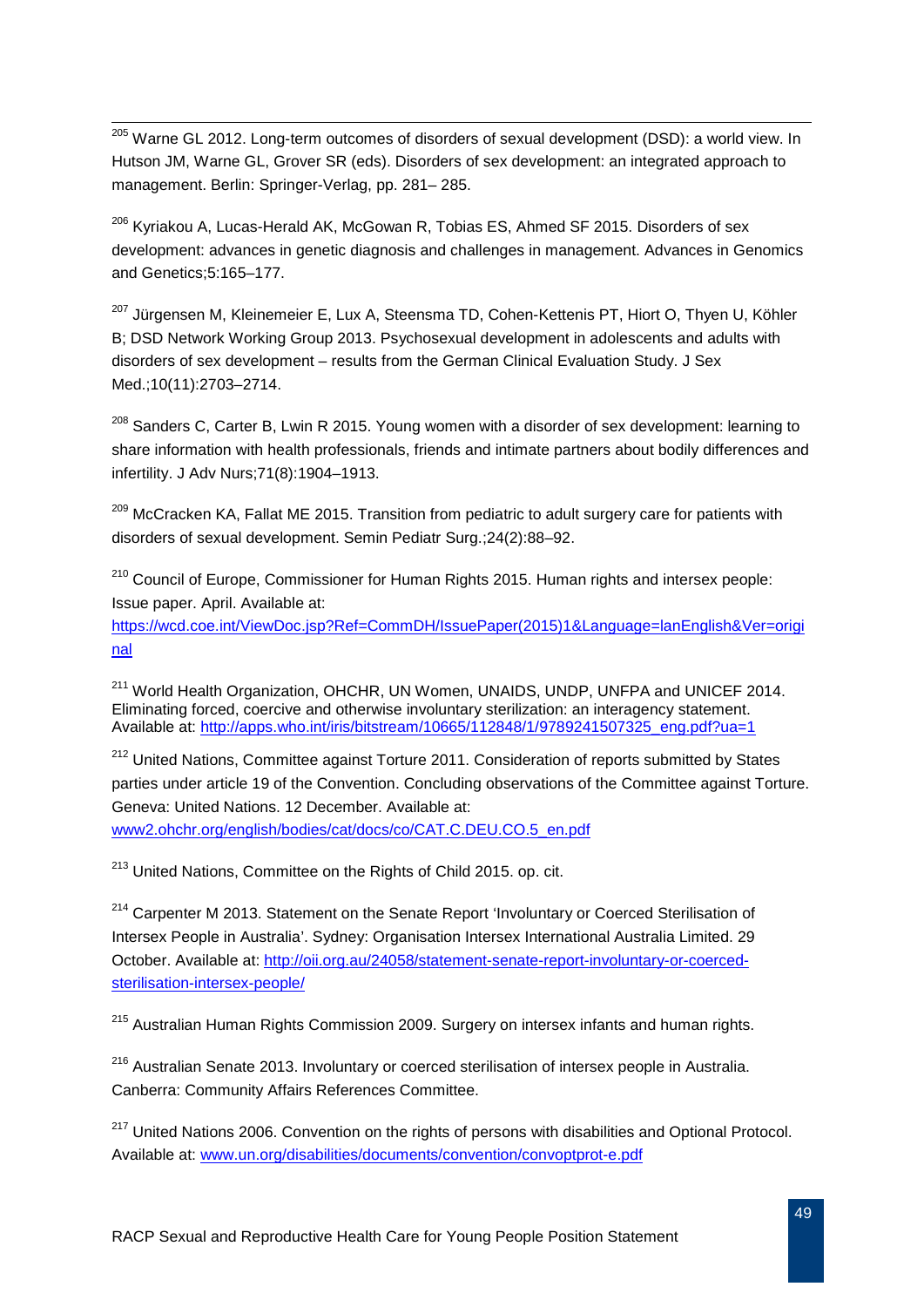<span id="page-50-5"></span><sup>218</sup> Eastgate G, Van Driel ML, Lennox N, Scheermeyer E 2011. Women with intellectual disabilities: a study of sexuality, sexual abuse and protection skills. Aust Fam Phys;40(4):226–230.  $\overline{a}$ 

<span id="page-50-6"></span> $219$  Eastgate G 2011. Sex and intellectual disability: dealing with sexual health issues. Aust Fam Phys;40(4):188–191.

 $220$  United Nations Population Fund 2007. Emerging issues: sexual and reproductive health for persons with disabilities. New York: United Nations Population Fund.

<span id="page-50-7"></span> $221$  May D, Kundert D 1996. Are special educators prepared to meet the sex education needs of their students? A progress report. The Journal of Special Education;29(4):433–441.

<span id="page-50-8"></span><sup>222</sup> Sexual Health and Family Planning Disability Special Interest Group 2013. Improving sexual and reproductive health in people with intellectual disability. May.

<span id="page-50-9"></span> $223$  ibid.

<sup>224</sup> NSW Council for Intellectual Disability 2011. Sexuality. Factsheet. May. Available at: [www.nswcid.org.au/health/se-health-pages/sexuality.html](http://www.nswcid.org.au/health/se-health-pages/sexuality.html)

<sup>225</sup> United Nations Population Fund 2007. op. cit.

 $226$  Eastgate G 2011. op. cit.

<sup>227</sup> NSW Council for Intellectual Disability 2011. op. cit.

<sup>228</sup> Family Planning NSW 2013. All about sex. Ashfield, NSW: FPNSW.

 $229$  Eastgate G, Scheermeyer E, van Driel ML, Lennox N 2012. Intellectual disability, sexuality and sexual abuse prevention: a study of family members and support workers. Australian Family Physician;41(3):135–139.

<sup>230</sup> NSW Council for Intellectual Disability 2011. op. cit.

<span id="page-50-0"></span> $231$  Family Planning NSW 2013. Love and kisses: taking action on the reproductive and sexual health and rights of people with disability. Available at: [www.fpnsw.org.au/loveandkissestakingaction](http://www.fpnsw.org.au/loveandkissestakingaction)

<span id="page-50-1"></span> $232$  De Sanctis V1, Soliman A, Mohamed Y 2013. Reproductive health in young male adults with chronic diseases in childhood. Pediatr Endocrinol Rev.;10(3):284–296.

<span id="page-50-2"></span> $233$  Frayman KB, Sawyer SM 2015. Sexual and reproductive health in cystic fibrosis: a life-course perspective. Lancet Respir Med.;3(1):70–86.

<span id="page-50-3"></span><sup>234</sup> Jaser SS, Yates H, Dumser S, Whittemore R 2011. Risky business: risk behaviors in adolescents [with type 1 diabetes.](http://www.ncbi.nlm.nih.gov/pubmed/22002971) Diabetes Educ.; 37(6): 756-764..

<span id="page-50-4"></span> $235$  [Mackner LM,](http://www.ncbi.nlm.nih.gov/pubmed/?term=Mackner%20LM%5BAuthor%5D&cauthor=true&cauthor_uid=15802606) [Crandall WV](http://www.ncbi.nlm.nih.gov/pubmed/?term=Crandall%20WV%5BAuthor%5D&cauthor=true&cauthor_uid=15802606) 2006. Brief report: psychosocial adjustment in adolescents with inflammatory bowel disease. J Pediatr Psychol.;31(3):281–285.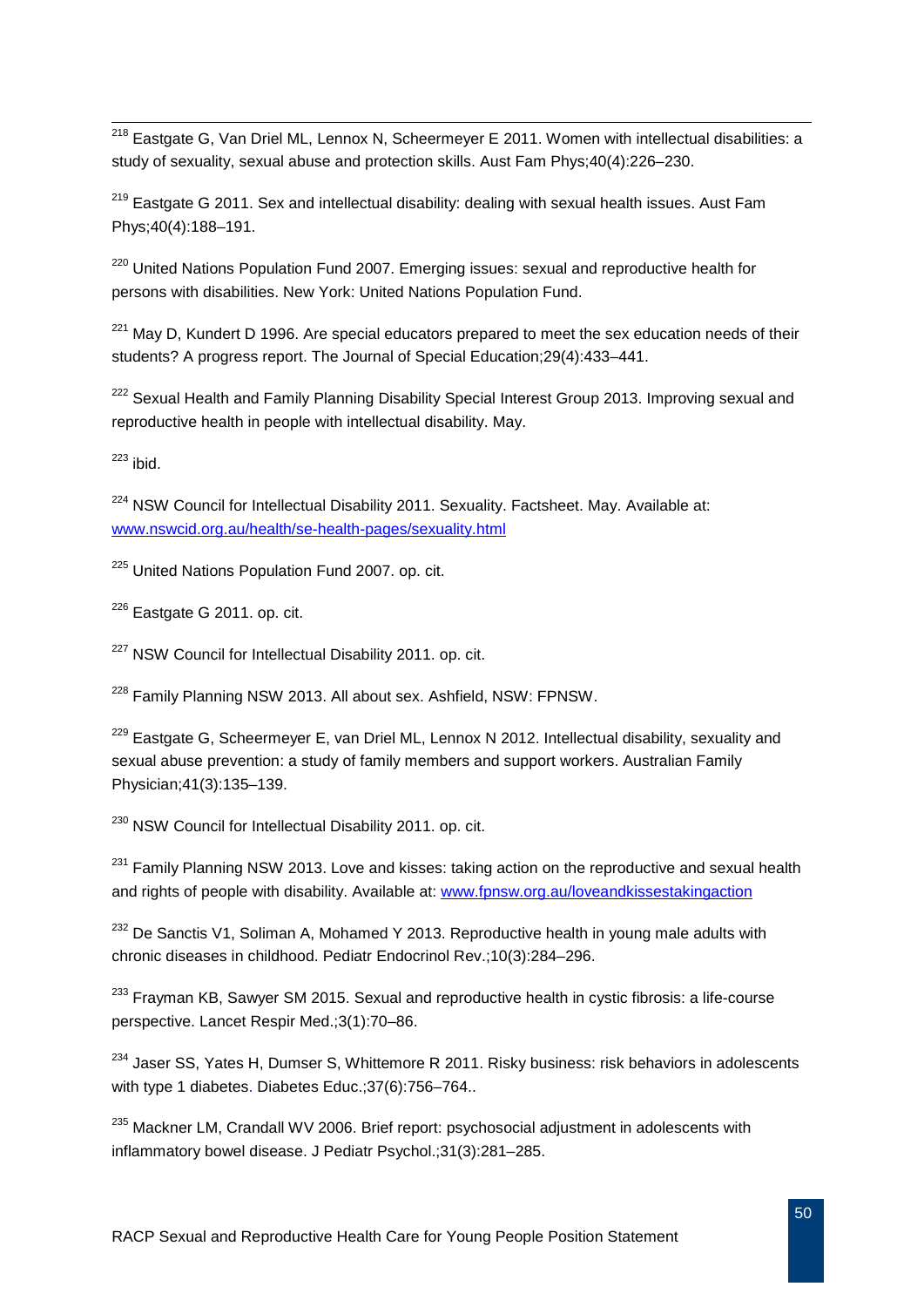<sup>236</sup> [Wood PL,](http://www.ncbi.nlm.nih.gov/pubmed/?term=Wood%20PL%5BAuthor%5D&cauthor=true&cauthor_uid=25481559) [Bauman D](http://www.ncbi.nlm.nih.gov/pubmed/?term=Bauman%20D%5BAuthor%5D&cauthor=true&cauthor_uid=25481559) 2014. Gynaecological issues affecting the obese adolescent. Best Pract Res Clin Obstet Gynaecol. 2015 May;29(4)  $\overline{a}$ 

<sup>237</sup> [Linna MS,](http://www.ncbi.nlm.nih.gov/pubmed/?term=Linna%20MS%5BAuthor%5D&cauthor=true&cauthor_uid=24705128) [Raevuori A,](http://www.ncbi.nlm.nih.gov/pubmed/?term=Raevuori%20A%5BAuthor%5D&cauthor=true&cauthor_uid=24705128) [Haukka J,](http://www.ncbi.nlm.nih.gov/pubmed/?term=Haukka%20J%5BAuthor%5D&cauthor=true&cauthor_uid=24705128) [Suvisaari JM,](http://www.ncbi.nlm.nih.gov/pubmed/?term=Suvisaari%20JM%5BAuthor%5D&cauthor=true&cauthor_uid=24705128) [Suokas JT,](http://www.ncbi.nlm.nih.gov/pubmed/?term=Suokas%20JT%5BAuthor%5D&cauthor=true&cauthor_uid=24705128) [Gissler M](http://www.ncbi.nlm.nih.gov/pubmed/?term=Gissler%20M%5BAuthor%5D&cauthor=true&cauthor_uid=24705128) 2014. Pregnancy, obstetric, and perinatal health outcomes in eating disorders. Am J Obstet Gynecol.;211(4):392..

<sup>238</sup> [Brown LK,](http://www.ncbi.nlm.nih.gov/pubmed/?term=Brown%20LK%5BAuthor%5D&cauthor=true&cauthor_uid=20658815) [Hadley W,](http://www.ncbi.nlm.nih.gov/pubmed/?term=Hadley%20W%5BAuthor%5D&cauthor=true&cauthor_uid=20658815) [Stewart A,](http://www.ncbi.nlm.nih.gov/pubmed/?term=Stewart%20A%5BAuthor%5D&cauthor=true&cauthor_uid=20658815) [Lescano C,](http://www.ncbi.nlm.nih.gov/pubmed/?term=Lescano%20C%5BAuthor%5D&cauthor=true&cauthor_uid=20658815) [Whiteley L,](http://www.ncbi.nlm.nih.gov/pubmed/?term=Whiteley%20L%5BAuthor%5D&cauthor=true&cauthor_uid=20658815) [Donenberg G,](http://www.ncbi.nlm.nih.gov/pubmed/?term=Donenberg%20G%5BAuthor%5D&cauthor=true&cauthor_uid=20658815) Di Clemente R; Project [STYLE Study Group](http://www.ncbi.nlm.nih.gov/pubmed/?term=Project%20STYLE%20Study%20Group%5BCorporate%20Author%5D) 2010. Psychiatric disorders and sexual risk among adolescents in mental health treatment. J Consult Clin Psychol.;78(4):590–597.

<sup>239</sup> [Jacobs LA,](http://www.ncbi.nlm.nih.gov/pubmed/?term=Jacobs%20LA%5BAuthor%5D&cauthor=true&cauthor_uid=23387917) [Pucci DA](http://www.ncbi.nlm.nih.gov/pubmed/?term=Pucci%20DA%5BAuthor%5D&cauthor=true&cauthor_uid=23387917) 2013. Adult survivors of childhood cancer: the medical and psychosocial late effects of cancer treatment and the impact on sexual and reproductive health. J Sex Med.;10 Suppl 1:120–126.

<sup>240</sup> Murphy D, Klosky JL, Reed DR, Termuhlen AM, Shannon SV, Quinn GP 2015. The importance of assessing priorities of reproductive health concerns among adolescent and young adult patients with cancer. Cancer.;121(15):2529–2536.

<span id="page-51-0"></span> $241$  Denny S et al. 2013. op. cit.

<span id="page-51-1"></span><sup>242</sup> Gleit R, Freed G, Fredericks E M, Transition Planning: Teaching Sexual Self-Management. Contemp Pediatr. 2014 April ; 31(4): 16–2.

<span id="page-51-2"></span> $243$  Ecklund LC, Usadi RS 2015. Endocrine and reproductive effects of polycystic ovarian syndrome. Obstet Gynecol Clin North Am.42(1):55–65.

<sup>244</sup> Brotherton JM et al. 2015. op. cit.

<sup>245</sup> [Charron-Prochownik D,](http://www.ncbi.nlm.nih.gov/pubmed/?term=Charron-Prochownik%20D%5BAuthor%5D&cauthor=true&cauthor_uid=25664183) [Fischl AR,](http://www.ncbi.nlm.nih.gov/pubmed/?term=Fischl%20AR%5BAuthor%5D&cauthor=true&cauthor_uid=25664183) [Choi J,](http://www.ncbi.nlm.nih.gov/pubmed/?term=Choi%20J%5BAuthor%5D&cauthor=true&cauthor_uid=25664183) [Schmitt PL,](http://www.ncbi.nlm.nih.gov/pubmed/?term=Schmitt%20PL%5BAuthor%5D&cauthor=true&cauthor_uid=25664183) [White NH,](http://www.ncbi.nlm.nih.gov/pubmed/?term=White%20NH%5BAuthor%5D&cauthor=true&cauthor_uid=25664183) [Becker D,](http://www.ncbi.nlm.nih.gov/pubmed/?term=Becker%20D%5BAuthor%5D&cauthor=true&cauthor_uid=25664183) [Downs J,](http://www.ncbi.nlm.nih.gov/pubmed/?term=Downs%20J%5BAuthor%5D&cauthor=true&cauthor_uid=25664183) [Hannan M,](http://www.ncbi.nlm.nih.gov/pubmed/?term=Hannan%20M%5BAuthor%5D&cauthor=true&cauthor_uid=25664183) [Thurheimer J,](http://www.ncbi.nlm.nih.gov/pubmed/?term=Thurheimer%20J%5BAuthor%5D&cauthor=true&cauthor_uid=25664183) [Sereika SM](http://www.ncbi.nlm.nih.gov/pubmed/?term=Sereika%20SM%5BAuthor%5D&cauthor=true&cauthor_uid=25664183) 2014. Mother–daughter dyadic approach for starting preconception counseling at puberty in girls with diabetes. Res J Womens Health;29:1.

 $246$  Bacopoulou F, Greydanus DE, Chrousos GP 2010. Reproductive and contraceptive issues in chronically ill adolescents. Eur J Contracept Reprod Health Care;15(6):389–404.

<sup>247</sup> [Stevens SE,](http://www.ncbi.nlm.nih.gov/pubmed/?term=Stevens%20SE%5BAuthor%5D&cauthor=true&cauthor_uid=8863089) [Steele CA,](http://www.ncbi.nlm.nih.gov/pubmed/?term=Steele%20CA%5BAuthor%5D&cauthor=true&cauthor_uid=8863089) [Jutai JW,](http://www.ncbi.nlm.nih.gov/pubmed/?term=Jutai%20JW%5BAuthor%5D&cauthor=true&cauthor_uid=8863089) [Kalnins IV,](http://www.ncbi.nlm.nih.gov/pubmed/?term=Kalnins%20IV%5BAuthor%5D&cauthor=true&cauthor_uid=8863089) [Bortolussi JA,](http://www.ncbi.nlm.nih.gov/pubmed/?term=Bortolussi%20JA%5BAuthor%5D&cauthor=true&cauthor_uid=8863089) [Biggar WD](http://www.ncbi.nlm.nih.gov/pubmed/?term=Biggar%20WD%5BAuthor%5D&cauthor=true&cauthor_uid=8863089) 1996, Adolescents with physical disabilities: some psychosocial aspects of health. J Adolesc Health;19(2):157–164.

<sup>248</sup> [Nosek MA,](http://www.ncbi.nlm.nih.gov/pubmed/?term=Nosek%20MA%5BAuthor%5D&cauthor=true&cauthor_uid=12639590) [Hughes RB,](http://www.ncbi.nlm.nih.gov/pubmed/?term=Hughes%20RB%5BAuthor%5D&cauthor=true&cauthor_uid=12639590) [Swedlund N,](http://www.ncbi.nlm.nih.gov/pubmed/?term=Swedlund%20N%5BAuthor%5D&cauthor=true&cauthor_uid=12639590) [Taylor HB,](http://www.ncbi.nlm.nih.gov/pubmed/?term=Taylor%20HB%5BAuthor%5D&cauthor=true&cauthor_uid=12639590) [Swank P](http://www.ncbi.nlm.nih.gov/pubmed/?term=Swank%20P%5BAuthor%5D&cauthor=true&cauthor_uid=12639590) 2003. Self-esteem and women with disabilities. Soc Sci Med.;56(8):1737–1747.

<sup>249</sup> [Cardenas DD,](http://www.ncbi.nlm.nih.gov/pubmed/?term=Cardenas%20DD%5BAuthor%5D&cauthor=true&cauthor_uid=18164327) [Topolski TD,](http://www.ncbi.nlm.nih.gov/pubmed/?term=Topolski%20TD%5BAuthor%5D&cauthor=true&cauthor_uid=18164327) [White CJ,](http://www.ncbi.nlm.nih.gov/pubmed/?term=White%20CJ%5BAuthor%5D&cauthor=true&cauthor_uid=18164327) [McLaughlin JF,](http://www.ncbi.nlm.nih.gov/pubmed/?term=McLaughlin%20JF%5BAuthor%5D&cauthor=true&cauthor_uid=18164327) [Walker WO](http://www.ncbi.nlm.nih.gov/pubmed/?term=Walker%20WO%5BAuthor%5D&cauthor=true&cauthor_uid=18164327) 2008. Sexual functioning in adolescents and young adults with spina bifida. Arch Phys Med Rehabil.;89(1):31–35.

 $250$  [Esmail S,](http://www.ncbi.nlm.nih.gov/pubmed/?term=Esmail%20S%5BAuthor%5D&cauthor=true&cauthor_uid=20131952) [Darry K,](http://www.ncbi.nlm.nih.gov/pubmed/?term=Darry%20K%5BAuthor%5D&cauthor=true&cauthor_uid=20131952) [Walter A,](http://www.ncbi.nlm.nih.gov/pubmed/?term=Walter%20A%5BAuthor%5D&cauthor=true&cauthor_uid=20131952) [Knupp H](http://www.ncbi.nlm.nih.gov/pubmed/?term=Knupp%20H%5BAuthor%5D&cauthor=true&cauthor_uid=20131952) 2010. Attitudes and perceptions towards disability and sexuality. Disabil Rehabil.;32(14):1148–1155.